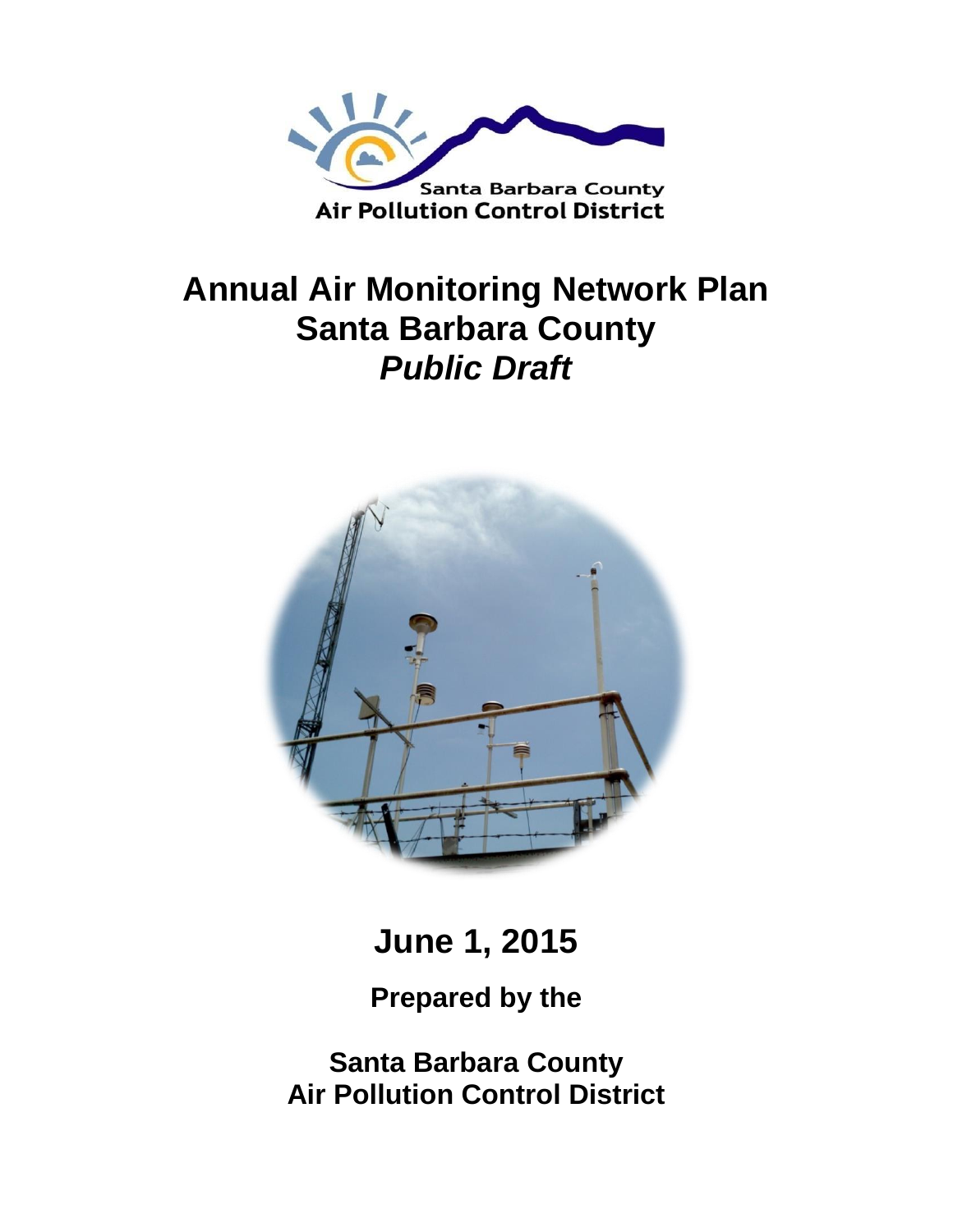## **Annual Air Monitoring Network Plan For Santa Barbara County**

# Table of Contents

| Section                                                                        |  | Page                                                |  |  |  |  |
|--------------------------------------------------------------------------------|--|-----------------------------------------------------|--|--|--|--|
| 1.0                                                                            |  |                                                     |  |  |  |  |
| 1.1<br>1.2<br>1.3                                                              |  |                                                     |  |  |  |  |
| 2.0                                                                            |  |                                                     |  |  |  |  |
| 2.1<br>2.2<br>2.3<br>2.4<br>2.5<br>2.6<br>2.7<br>2.8<br>2.9                    |  | Recent or Proposed Modifications to the Network  16 |  |  |  |  |
| 3.0                                                                            |  |                                                     |  |  |  |  |
| 3.1<br>3.2                                                                     |  |                                                     |  |  |  |  |
| 4.0                                                                            |  |                                                     |  |  |  |  |
| 4.1<br>4.2<br>4.3                                                              |  |                                                     |  |  |  |  |
| 5.0                                                                            |  | 20                                                  |  |  |  |  |
|                                                                                |  |                                                     |  |  |  |  |
| Appendix A<br>EPA Approval of PM2.5 Network Modification  B -- 1<br>Appendix B |  |                                                     |  |  |  |  |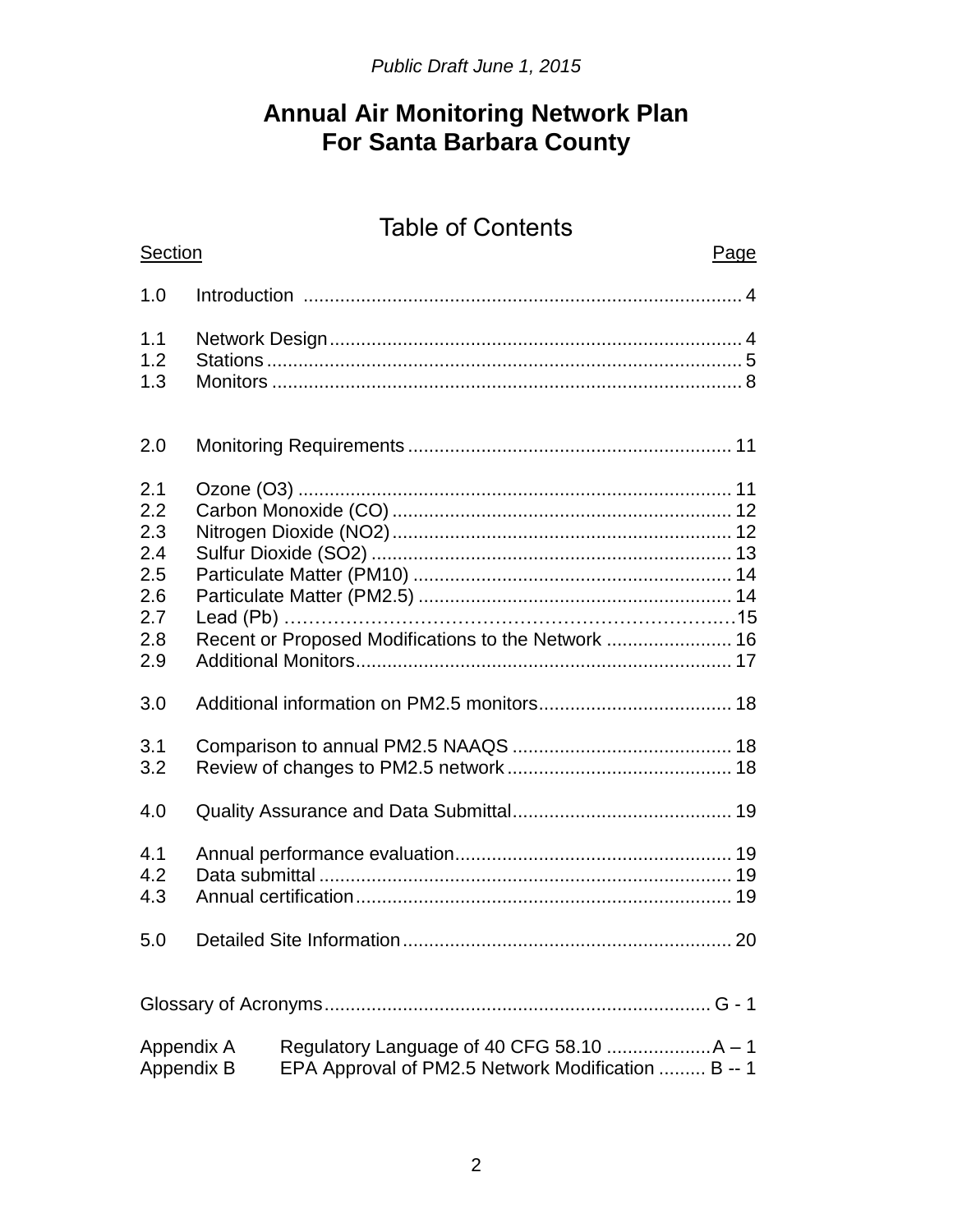# List of Tables

| <b>Table</b>     |                                                            | Page |
|------------------|------------------------------------------------------------|------|
| 1.1              |                                                            |      |
| 1.2              | Relationship between Site Types and                        |      |
|                  |                                                            |      |
| 1.3              | Measured Parameters with Spatial Scale and                 |      |
|                  |                                                            |      |
| 2.1              | Minimum Monitoring Requirements for Ozone  12              |      |
| 2.2              | Minimum Monitoring Requirements for Carbon Monoxide  12    |      |
| 2.3              | Minimum Monitoring Requirements for Nitrogen Dioxide  13   |      |
| 2.4              | Minimum Monitoring Requirements for Sulfur Dioxide  14     |      |
| 2.5              | Minimum Monitoring Requirements for PM10  14               |      |
| 2.6a             | Minimum Monitoring Requirements for PM2.5-total monitors15 |      |
| 2.6 <sub>b</sub> | Minimum Monitoring Requirements for PM2.5-continous15      |      |
| 2.7a             | Minimum Monitoring Requirements for Pb-NCORE16             |      |
| 2.7 <sub>b</sub> | Minimum Monitoring Requirements for Pb-Source 16           |      |
| 5.1              |                                                            |      |
| 5.2              |                                                            |      |
| 5.3              |                                                            |      |
| 5.4              |                                                            |      |
| 5.5              | Las Flores Canyon #1 Monitoring Station Details  27        |      |
| 5.6              | Las Flores Canyon Odor Monitoring Station Details  29      |      |
| 5.7              |                                                            |      |
| 5.8              |                                                            |      |
| 5.9              |                                                            |      |
| 5.10             |                                                            |      |
| 5.11             |                                                            |      |
| 5.12             |                                                            |      |
| 5.13             |                                                            |      |
| 5.14             |                                                            |      |
| 5.15             | UCSB West Campus Monitoring Station Details  41            |      |
| 5.16             |                                                            |      |

# List of Figures

Figure Page **Page** 

1.1 Map of Monitoring Network in Santa Barbara County ..................... 7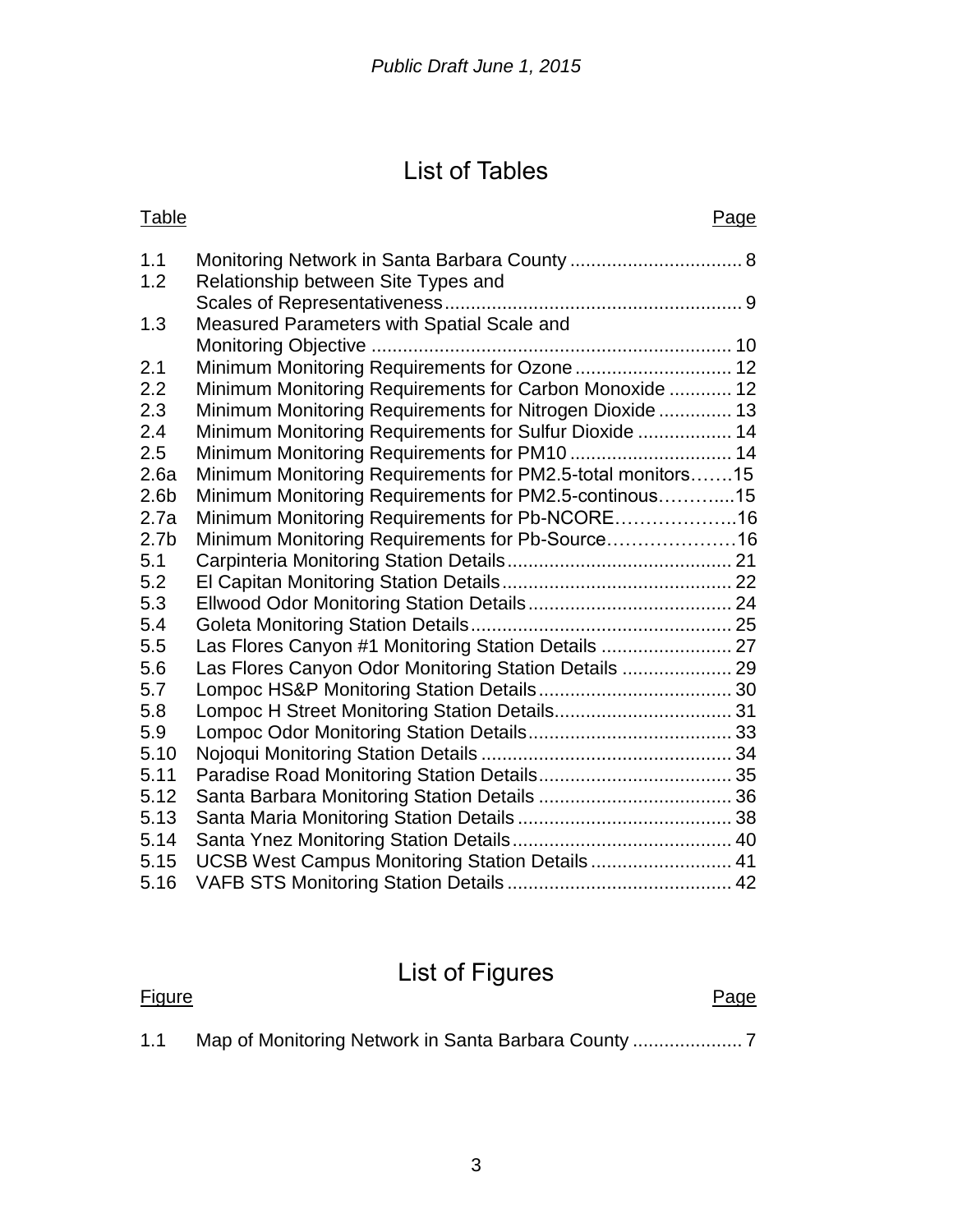# **1.0 Introduction**

This report describes the network of ambient air quality monitors in Santa Barbara County. This report was prepared to meet the requirements for an annual network plan as listed in Title 40, Part 58, Section 10 of the Code of Federal Regulations (40 CFR 58.10). The language of 40 CFR 58.10 is included in Appendix A of this report. The regulations require that this annual monitoring network plan be submitted to the U.S. Environmental Protection Agency (EPA) by July 1 of each year. The plan must be made available for public inspections for at least 30 days prior to submission to EPA. This draft plan is available for public review and comment from June 1 through June 30, 2015.

This review is used to determine if the State and Local Air Monitoring Station (SLAMS) network in Santa Barbara County meets the U.S. Environmental Protection Agency (EPA) criteria for station siting based on the EPA monitoring objectives. This network review ensures that the data collected by the SLAMS air monitoring network in Santa Barbara County is representative and will satisfy the data needs of EPA, California Air Resources Board (CARB), and the Santa Barbara County Air Pollution Control District (SBCAPCD).

This network plan includes SLAMS monitors which are federal reference methods (FRM), federal equivalent methods (FEM), or approved regional methods (ARM). Special purpose monitors (SPM) are also included in this plan. The SPMs in Santa Barbara County consist of a number of Prevention of Significant Deterioration (PSD) sites operated by the SBCAPCD or private contractors. There are a number of major oil and gas developments in Santa Barbara County with permits for the production, processing and transportation of oil and gas. These oil and gas permits trigger the PSD monitoring requirements.

### **1.1 Network Design**

The air monitoring network in Santa Barbara County consists of SLAMS and SPM operated by the SBCAPCD, California Air Resources Board (CARB) and private contractors. The monitoring network is designed to cover the diverse range of topography, meteorology, emissions and air quality in Santa Barbara County, while adequately representing the population in the county.

Santa Barbara County has agreed to coordinate the air monitoring network design with CARB through the joint PQAO Roles and Responsibilities agreement between the two agencies. Item 5 of this agreement stipulates that both agencies will coordinate any site changes in the network, assuring that requirements of the network design are met. Complete details of the Roles and Responsibilities can be obtained from the following link: http://arb.ca.gov/aagm/ga/pgao/repository/santa barbara rolesandresponsibilitie [s.pdf](http://arb.ca.gov/aaqm/qa/pqao/repository/santa_barbara_rolesandresponsibilities.pdf)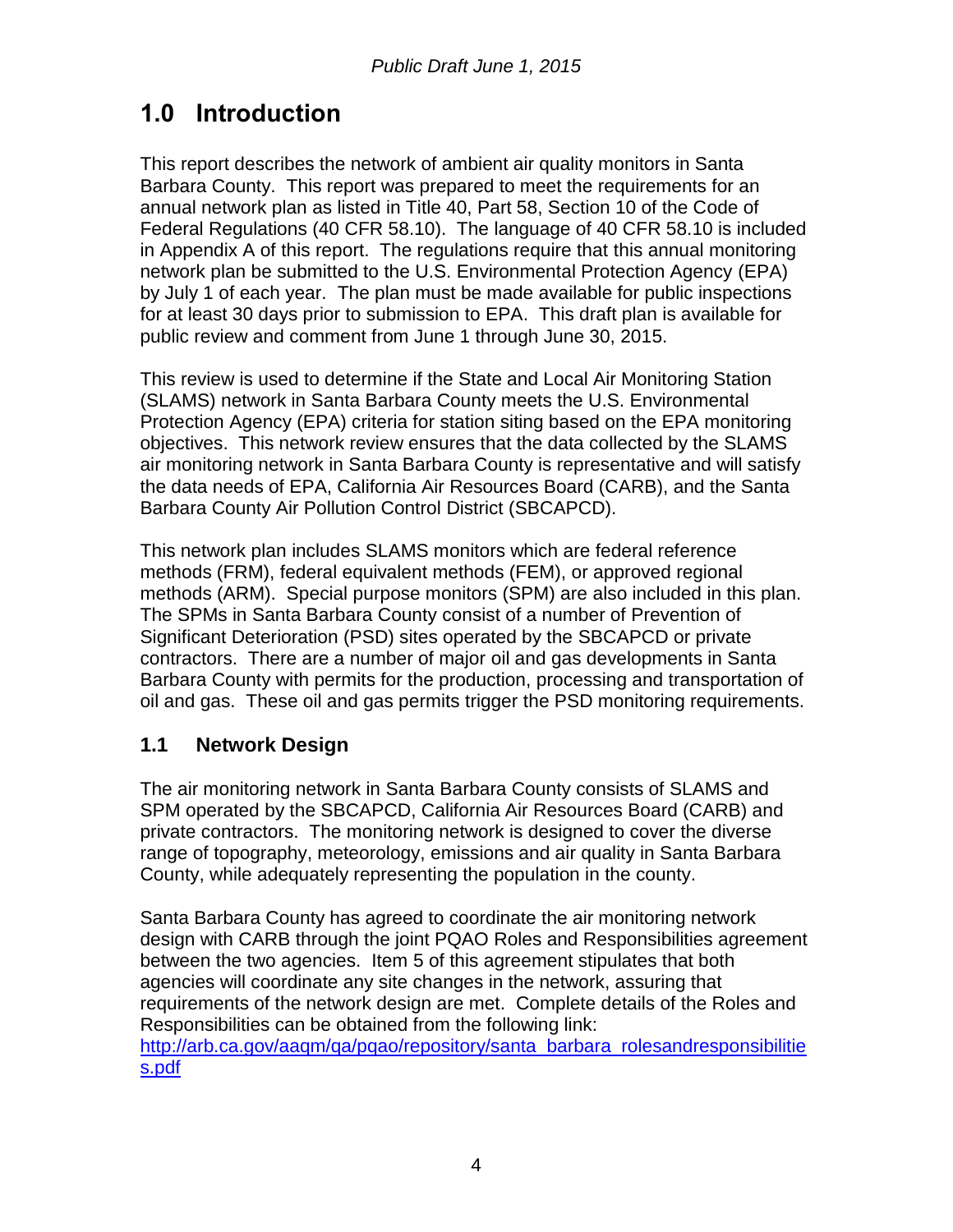This network review is used to determine if the monitoring system meets the monitoring objectives defined in 40 CFR 58 Appendix D. The three basic monitoring objectives as described in Appendix D are:

- 1) Provide air pollution data to the general public in a timely manner.
- 2) Support compliance with ambient air quality standards and emissions strategy development.
- 3) Support for air pollution research studies.

### **1.2 Stations**

In order to support the air quality management work indicated in the three basic air monitoring objectives, the network is designed with a variety of monitoring site types. There are six general site types:

- 1) Highest concentrations expected to occur in the area.
- 2) Typical concentrations in areas of high population density.
- 3) Impact of significant sources on air quality.
- 4) General background concentration levels.
- 5) Regional pollutant transport among populated areas.
- 6) Air pollution impact on visibility, vegetation damage or other welfare-based impacts.

There are 16 ambient air monitoring stations located in Santa Barbara County. The map in Figure 1.1 shows the location of each site. These sites are operated for different objectives. There are six SLAMS stations which are sited to measure the typical concentrations in areas of high population density or to monitor the impacts of regional pollution. Two of these sites (Santa Barbara and Santa Maria) are operated by CARB. The other four SLAMS sites (Goleta, El Capitan, Lompoc H Street, and Santa Ynez) are operated by SBCAPCD.

There are ten sites which were installed as part of the PSD network to measure the impacts of stationary sources and to measure regional air quality. These sites are classified as SPM. Carpinteria, Exxon LFC 1, Lompoc HS & P, Nojoqui, Paradise Road, and VAFB STS were installed with ozone monitors to measure regional air quality in Santa Barbara County. Of these sites, Paradise Road, Carpenteria and Exxon LFC 1 have measured the highest Ozone concentrations in the county. The Nojoqui monitoring station was located in a pass between the northern and southern portions of Santa Barbara County to measure transport between the two portions of the county. Exxon LFC 1, West Campus, Lompoc HS & P, and VAFB STS contain monitors to measure the impacts of nearby sources. Lompoc Odor, LFC Odor and Ellwood Odor are located near oil and gas processing facilities to monitor odorous compounds: hydrogen sulfide and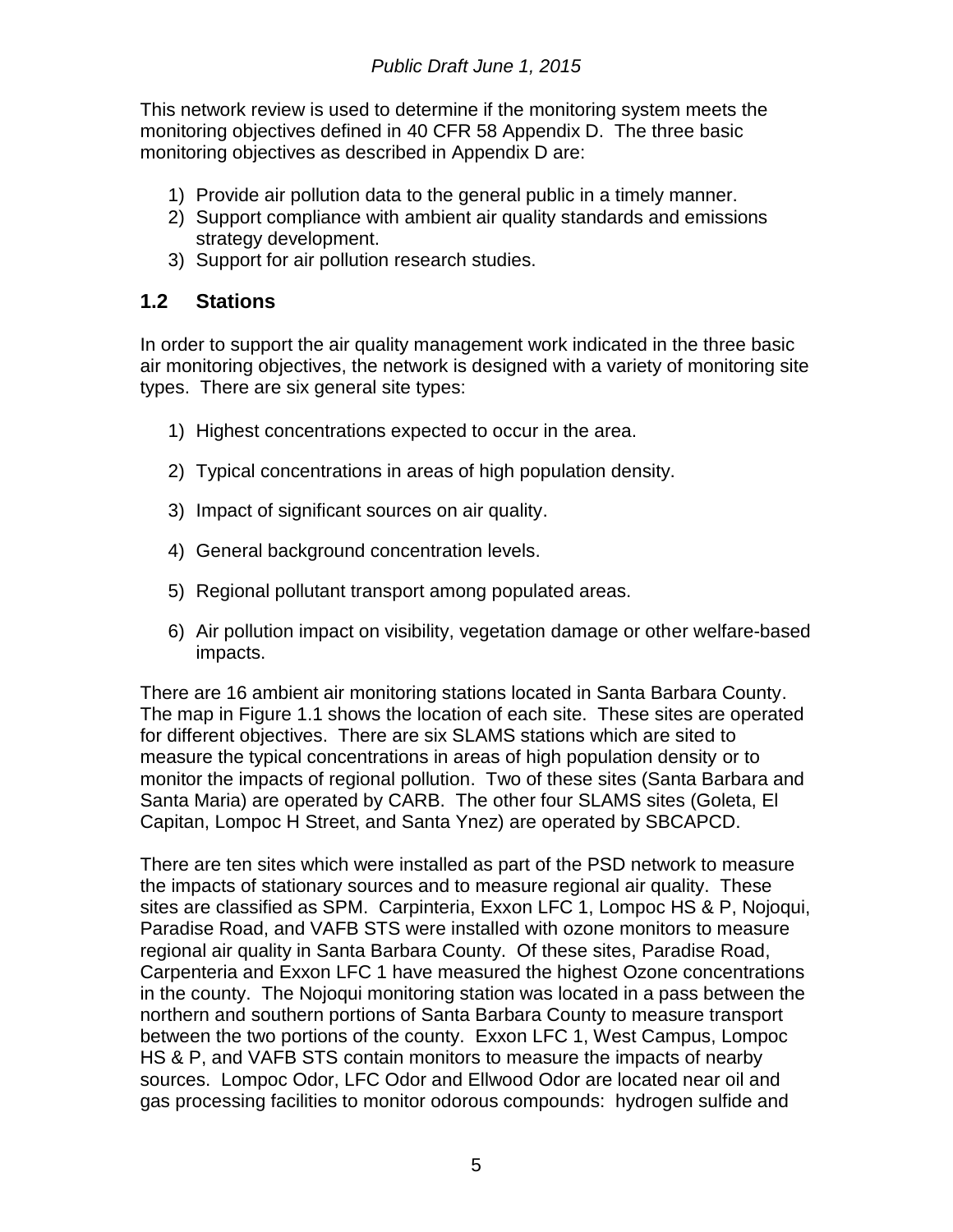total reduced sulfur. Table 1.1 lists the sites in Santa Barbara County and identifies the site's EPA AQS identification code, type of site, and operator. The sites in the table are numbered to match the site numbers of the map shown in Figure 1.1.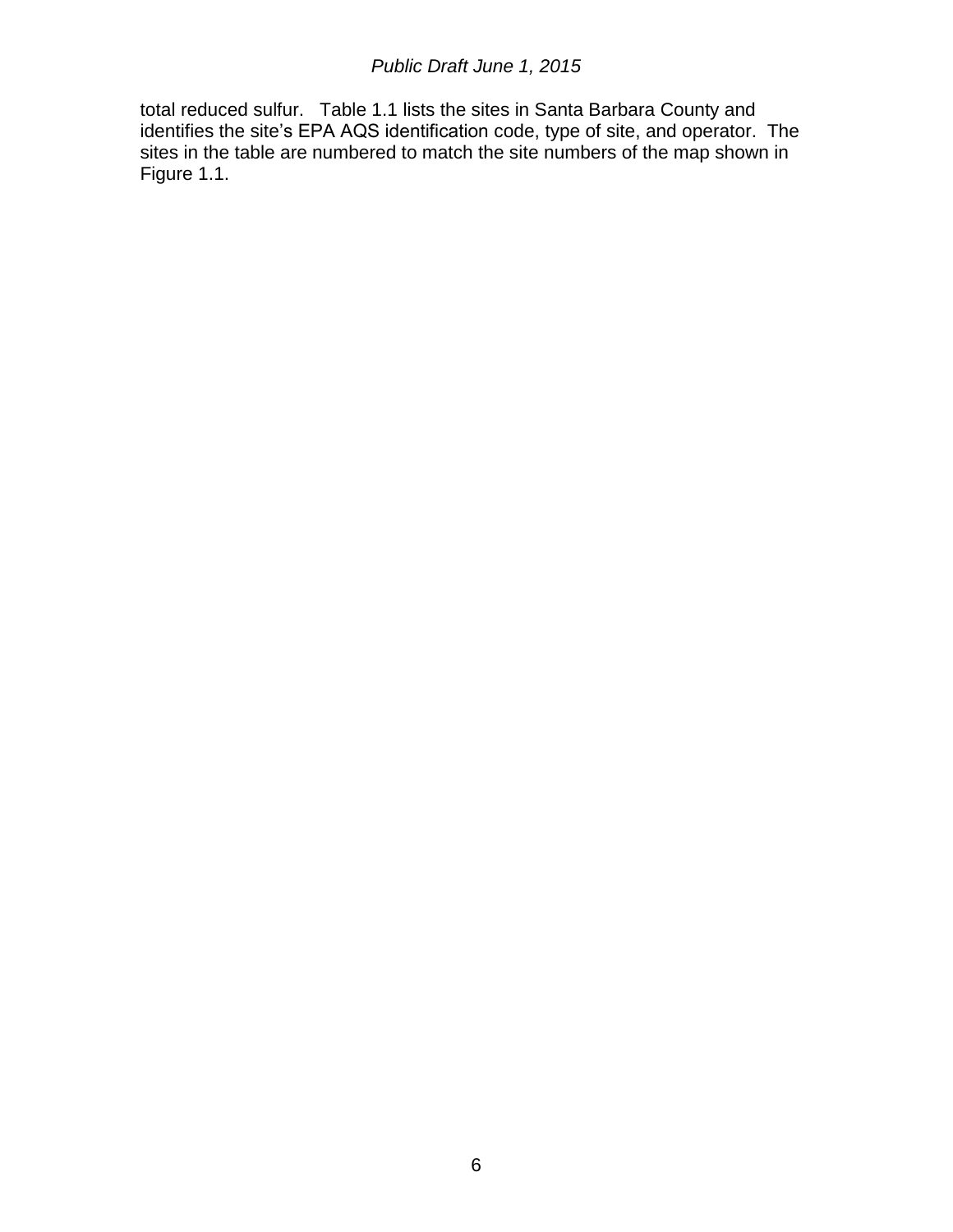Figure 1.1 Map of Monitoring Network in Santa Barbara County

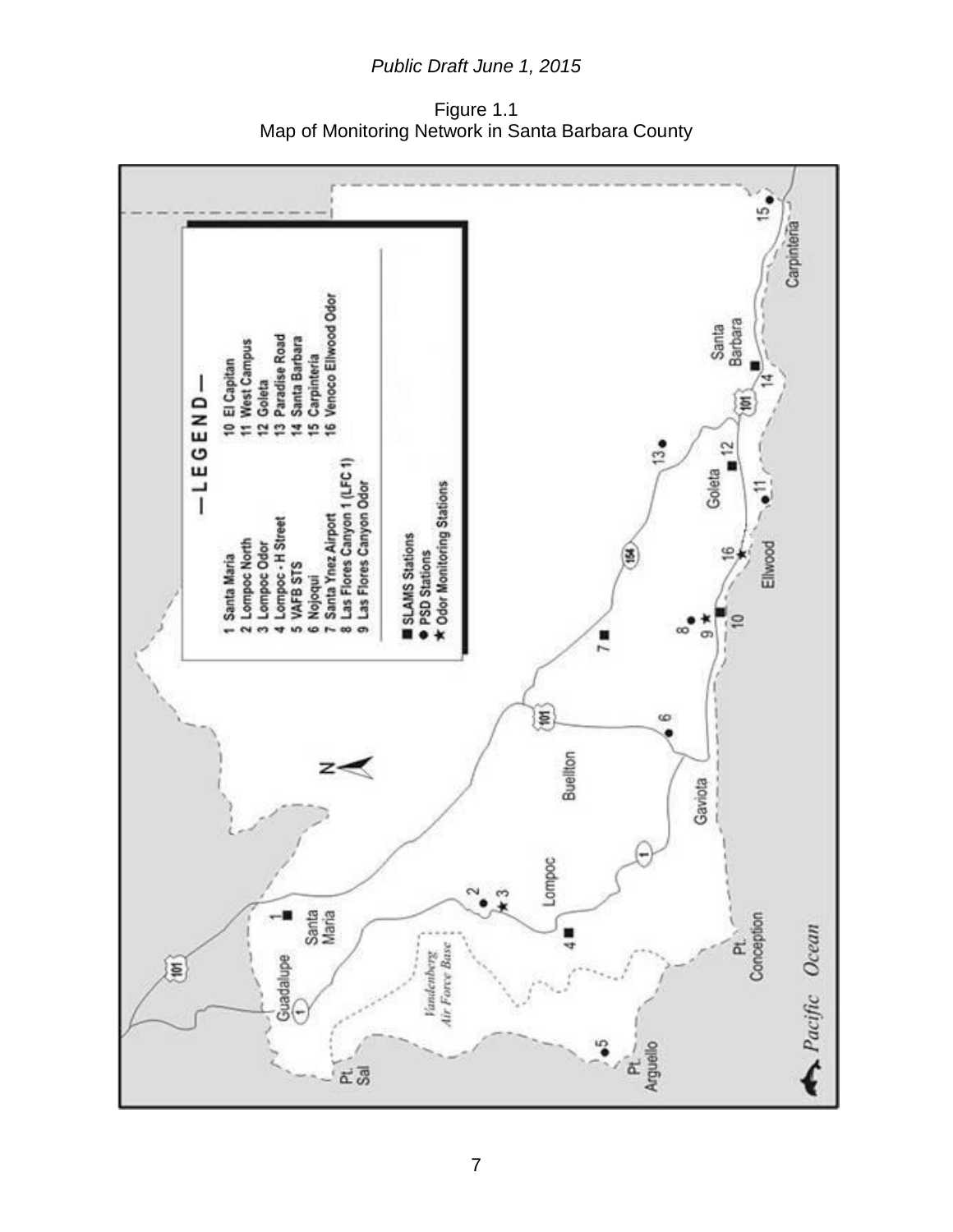| No.            | <b>Site Name</b>      | <b>Site Code</b> | <b>Type</b>  | <b>Operator</b> |
|----------------|-----------------------|------------------|--------------|-----------------|
| 1              | Santa Maria           | 060831008        | <b>SLAMS</b> | <b>CARB</b>     |
| $\overline{2}$ | Lompoc HS & P         | 060831013        | <b>PSD</b>   | Contractor      |
| 3              | Lompoc Odor           | 060831022        | <b>PSD</b>   | Contractor      |
| 4              | Lompoc H Street       | 060832004        | <b>SLAMS</b> | <b>SBCAPCD</b>  |
| 5              | <b>VAFB STS</b>       | 060834003        | <b>PSD</b>   | <b>SBCAPCD</b>  |
| 6              | Nojogui               | 060831018        | <b>PSD</b>   | <b>SBCAPCD</b>  |
| 7              | Santa Ynez            | 060833001        | <b>SLAMS</b> | <b>SBCAPCD</b>  |
| 8              | Exxon LFC 1           | 060831025        | <b>PSD</b>   | <b>SBCAPCD</b>  |
| 9              | <b>LFC Odor</b>       | 060831037        | <b>PSD</b>   | <b>SBCAPCD</b>  |
| 10             | El Capitan            | 060830008        | <b>SLAMS</b> | <b>SBCAPCD</b>  |
| 11             | <b>West Campus</b>    | 060831020        | <b>PSD</b>   | Contractor      |
| 12             | Goleta                | 060832011        | <b>SLAMS</b> | <b>SBCAPCD</b>  |
| 13             | <b>Paradise Road</b>  | 060831014        | <b>PSD</b>   | Contractor      |
| 14             | Santa Barbara - Canon | 060830011        | <b>SLAMS</b> | <b>CARB</b>     |
|                | Perdido               |                  |              |                 |
| 15             | Carpinteria           | 060831021        | <b>PSD</b>   | Contractor      |
| 16             | <b>Ellwood Odor</b>   | 060831032        | <b>PSD</b>   | Contractor      |

#### Table 1.1 Monitoring Network in Santa Barbara County

### **1.3 Monitors**

Many of the sites in the monitoring network serve multi-purposes. They may be ideal for background concentration for one pollutant while also measuring the impact of transport for another pollutant. To clarify the nature of the link between the general monitoring objectives, site types, and physical location of a particular monitor, the concept of spatial scale of representativeness is defined. The goal of locating monitors is to correctly match the spatial scale represented by the sample of monitored air with the spatial scale most appropriate for the monitoring site type, air pollutant to be measured, and the monitoring objective. The scales of representativeness of most interest for the monitoring site types are described as follows:

- 1) Micro scale Defines the concentrations in air volumes associated with area dimensions ranging from several meters up to about 100 meters.
- 2) Middle scale Defines the concentration typical of areas up to several city blocks in size with dimensions ranging from about 100 meters to 0.5 kilometer.
- 3) Neighborhood scale Defines concentrations within some extended area of the city that has relatively uniform land use with dimensions in the 0.5 to 4.0 kilometers range.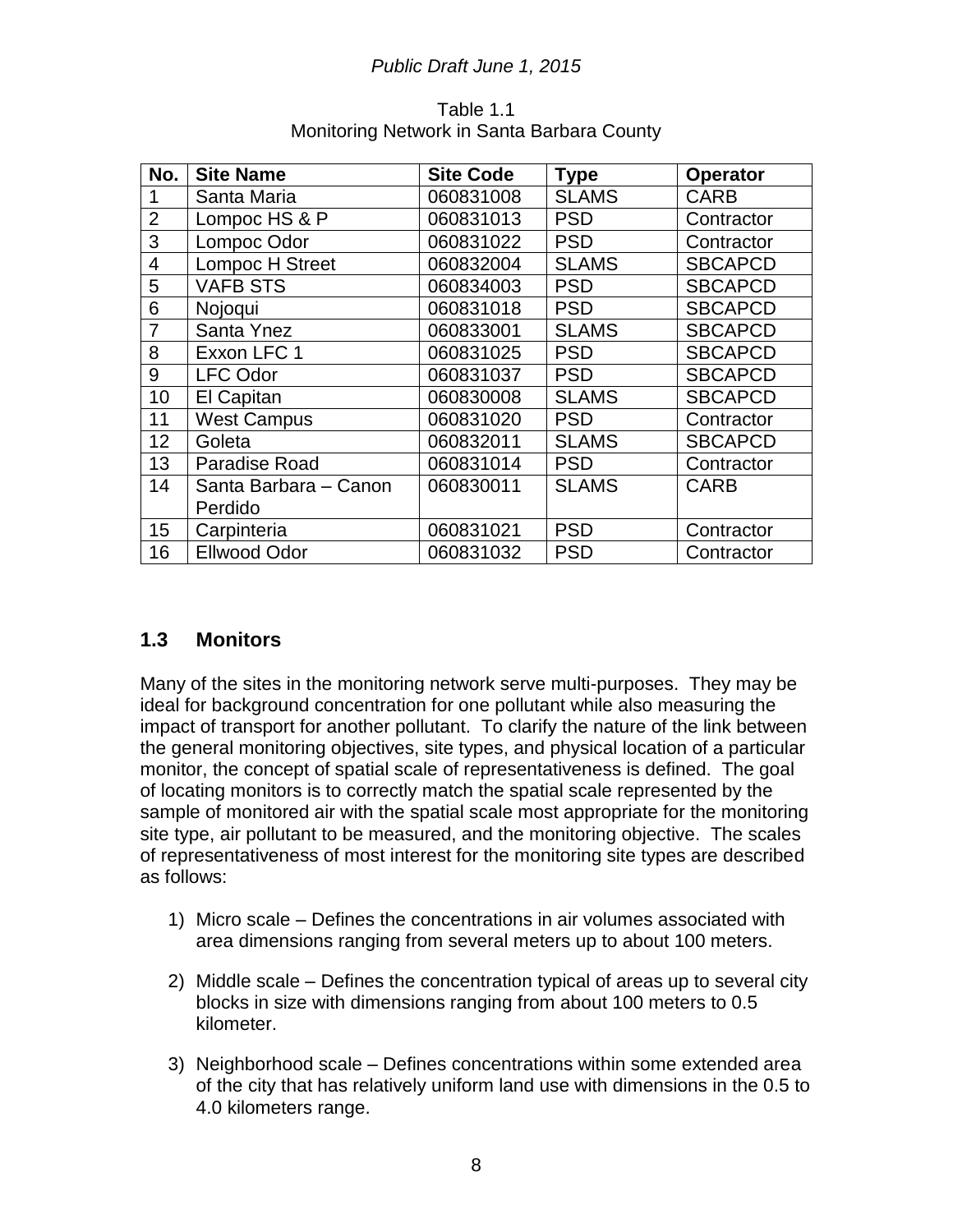- 4) Urban scale Defines concentrations within an area of city like dimensions, on the order of 4 to 50 kilometers.
- 5) Regional scale Defines usually a rural area of reasonably homogeneous geography without large sources, and extends from tens to hundreds of kilometers.

Classification of the monitor by its type and spatial scale of representativeness aids in the interpretation of the monitoring data for a particular monitoring objective. Table 1.2 illustrates the relationship between the various site types that can be used to support the three basic monitoring objectives and the scales of representativeness that are generally most appropriate for that type of site.

| <b>Site Type</b>                | <b>Appropriate Siting Scales</b> |
|---------------------------------|----------------------------------|
| <b>Highest concentration</b>    | Micro, middle, neighborhood      |
|                                 | (sometimes urban or regional for |
|                                 | secondarily formed pollutants)   |
| Population oriented             | Neighborhood, urban              |
| Source Impact                   | Micro, middle, neighborhood      |
| General/background and regional | Urban, regional                  |
| transport                       |                                  |
| Welfare-related impacts         | Urban, regional                  |

Table 1.2 Relationship between Site Types and Scales of Representativeness

The sites and the monitors located at each site in Santa Barbara County are listed in Table 1.3. The table includes the spatial scale and monitoring objective for each monitored pollutant.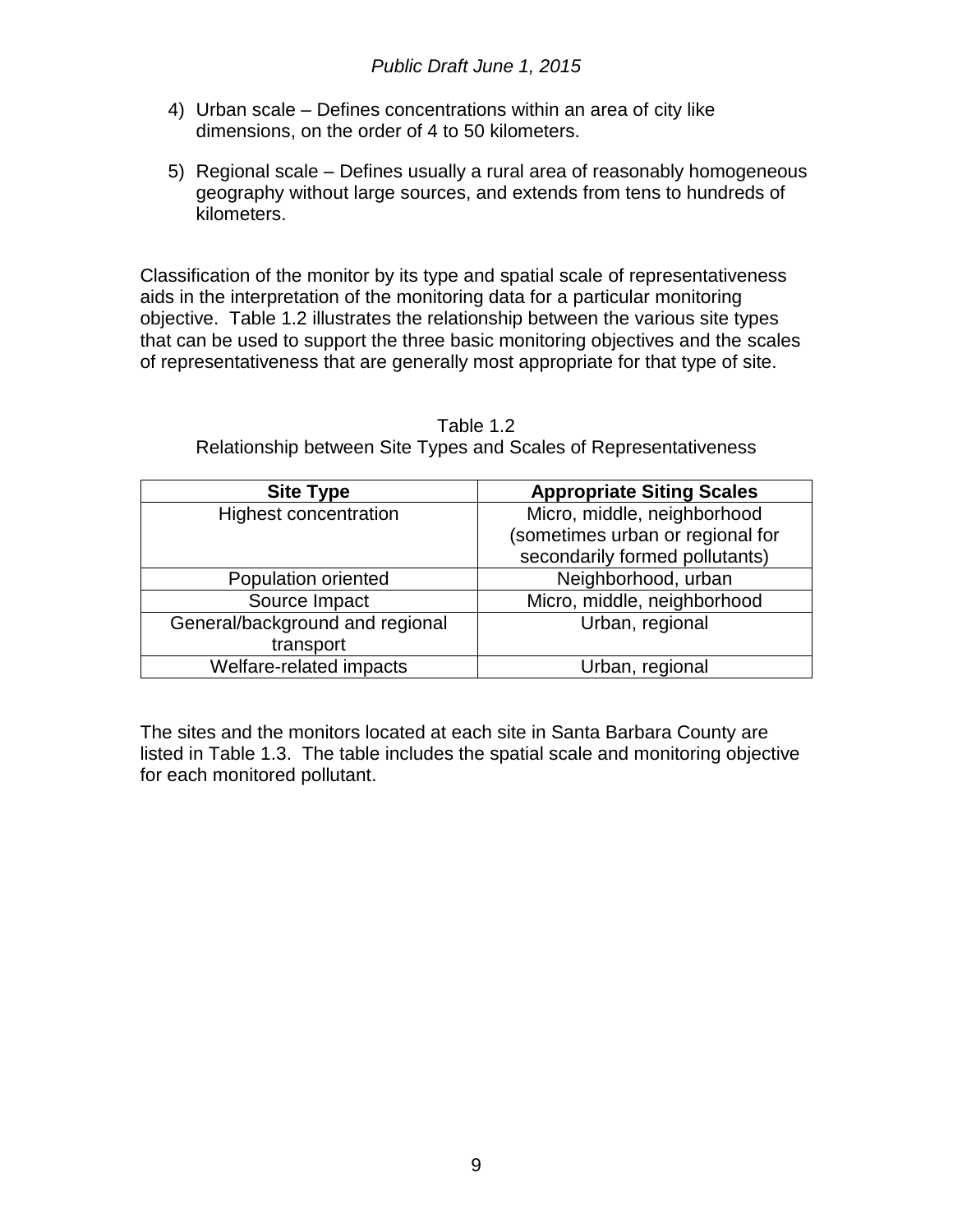| Table 1.3                                                       |  |
|-----------------------------------------------------------------|--|
| Measured Parameters with Spatial Scale and Monitoring Objective |  |

| <b>Parameter</b>              | O3           | NO <sub>2</sub>   | <b>SO2</b>   | CO           | <b>PM-2.5 PM-10</b>      |              | THC          | H <sub>2</sub> S | TRS |
|-------------------------------|--------------|-------------------|--------------|--------------|--------------------------|--------------|--------------|------------------|-----|
| <b>AIRS Pollutant</b><br>Code | 44201        | 42602             | 42401        | 42101        | 88101                    | 81102        | 43101        | 42402 43911      |     |
| Carpinteria                   | RS/HC        | <b>RS/BL</b>      |              |              |                          |              |              |                  |     |
|                               |              |                   |              |              |                          |              |              |                  |     |
| <b>El Capitan</b>             | <b>RS/BL</b> | <b>RS/BL</b>      | <b>RS/BL</b> |              |                          | <b>NS/BL</b> | <b>RS/BL</b> |                  |     |
| <b>Ellwood Odor</b>           |              |                   |              |              |                          |              |              | NS/IM NS/IM      |     |
| Goleta                        |              | US/PO US/PO       |              |              | NS/PO NS/PO              | NS/PO        |              |                  |     |
| Las Flores Cyn 1              | <b>RS/HC</b> | NS/IM             | NS/IM        | NS/IM        |                          | NS/IM        | <b>NS/IM</b> |                  |     |
| <b>LFC Odor</b>               |              |                   |              |              |                          |              |              | NS/IM            |     |
| Lompoc H St.                  |              | NS/PO NS/PO NS/PO |              | <b>NS/PO</b> | <b>MI/PO</b>             | <b>MI/PO</b> |              |                  |     |
| <b>Lompoc HSP</b>             | <b>RS/BL</b> | NS/IM             | NS/IM        |              |                          |              | NS/IM        |                  |     |
| <b>Lompoc Odor</b>            |              |                   |              |              |                          |              |              | NS/IM NS/IM      |     |
| Nojoqui                       | <b>RS/BL</b> | <b>RS/BL</b>      |              |              |                          |              |              |                  |     |
| <b>Paradise Road</b>          | <b>RS/HC</b> | <b>RS/BL</b>      |              |              |                          |              |              |                  |     |
| Santa Barbara                 |              | US/PO NS/HC       |              |              | MS/HC NS/HC NS/HC        |              |              |                  |     |
| Santa Maria                   | US/PO US/PO  |                   |              |              | <b>MS/HC NS/PO NS/PO</b> |              |              |                  |     |
| <b>Santa Ynez</b>             | US/PO        |                   |              |              |                          |              |              |                  |     |
| <b>VAFB STS</b>               | <b>RS/BL</b> | NS/IM             | NS/IM        | NS/IM        |                          | NS/IM        | NS/IM        |                  |     |
| <b>West Campus</b>            |              |                   | NS/IM        |              |                          |              | NS/IM        | NS/IM NS/IM      |     |

- 
- 
- NS Neighborhood Scale IM Source Impact
- 
- 
- NG National and Global scale

#### Spatial Scale: Monitoring Objective:

- MI Microscale HC Highest concentration
- MS Middle Scale PO Population Oriented
	-
- US Urban Scale BL Background Levels
- RS Regional Scale WR Welfare-related impacts

Note: Las Flores Canyon#1 PM10 monitor is classified as Neighborhood Scale due to the dominant source being the large nearby oil and gas facility.VAFB STS PM10 spatial scale is classified as Neighborhood Scale due to the dominate source being the nearby power plant. PM2.5 was changed from NON-FEM to FEM SLAMS at the Goleta site on January 1, 2014 and at the Lompoc H Street site on January 1, 2015. This change to the network was approved by EPA on May 22, 2015 (see Appendix B).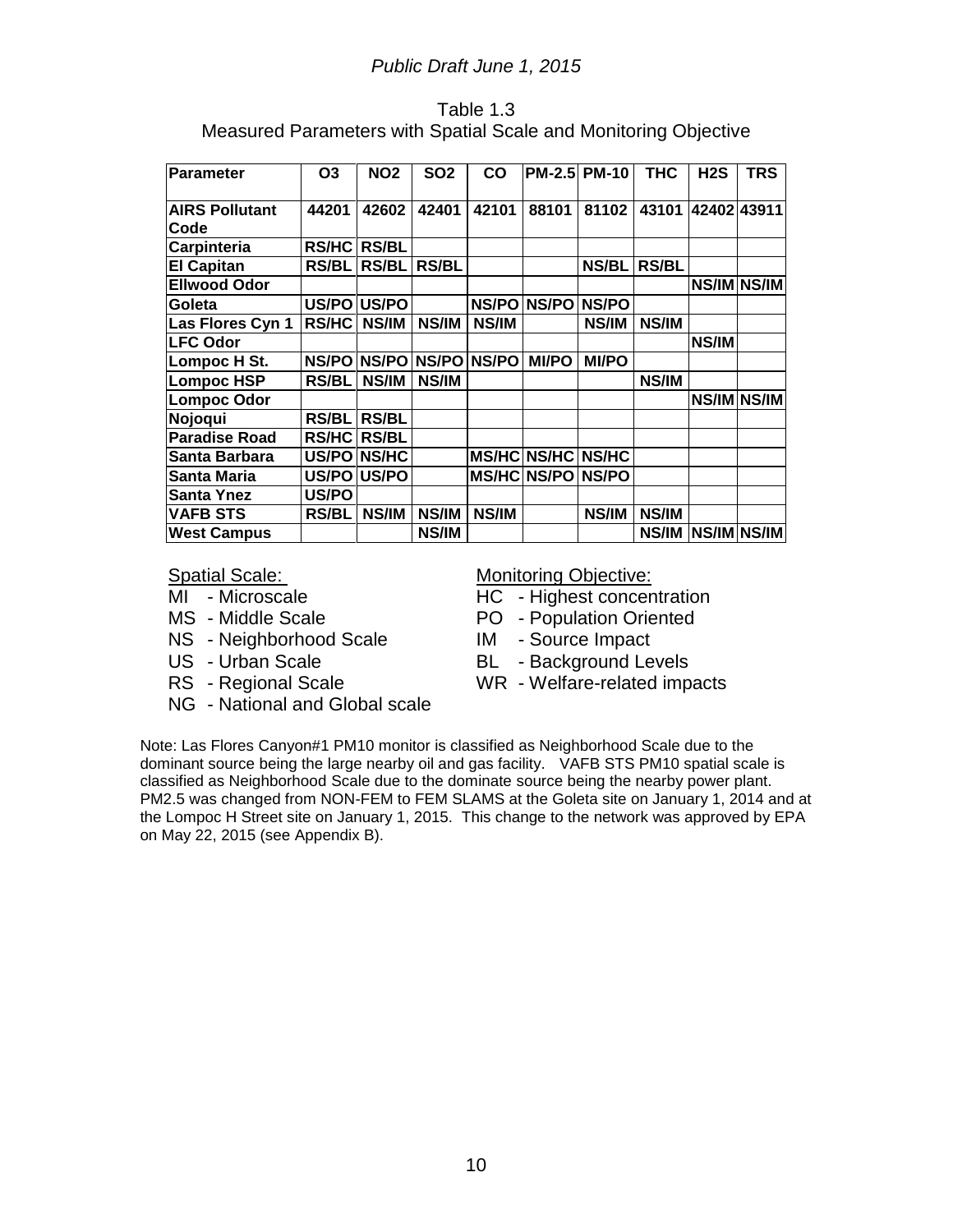## **2.0 Monitoring Requirements**

EPA regulations specify the minimum number of sites at which state and local air agencies must deploy monitors. Santa Barbara County meets or exceeds EPA's minimum requirements. In practice, the state and local agencies find they need to deploy more monitors than required by the law. The additional monitors are needed to fulfill state and local purposes for monitoring that are in addition to the federal purposes. A number of monitors are required by permits issued to operate stationary emission sources. California State air quality standards are more stringent than national standards and require more monitors to show compliance with the state standards. Monitors are also used to keep the public informed of the actual air quality conditions where they live and work. Also, due to the complex topography in Santa Barbara County, more monitors than the minimum required by EPA are needed to properly characterize the air quality in the county.

The requirements for numbers of monitors appear in Appendix D of Part 58 of the CFR. For ozone, PM2.5, and PM10, the required minimum number is based on the population of an area and the severity of the air quality for the pollutant in the area. For other pollutants, no monitoring is required unless an area exceeds or is close to exceeding a national ambient air quality standard. For purposes of the minimum requirements, the areas are defined by the metropolitan statistical areas (MSAs) developed by the U.S. Census Bureau. Santa Barbara County is part of the Santa Barbara – Santa Maria MSA. It covers the major cities in our county and has a population count of 440,668 based on the 2014 U.S. Census estimate.

### **2.1 Ozone (O3)**

The minimum monitoring requirements for ozone are listed in Table 2.1. Santa Barbara County has 12 ozone monitors, although only six of these sites are SLAMS sites, which meet the requirements of EPA. Santa Barbara County has a design value of .068 ppm based on 2012 – 2014 data which meets the federal 8 hour ozone standard of 0.075 ppm. Santa Barbara County is non-attainment for the state 8-hour ozone standard. The El Capitan, Santa Barbara, Carpinteria, Las Flores Canyon #1, and Goleta sites recorded concentrations of ozone in excess of the federal standards in 2014. All sites with ozone monitors measured concentrations of ozone in excess of the state standard in 2014, except Santa Maria and Santa Ynez. These sites are used to keep the public informed of air quality in areas of major population. The data are used in air quality index (AQI) reporting and air quality mapping.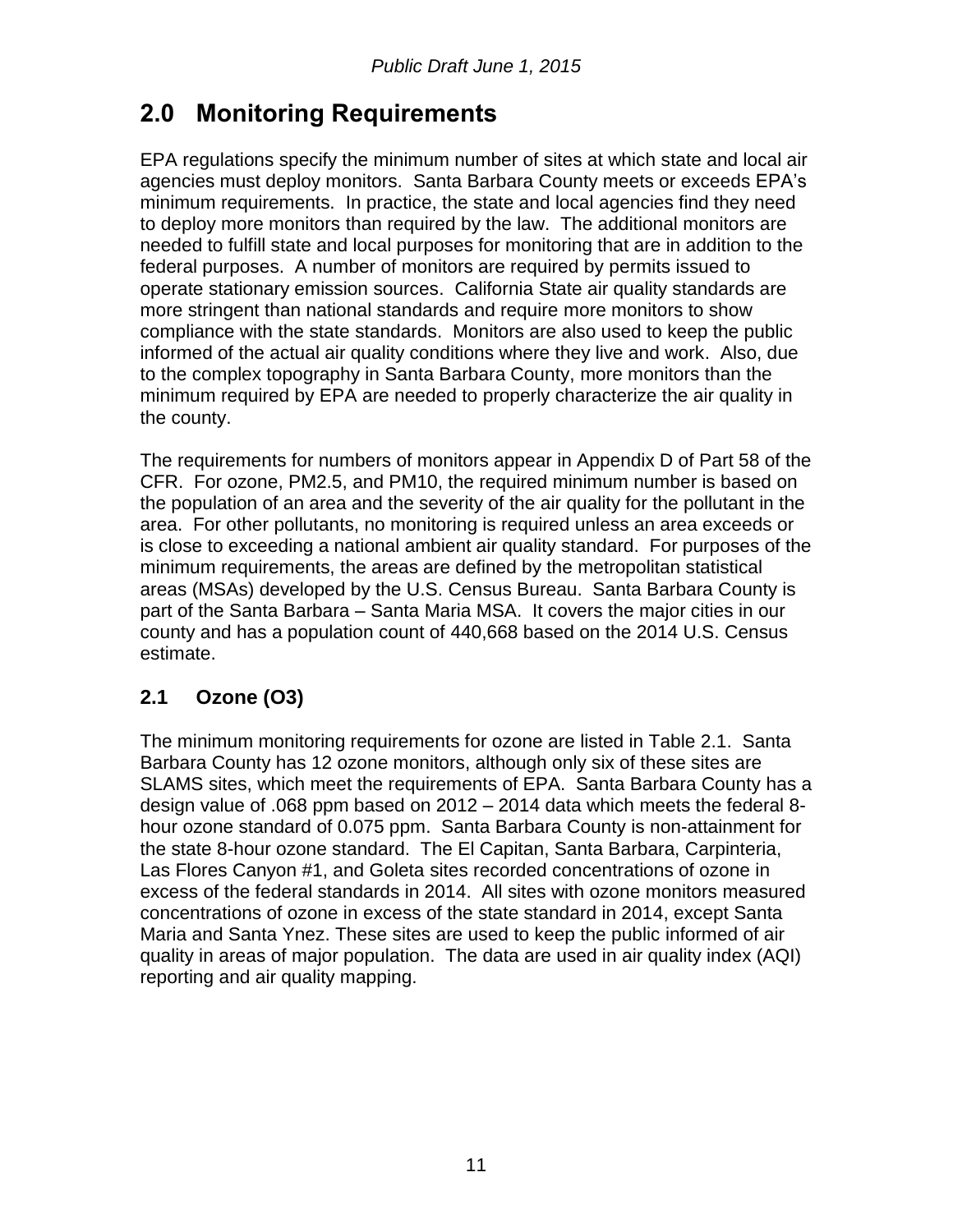Table 2.1 Minimum Monitoring Requirements for Ozone

| <b>MSA</b>                         | County                     | Pop.<br>(vear)    | 8-hour Design<br>Value (years) <sup>2</sup> | Design<br>Value Site<br>(name.<br>AQS ID) | Min. $#$<br><b>Sites</b><br>Required | # Sites<br>Active <sup>1</sup> | <b>Sites</b><br>Needed |
|------------------------------------|----------------------------|-------------------|---------------------------------------------|-------------------------------------------|--------------------------------------|--------------------------------|------------------------|
| Santa Barbara -<br>Santa Maria, CA | Santa<br>Barbara<br>Countv | 440,668<br>(2014) | .068 ppm<br>2012 - 2014                     | Carpinteria,<br>060831021                 | າ                                    | 9                              | 0                      |

<sup>1</sup>Only SLAMS monitors (or PSD monitors operated by the District that comply with SLAMS requirements) are eligible to be counted towards meeting minimum monitoring requirements. In addition, ozone monitors that do not meet traffic count/distance requirements to be neighborhood or urban scale (40 CFR 58 Appendix E, Table E-1) cannot be counted towards minimum monitoring requirements.

 $2$  DV Years = the three years over which the design value (DV) was calculated (e.g., 2008-2010)

Monitors required for SIP or Maintenance Plan: Santa Barbara County has a maintenance plan for ozone that requires any modification to the existing ozone network to be approved by EPA.

### **2.2 Carbon Monoxide (CO)**

There are no EPA minimum requirements for the number of CO monitoring sites for CBSA's with a population less than one million. For CBSA's with a population of one million or greater, near roadway CO monitors are required. Continued operation of existing SLAMS CO sites is required until discontinuation is approved by the EPA. There are four SLAMS CO monitors located at Goleta, Lompoc H Street, Santa Barbara and Santa Maria which are used to measure the impacts of high population exposure and are not near roadway monitors. There are also CO monitors located at Exxon LFC1 and VAFB STS which are required by operating permit conditions issued to nearby sources.

Table 2.2 Near Roadway Monitoring Requirements

| <b>CBSA/MSA</b>                  | Pop. (year)    | # Required Near<br><b>Roadway Monitors</b> | # Active Near<br>Roadway Monitors | # Additional Monitors<br>Needed |
|----------------------------------|----------------|--------------------------------------------|-----------------------------------|---------------------------------|
| Santa Barbara Santa<br>Maria, CA | 440.668 (2014) |                                            |                                   |                                 |

Monitors required for SIP or Maintenance Plan: None

EPA Regional Administrator-required monitors per 40 CFR 58, App.D 4.2.2:

### **2.3 Nitrogen Dioxide (NO2)**

On January 22, 2010, EPA strengthened the health-based NAAQS for NO2. The rule also established new ambient air monitoring and reporting requirements. One "near road" monitor will be required in urban areas with a population greater than or equal to 500,000 people. A second monitor is required near another major road in areas with either a population greater than or equal to 2.5 million people or a road segment with an annual average daily traffic count greater than or equal to 250,000 vehicles. One community wide monitor is required in urban areas with a population of greater than or equal to 1 million people. Santa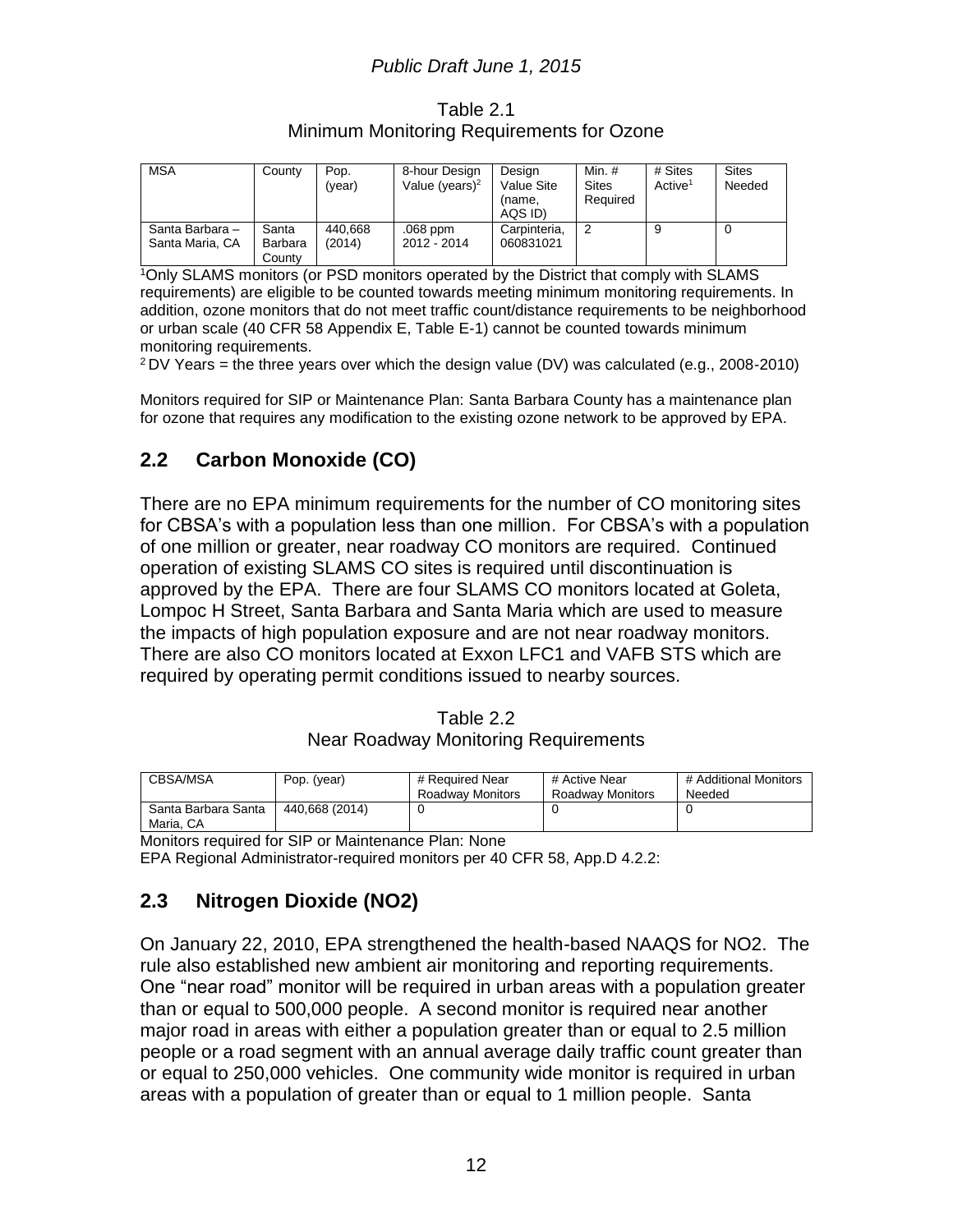Barbara does not meet any of these criteria so no additional monitors will be required. Continued operation of existing SLAMS NO2 sites is required until discontinuation is approved by the EPA. There are five SLAMS NO2 monitors. Goleta, Lompoc H Street, Santa Barbara, and Santa Maria are used to measure the impacts of high population exposure and El Capitan monitors the pollutant on a regional scale There are six other sites which measure NO2: Carpinteria, Exxon LFC 1, Nojoqui, Paradise Road, Lompoc HS & P, and VAFB STS. These monitors are required by operating permit conditions of nearby sources and are used to measure the impact of sources on regional ozone formation. Table 2.3 lists the minimum monitoring requirements for Nitrogen Dioxide.

Table 2.3 Minimum Monitoring Requirements for Nitrogen Dioxide

| CBSA/<br><b>MSA</b>                       | Pop.<br>(year)    | Max AADT                            | #<br>Required<br>Near<br>Roadway | # Active<br>Near<br>Roadway | # Additional<br>Near<br>Roadway<br>needed | # Required<br>Area-wide | # Active<br>Area-<br>wide <sup>1</sup> | #<br>Additional<br>Area-wide<br>needed |
|-------------------------------------------|-------------------|-------------------------------------|----------------------------------|-----------------------------|-------------------------------------------|-------------------------|----------------------------------------|----------------------------------------|
| Santa<br>Barbara<br>Santa<br>Maria,<br>СA | 440,668<br>(2014) | N/A<br>(below<br>pop.<br>Threshold) | O                                | O                           | 0                                         | 0                       | 8                                      | 0                                      |

<sup>1</sup>Only SLAMS sites (or PSD monitors operated by the District that comply with SLAMS requirements) can be counted for minimum monitoring requirements

Monitors required for SIP or Maintenance Plan:

Monitors required for PAMS:

EPA Regional Administrator-required monitors per 40 CFR 58, App. D 4.3.4:

### **2.4 Sulfur Dioxide (SO2)**

EPA strengthened the primary NAAQS for SO2 on June 2, 2010. The rule established a new 1 hour standard and revised the monitoring requirements. Monitors will be required based on Core Based Statistical Areas (CBSAs) based on a population weighted emissions index for the area. Three monitors will be required in CBSAs with index values of 1,000,000 or more. Two monitors will be required in CBSAs with index values less than 1,000,000 but greater than 100,000; and 1 monitor will be required in CBSAs with index values greater than 5,000. Continued operation of existing SLAMS SO2 sites is required until discontinuation is approved by the EPA. There are two SLAMS SO2 monitors at El Capitan and Lompoc H Street which are used to measure the impacts of high population exposure. There are four other sites which measure SO2: Exxon LFC 1, UCSB West Campus, Lompoc HS&P, and VAFB STS. These monitors are required by operating permit conditions of nearby sources and are used to measure the impact of sources on the surrounding air quality. New SO2 monitors must be operational by January 1, 2013. Table 2.4 lists the minimum monitoring requirements for SO2. No additional monitors will be required in Santa Barbara County.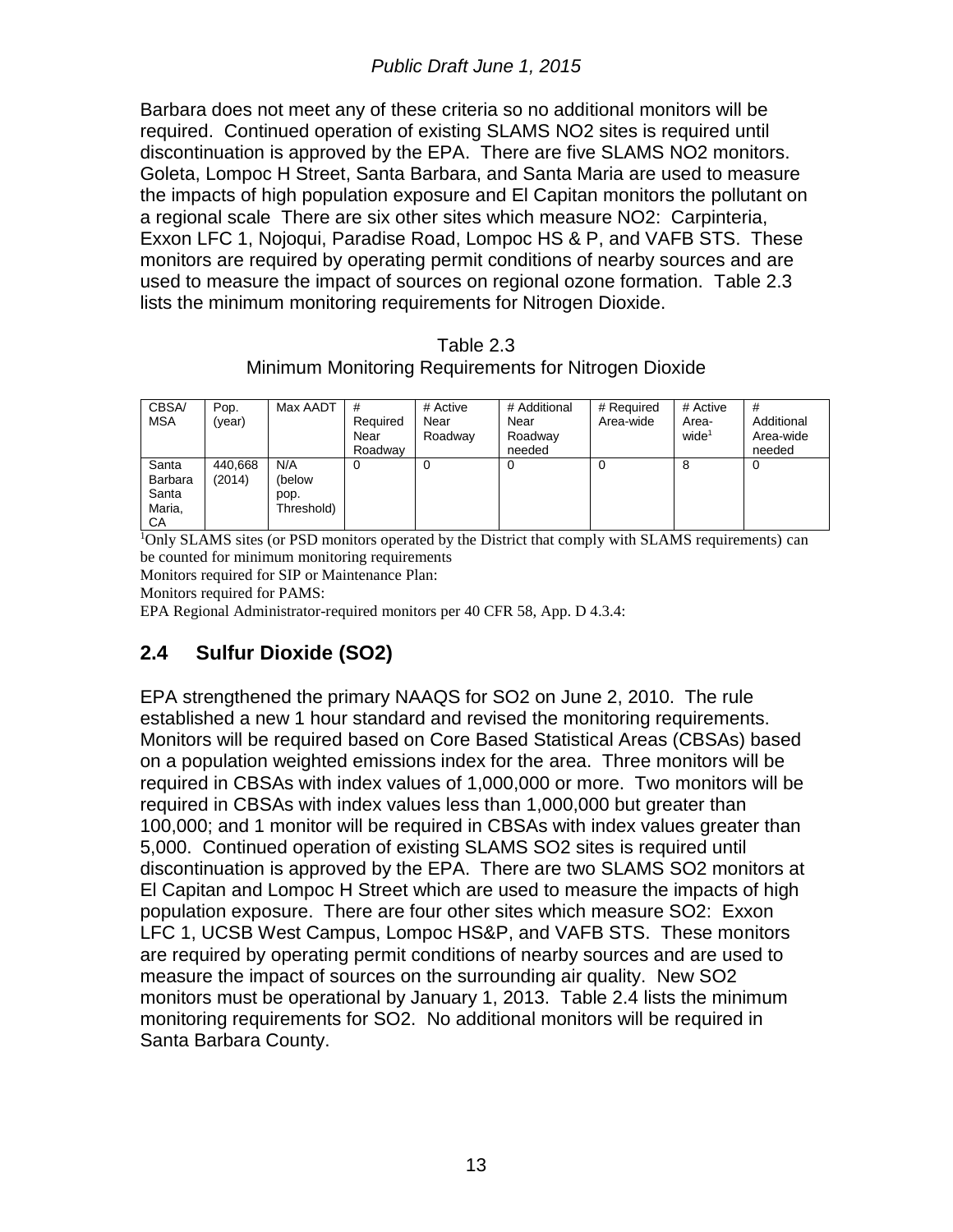Table 2.4 Minimum Monitoring Requirements for Sulfur Dioxide

| <b>CBSA/MSA</b>                        | County           | Pop. (year)       | Total<br>SO2 <sup>1</sup> (Ton/yr) | Population<br>Weighted<br><b>Emissions</b><br>Index $^2$ | # Required<br>Monitors | # Active<br>Monitors <sup>3</sup> | # Additional<br>Monitors<br>Required |
|----------------------------------------|------------------|-------------------|------------------------------------|----------------------------------------------------------|------------------------|-----------------------------------|--------------------------------------|
| Santa<br>Barbara<br>Santa<br>Maria, CA | Santa<br>Barbara | 440.668<br>(2014) | 441.5                              | 194.6                                                    | 0                      |                                   | 0                                    |

<sup>1</sup>Using NEI data (2011)

 $2$ Calculated by multiplying CBSA population and total  $SO<sub>2</sub>$  and dividing product by one million <sup>3</sup>Only SLAMS sites (or PSD monitors operated by the District that comply with SLAMS requirements) can be counted for minimum monitoring requirement Monitors required for SIP or Maintenance Plan: None

EPA Regional Administrator-required monitors per 40 CFR 58, App. D 4.4.3:

### **2.5 Particulate Matter (PM10)**

The minimum monitoring requirements for PM10 are listed in Table 2.5. There are five SLAMS PM10 monitors located at Santa Barbara, El Capitan, Goleta, Lompoc H Street, and Santa Maria. There are two PSD sites which measure PM10: Exxon LFC 1 and VAFB STS. These monitors are required by operating permit conditions of nearby sources and are used to measure the impact of nearby sources on the surrounding air quality.

| <b>MSA</b>                              | County                     | Pop. (year)       | Max 24 Hour<br>Concentration<br>(ua/m3) | Max<br>Concentration<br>Site<br>(name, AQS<br>ID) | # Required<br><b>Sites</b> | # Active<br>Sites <sup>1</sup> | # Additional<br>SitesNeeded |
|-----------------------------------------|----------------------------|-------------------|-----------------------------------------|---------------------------------------------------|----------------------------|--------------------------------|-----------------------------|
| Santa<br>Barbara-<br>Santa<br>Maria, CA | Santa<br>Barbara<br>County | 440.668<br>(2014) | 95 (09/26/14)                           | El Capitan<br>060830008                           | $0 - 1$                    |                                | 0                           |

Table 2.5 Minimum Monitoring Requirements for PM10

<sup>1</sup>Only SLAMS sites (or PSD monitors operated by the District that comply with SLAMS requirements) can be counted for minimum monitoring requirement Monitors required for SIP or Maintenance Plan:None

### **2.6 Particulate Matter (PM2.5)**

The minimum monitoring requirements for PM2.5 are listed in Tables 2.6a and b. Note that the Santa Barbara site did not meet completeness requirements in 2013.

There are four PM2.5 monitors located at Santa Barbara, Santa Maria, Goleta, and Lompoc H Street. Santa Barbara and Santa Maria had FRM samplers but were removed in June 2010 and were replaced with FEM real time samplers. Lompoc H Street and Goleta had Non-FEM real time samplers that were switched to FEM real time samplers (Goleta was switched on January 1, 2014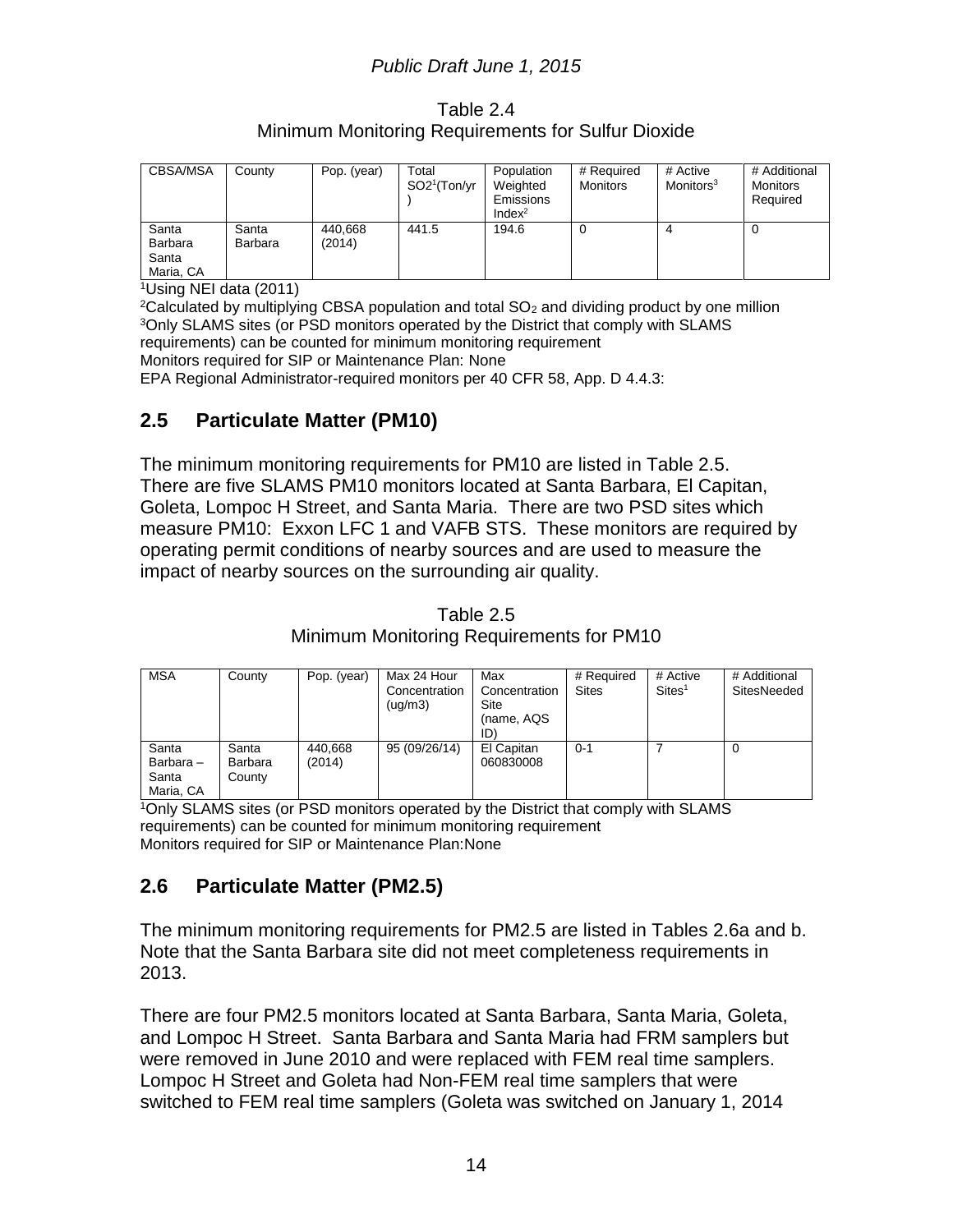and Lompoc H Street was switched on January 1, 2015). Santa Barbara County received approval of this change in status from EPA on May 22, 2015 (See Appendix B). Because there is insufficient FEM PM2.5 data for the period 2012- 2014 the monitors at Lompoc H Street and Goleta are not included in the design value calculations listed in Tables 2.6a and Tables 2.6b.

PM2.5 colocation requirements are based on the primary quality assurance organization (PQAO) network. Santa Barbara County is part of the CARB PQAO. See the CARB annual network plan for details on meeting the PM2.5 colocation requirements.

|                                                    | Table 2.6a |  |
|----------------------------------------------------|------------|--|
| Minimum Monitoring Requirements for PM2.5 Monitors |            |  |

| <b>MSA</b>                              | County                     | Pop.<br>(year)    | Annual<br>Design<br>Value<br>(vears <sup>1</sup> | Annual<br>Design<br>Value<br>Site<br>(name,<br>AQS ID) | Daily<br>Design<br>Value<br>(years)     | Daily<br>Design<br>Value<br>Site<br>(name,<br>AQS ID) | #<br>Required<br><b>SLAMS</b><br><b>Sites</b> | # Active<br><b>SLAMS</b><br>$\textsf{Sites}^{3,4}$ | #<br>Additional<br><b>SLAMS</b><br><b>Sites</b><br>Needed |
|-----------------------------------------|----------------------------|-------------------|--------------------------------------------------|--------------------------------------------------------|-----------------------------------------|-------------------------------------------------------|-----------------------------------------------|----------------------------------------------------|-----------------------------------------------------------|
| Santa<br>Barbara-<br>Santa<br>Maria, Ca | Santa<br>Barbara<br>County | 440,668<br>(2014) | 8.8<br>uq/m3<br>$2012 -$<br>2014                 | Santa<br>Barbara<br>06-083-<br>0011                    | $17 \text{ uq/m}$ 3<br>$2012 -$<br>2014 | Santa<br><b>Barbara</b><br>06-083-<br>0011            | 0                                             | 4                                                  | 0                                                         |

 $1\overline{D}V$  Years = the three years over which the design value (DV) was calculated (e.g., 2008-2010) <sup>3</sup>As of January 1, 2015

<sup>4</sup>Only SLAMS sites (or PSD monitors operated by the District that comply with SLAMS requirements) can be counted for minimum monitoring requirement

#### Table 2.6b Minimum Monitoring Requirements for Continuous PM2.5 Monitors

| <b>MSA</b>                              | County                     | Pop.<br>(vear)    | Annual<br>Design<br>Value<br>(years <sup>1</sup> ) | Annual<br>Design<br>Value<br>Site<br>(name,<br>AQS ID) | Daily<br>Design<br>Value<br>(vears)     | Daily<br>Design<br>Value<br>Site<br>(name,<br>AQS ID) | #<br>Required<br>Cont.<br><b>Monitors</b> | # Active<br>Cont.<br>Monitors <sup>3,4</sup> | #<br>Addition<br>al Cont.<br>Monitor<br>$s^2$<br>Needed |
|-----------------------------------------|----------------------------|-------------------|----------------------------------------------------|--------------------------------------------------------|-----------------------------------------|-------------------------------------------------------|-------------------------------------------|----------------------------------------------|---------------------------------------------------------|
| Santa<br>Barbara-<br>Santa<br>Maria, Ca | Santa<br>Barbara<br>County | 440,668<br>(2014) | 8.8<br>uq/m3<br>$2012 -$<br>2014                   | Santa<br>Barbara<br>06-083-<br>0011                    | $17 \text{ uq/m}$ 3<br>$2012 -$<br>2014 | Santa<br><b>Barbara</b><br>06-083-<br>0011            |                                           | 4                                            | 0                                                       |

 $1\overline{D}V$  Years = the three years over which the design value (DV) was calculated (e.g., 2008-2010) <sup>2</sup> Only count one continuous monitor per site.

<sup>3</sup>As of January 1, 2015

<sup>4</sup>Only SLAMS sites (or PSD monitors operated by the District that comply with SLAMS requirements) can be counted for minimum monitoring requirement

Monitors required for SIP or Maintenance Plan:None

### **2.7 Lead (Pb)**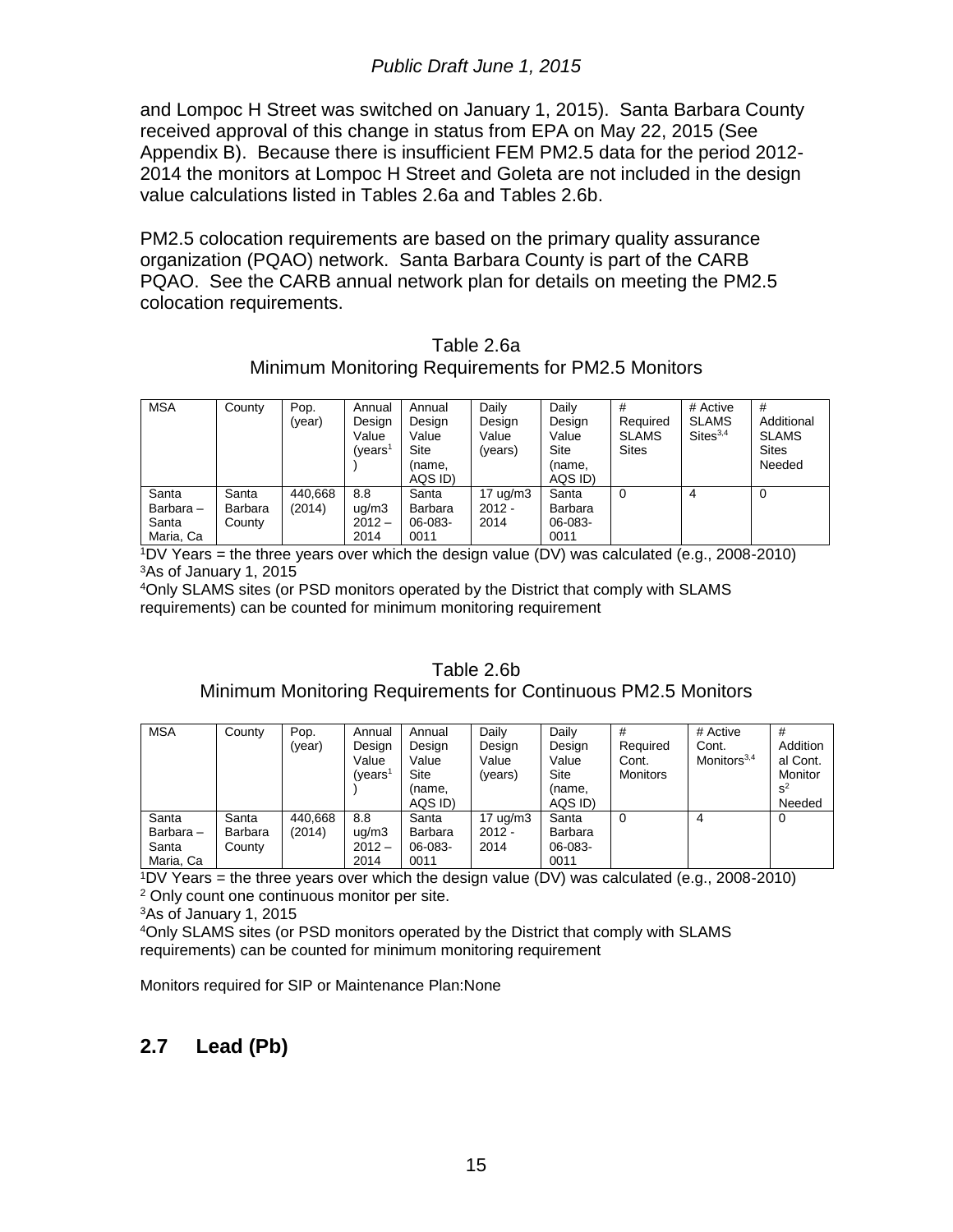EPA substantially strengthened the NAAQS for lead on October 15, 2008. The level of the primary standard was revised from 1.5 ug/m3 down to 0.15 ug/m3 measured as total suspended particles (TSP). The secondary standard was revised to be identical to the primary standard. Source oriented Monitors are required in areas with airport sources that emit one ton or more per year of lead or non-airport sources that emit one half ton per year of lead. Additionally, nonsource lead monitoring is required at NCORE sites in a CBSA with a population greater than 500,000. The population of Santa Barbara County is below the 500,000 threshold and there are no NCORE sites required in Santa Barbara County; therefore non-source lead monitors are not required. The highest emission inventory of lead in Santa Barbara County is the Santa Barbara Municipal airport with 0.35 tons per year (2013). Since this is below the threshold, no source oriented lead monitors are required.

#### Table 2.7a

#### Minimum Monitoring Requirements for Pb at NCORE sites

| CBSA/MSA        | Pop. (year) | # Required Near | # Active Near | # Additional           |
|-----------------|-------------|-----------------|---------------|------------------------|
|                 |             | Road Monitors   | Road Monitors | <b>Monitors Needed</b> |
| Santa Barbara - | 440.668     |                 |               |                        |
| Santa Maria, Ca | (2014)      |                 |               |                        |

| Table 2.7b                                                        |
|-------------------------------------------------------------------|
| Minimum Monitoring Requirements for Source Oriented Pb Monitoring |

| Source<br>Name                           | Address                                            | Pb<br>Emissions | Emissions<br>Source<br>(vear)      | Max<br>Design<br>Value | Desing<br>Value<br>Date | #<br>Required<br>Monitors | # Active<br><b>Monitors</b> | #<br>Additional<br>Monitors<br>Needed |
|------------------------------------------|----------------------------------------------------|-----------------|------------------------------------|------------------------|-------------------------|---------------------------|-----------------------------|---------------------------------------|
| Santa<br>Barbara<br>Municipal<br>Airport | 601<br>Firestone<br>Rd.<br>Santa<br>Barbara,<br>CA | $0.35$ ton/yr   | National<br>Emissions<br>Inventory | N/A                    | N/A                     | 0                         | 0                           | 0                                     |

Monitors required for SIP or Maintenance Plan:None EPA Regional Administrator-required monitors per 40 CFR 58, App. D 4.5(c):

### **2.8 Recent or Proposed Modifications to the Network**

The Goleta site PM2.5 monitoring method was changed on January 1, 2014 from non-FEM (parameter 88501 method 731) to FEM (parameter 88101 method 170). The Lompoc H Street site PM2.5 monitoring method was changed on January 1, 2015 from non-FEM (parameter 88501 method 731 to FEM (parameter 88101 method 170). While this modification changed the method that normally does not require EPA approval, this changed also changed the monitor from a SPM to SLAMS, requiring EPA approval. SBCAPCD received approval from EPA of this change on May 22, 2015 (see Appendix B).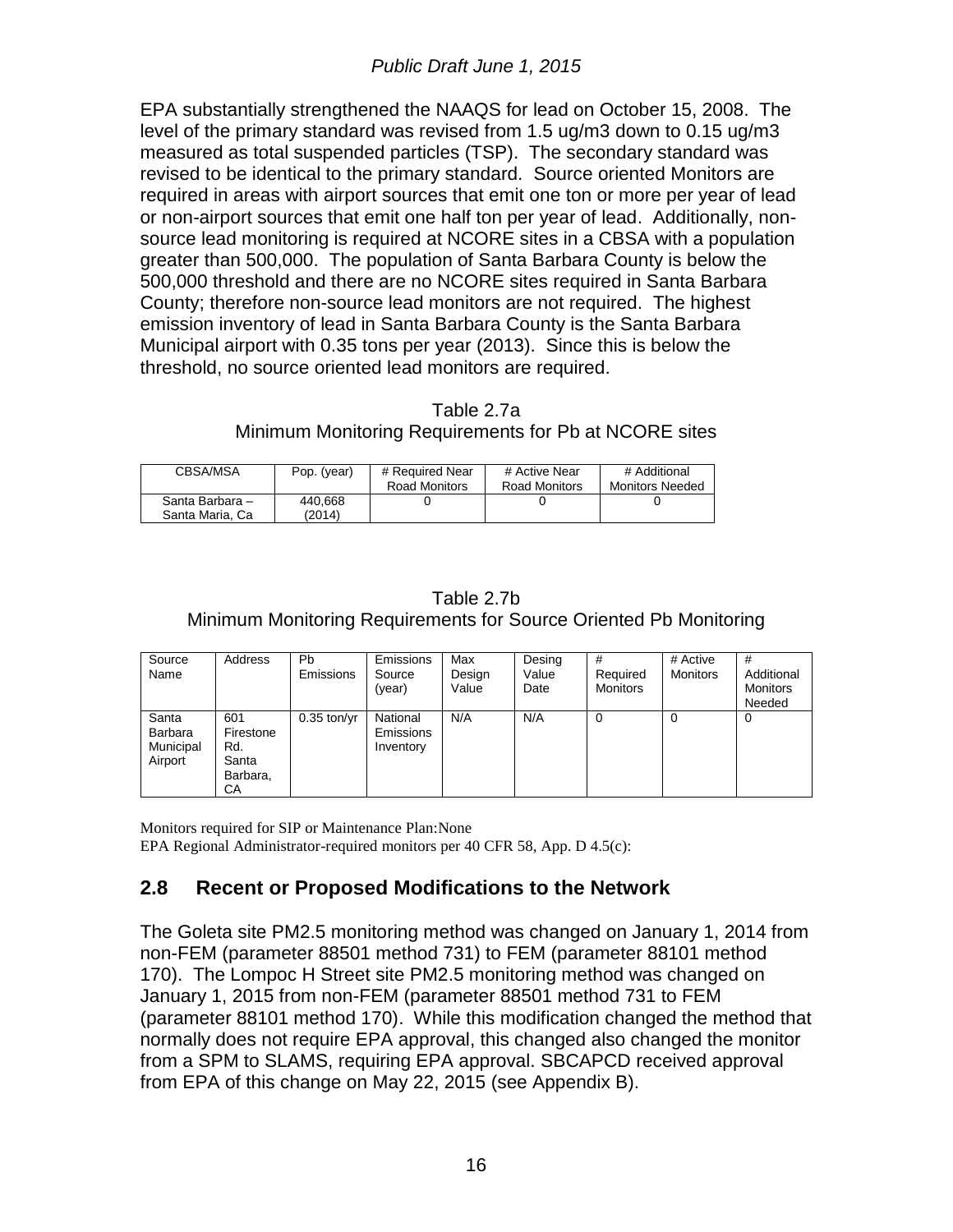Total hydrocarbon measurements at El Capitan were discontinued on January 1, 2015. As this change is for a non-criteria pollutant, approval from EPA is not required.

There are no plans to modify the network over the next 18 months. However, the source triggering the requirement for the West Campus Site may be retired, which would eliminate the permit condition requiring the West Campus Site and would therefore eliminate this site. If and when this occurs, EPA will be consulted.

#### **2.9 Additional Monitors**

Santa Barbara County operates some monitors which are not required by 40 CFR 58.10. These sites and monitors are included in the network review for reference only and not to show compliance with any requirements even though they are operated under the same quality assurance/control guidelines as the FRM monitors.

There are four stations which are set up near oil and gas processing facilities to monitor for two odorous compounds: Hydrogen sulfide (H2S) and total reduced sulfur (TRS). These monitors are located at the following stations: Lompoc Odor, LFC Odor, Ellwood Odor, and UCSB West Campus.

Total Hydrocarbon monitors (THC) are also located at some of the PSD monitoring stations located near oil and gas processing facilities. These sites are: Exxon LFC 1, Lompoc HS&P, West Campus, and VAFBSTS.

All of the monitoring stations listed in this report also measure wind speed, wind directions and ambient temperature. These data are used for modeling and tracking.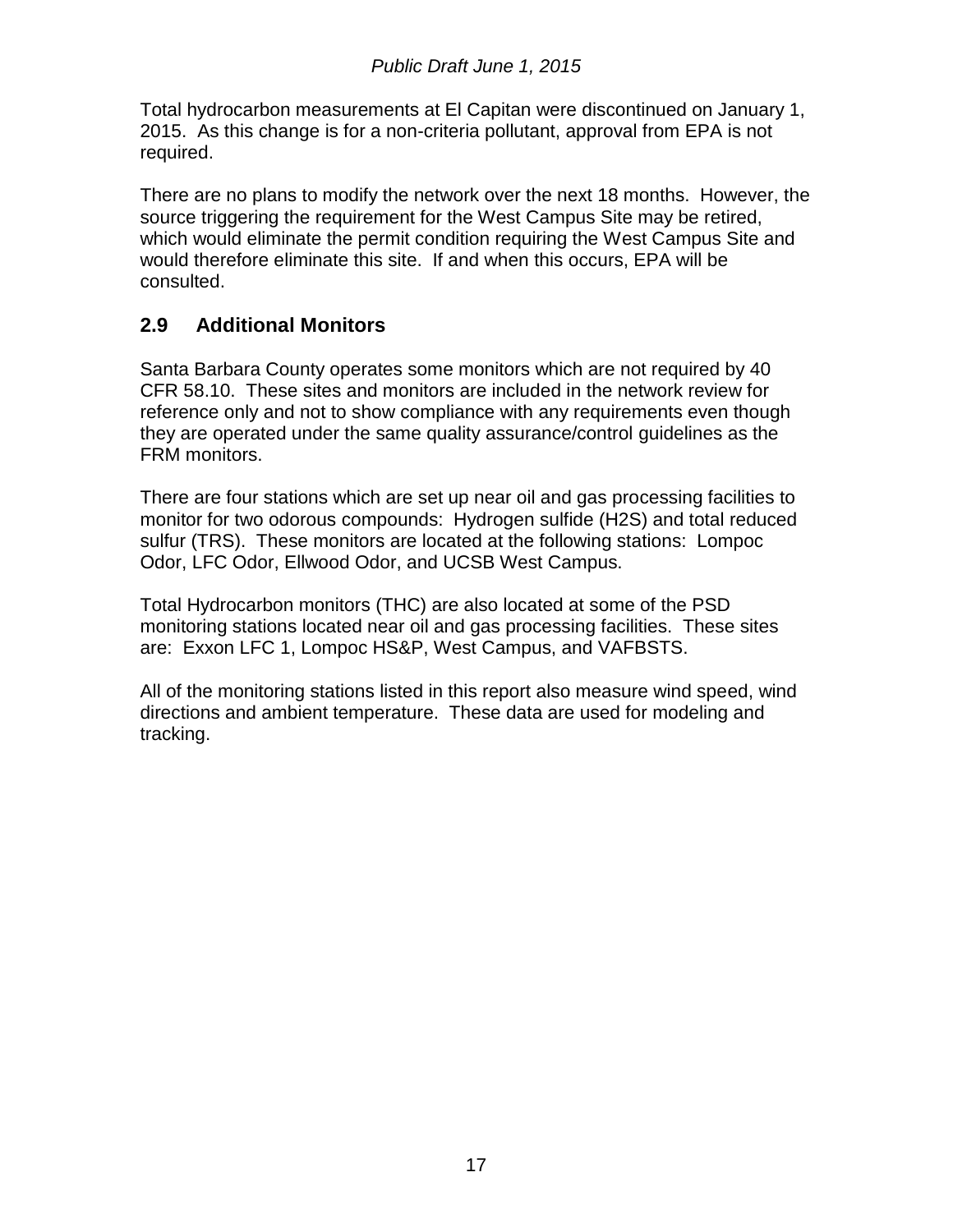# **3.0 Additional information on PM2.5 monitors**

This section includes information for a couple of elements required to be in the annual network plan that relate specifically to PM2.5. One required element relates to whether data for a PM2.5 monitor can be used to determine compliance with the national annual PM2.5 air quality standard. This is termed as the suitability for comparison to the annual standard. The other element requires information regarding the review process followed by air agencies when changes are made to the location of a PM2.5 monitor that is violating a PM2.5 NAAQS.

## **3.1 Comparison to annual PM2.5 NAAQS**

Only data from a PM2.5 FRM or FEM can be used in regulatory determinations of compliance with the annual PM2.5 NAAQS and that the monitor be located at a neighborhood scale. For a PM2.5 monitor to be representative at a neighborhood scale, the concentration values measured by the monitor should be representative of concentrations expected over an area with dimensions of a few kilometers. Therefore the monitor should not be located too close to a hot spot of PM2.5 concentrations that extends over distances less than a few hundred meters. All of the PM2.5 FRM and FEM monitors in Santa Barbara County are sited to be representative of a neighborhood scale and meet this suitability requirement.

### **3.2 Review of changes to PM2.5 network**

As required by regulation, prior to any changes to the PM2.5 network are made, a formal request is drafted outlining the reason for the change, when the change will occur, and any other relevant information about the proposed changes. The proposal (either as part of an annual network review or between reviews) will be posted on the District website for a 30 day public comment period. Following the comment period, the District will forward the request with comments and District responses to EPA for consideration. Only after EPA has granted approval of the proposed change, will the District make the changes to the PM2.5 monitoring network.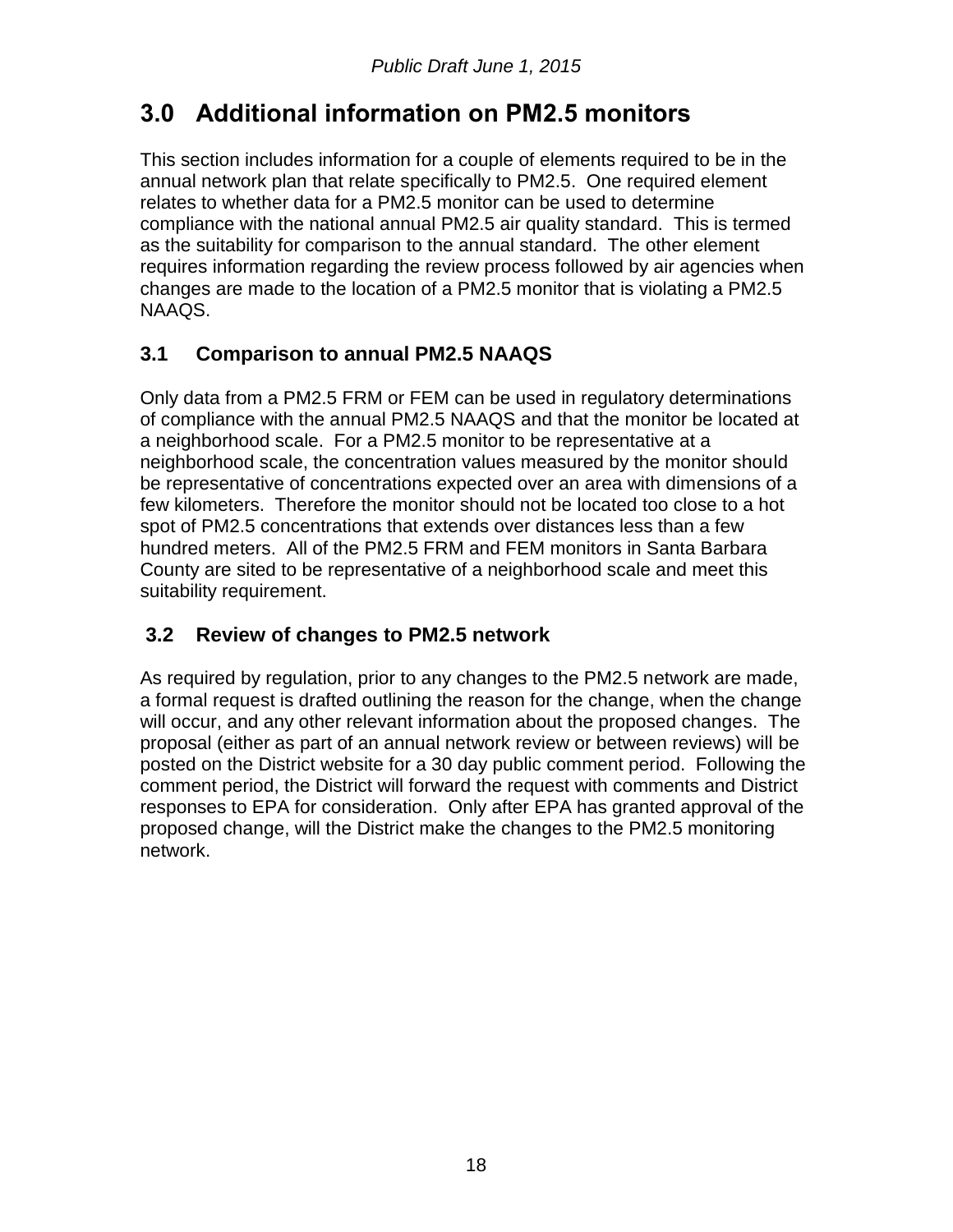# **4.0 Quality Assurance and Data Submittal**

All data collected from the monitors in the Santa Barbara County network are reviewed for quality assurance by the SBCAPCD with the exception of the Santa Barbara and Santa Maria monitoring stations which are reviewed and processed by CARB. All special purpose monitors (SPM), including monitors in the PSD network meet the requirements of 40 CFR 58, appendix E as well as the requirements in 40 CFR 58, appendix A.

### **4.1 Annual performance evaluation**

Annual performance evaluations challenge the monitors with known concentrations of audit gases to evaluate the accuracy of the monitors. The SLAMS sites as well as the PSD sites operated by SBCAPCD in Santa Barbara County are audited on an annual basis by the CARB. The PSD stations operated by contractors are evaluated by an independent contractor who audits the monitors on a quarterly basis.

### **4.2 Data submittal**

Digital records of the data including precision and accuracy data are submitted to EPA by uploading the records to their air quality system data base (AQS). These records are submitted within 90 days following the end of each quarterly reporting period.

### **4.3 Annual certification**

The data are certified for their accuracy and completeness on an annual basis and a certification letter is submitted to the regional EPA administrator by May 1 of each year.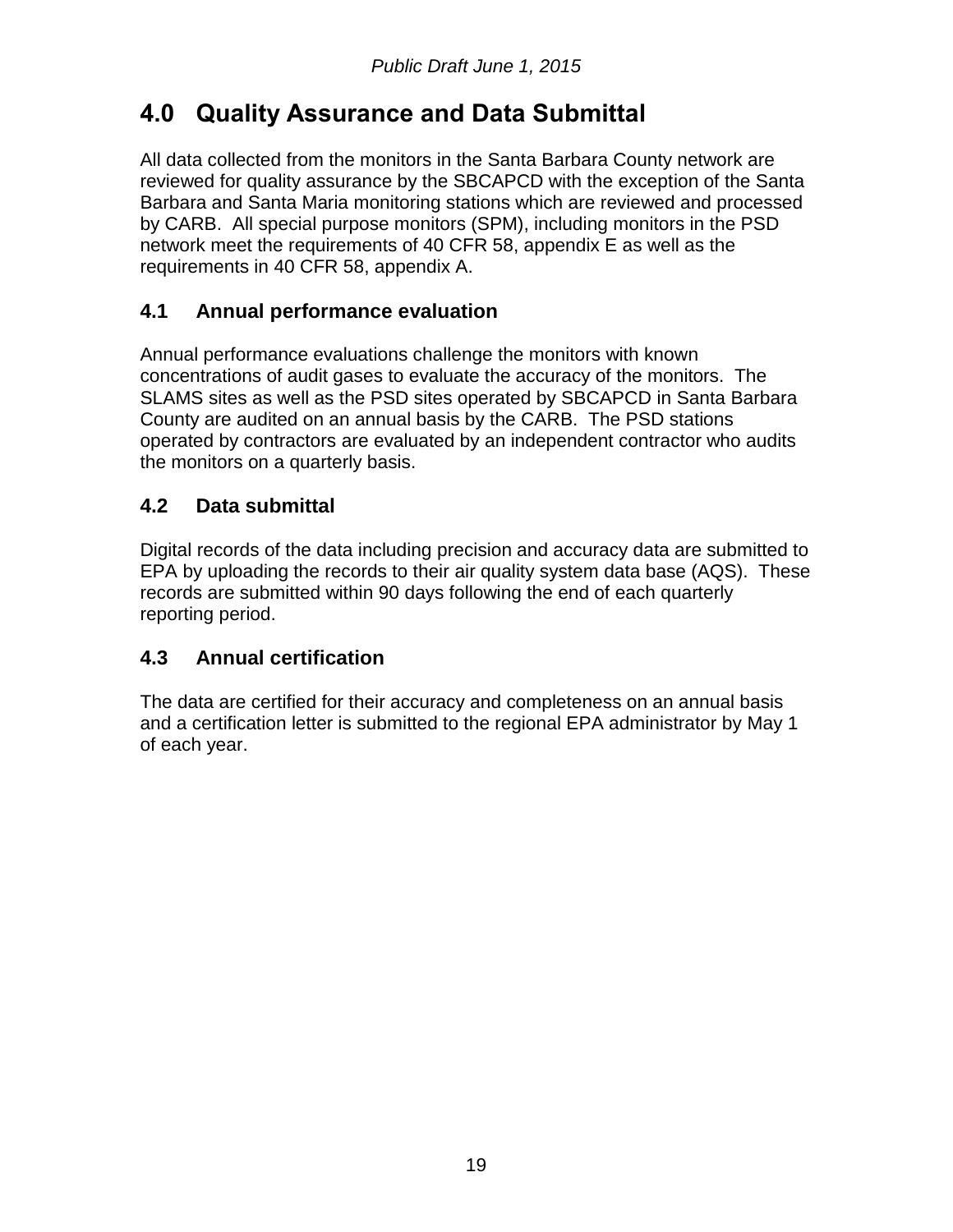# **5.0 Detailed Site Information**

The tables in this section give detailed information relating to the sites and monitors. They are presented to show compliance with the monitoring requirements found in 40 CFR 58.10. Please note the following in relation to the detailed site information tables:

- 1. All glass used for inlet/manifold is borosilicate or equivalent.
- 2. There are no collocated monitors located in the SLAMS or PSD networks in Santa Barbara County, therefore information in detailed site information tables do not include fields relating to collocated monitors.
- 3. All collocation requirements are being met by CARB, see the CARB Annual Network Plan for details.
- 4. All sample probes, including low-vol PM samplers are separated horizontally from other station probes by at least one meter.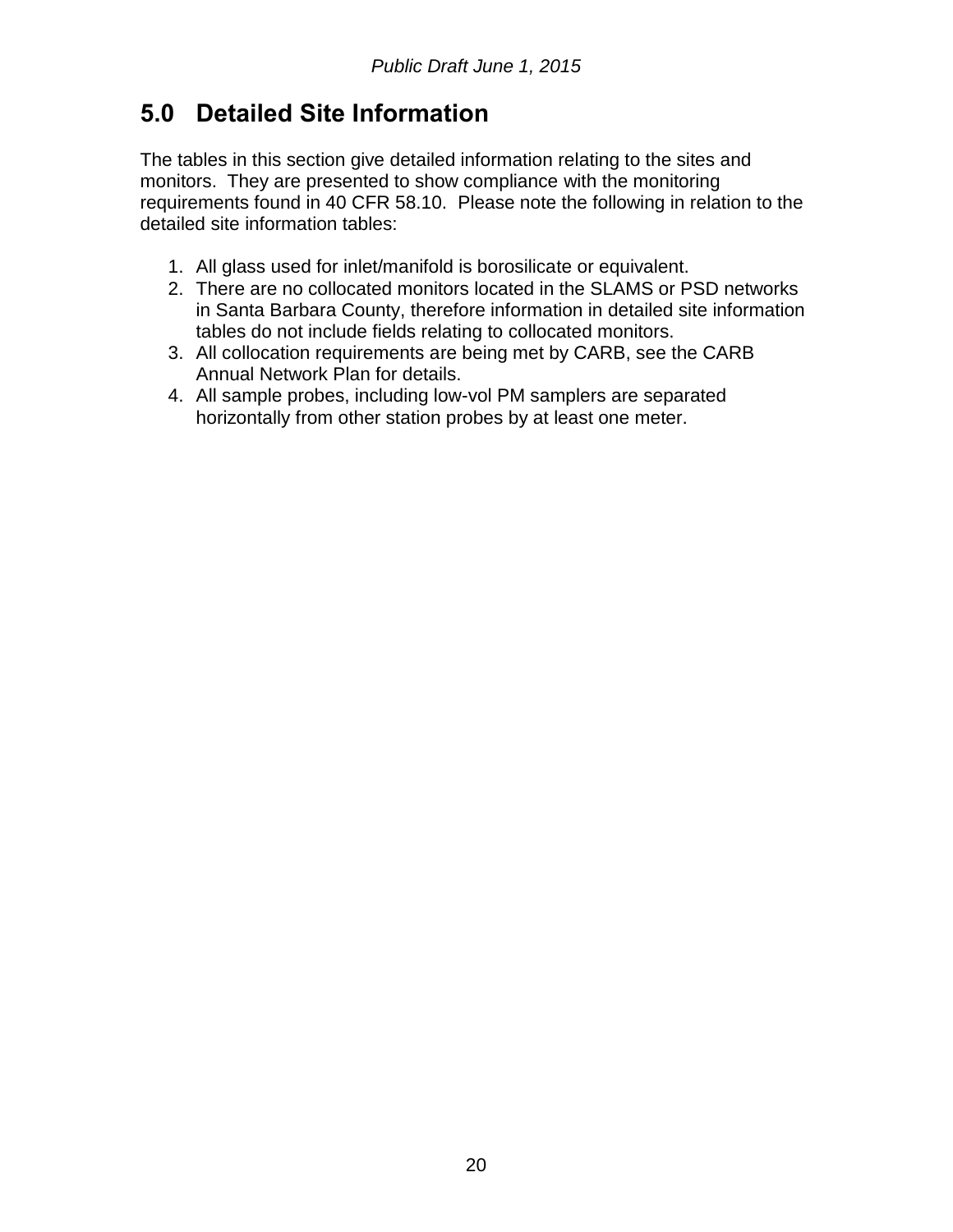### Table 5.1 Carpinteria Monitoring Station Details

| <b>Site Name</b>            | Carpinteria                      |                                                          |  |  |  |  |  |  |
|-----------------------------|----------------------------------|----------------------------------------------------------|--|--|--|--|--|--|
| AQS ID                      | 060831021                        |                                                          |  |  |  |  |  |  |
| <b>GIS coordinates</b>      |                                  | 34.403047-119.45795                                      |  |  |  |  |  |  |
| Location                    |                                  | Located in a rural setting NE of the City of Carpinteria |  |  |  |  |  |  |
| <b>Address</b>              |                                  | Gobernador Road, Carpinteria, CA 93013                   |  |  |  |  |  |  |
| County                      | Santa Barbara County             |                                                          |  |  |  |  |  |  |
| Dist. To road               |                                  | Gobernador Canyon Road, 115 meters                       |  |  |  |  |  |  |
| Traffic count (AADT,        |                                  | Gobernador Canyon Road - 50 est.                         |  |  |  |  |  |  |
| year)                       |                                  |                                                          |  |  |  |  |  |  |
| Groundcover                 | Grass                            |                                                          |  |  |  |  |  |  |
| Representative area         |                                  | MSA (Santa Barbara - Santa Maria, CA)                    |  |  |  |  |  |  |
| <b>Pollutant, POC</b>       | O3,1                             | <b>NO2,1</b>                                             |  |  |  |  |  |  |
| <b>Monitor Type</b>         | <b>SPM</b>                       | <b>SPM</b>                                               |  |  |  |  |  |  |
| <b>Network Affiliation</b>  | <b>PSD</b>                       | <b>PSD</b>                                               |  |  |  |  |  |  |
| Parameter Code              | 44201                            | 42602                                                    |  |  |  |  |  |  |
| <b>Monitoring Objective</b> | <b>NAAQS</b>                     | <b>NAAQS</b>                                             |  |  |  |  |  |  |
| Site type(s)                | Highest conc.                    | Gen.                                                     |  |  |  |  |  |  |
|                             |                                  | background                                               |  |  |  |  |  |  |
| Mfg/Model                   | <b>TAPI 400e</b>                 | <b>TEI 42C</b>                                           |  |  |  |  |  |  |
| Method Code                 | 087                              | 074                                                      |  |  |  |  |  |  |
| FRM/FEM or other            | <b>FEM</b>                       | <b>FRM</b>                                               |  |  |  |  |  |  |
| <b>Collecting Agency</b>    | Consultant                       | Consultant                                               |  |  |  |  |  |  |
| <b>Reporting Agency</b>     | Santa<br>Santa                   |                                                          |  |  |  |  |  |  |
|                             | <b>Barbara</b><br><b>Barbara</b> |                                                          |  |  |  |  |  |  |
|                             | County<br>County                 |                                                          |  |  |  |  |  |  |
| <b>Spatial Scale</b>        | Regional                         | Regional                                                 |  |  |  |  |  |  |
| Start date                  | 1/1/86                           | 1/1/86                                                   |  |  |  |  |  |  |
| Operation schedule          | Continuous                       | Continuous                                               |  |  |  |  |  |  |
| Sampling season             | All Year                         | All Year                                                 |  |  |  |  |  |  |
| Probe height                | 4.1 m                            | 4.1 m                                                    |  |  |  |  |  |  |
| Distance from               | 1.3 <sub>m</sub>                 | 1.3 <sub>m</sub>                                         |  |  |  |  |  |  |
| supporting structure        |                                  |                                                          |  |  |  |  |  |  |
| Distance from               | None                             | None                                                     |  |  |  |  |  |  |
| obstructions on roof        |                                  |                                                          |  |  |  |  |  |  |
| Distance from               | None                             | None                                                     |  |  |  |  |  |  |
| obstructions not on         |                                  |                                                          |  |  |  |  |  |  |
| roof                        |                                  |                                                          |  |  |  |  |  |  |
| Distance from trees         | None                             | None                                                     |  |  |  |  |  |  |
| Distance to furnace or      | None                             | None                                                     |  |  |  |  |  |  |
| incinerator                 |                                  |                                                          |  |  |  |  |  |  |
| Unrestricted airflow        | 360°                             | 360°                                                     |  |  |  |  |  |  |
| Probe material              | Glass &                          | Glass &                                                  |  |  |  |  |  |  |
|                             | Teflon                           | Teflon                                                   |  |  |  |  |  |  |
| Residence time              | 18.4 s                           | 19.9 s                                                   |  |  |  |  |  |  |
| Will there be changes       | No                               | No                                                       |  |  |  |  |  |  |
| in next 18 months?          |                                  |                                                          |  |  |  |  |  |  |
| Frequency of one-           | Bi-weekly                        | Bi-weekly                                                |  |  |  |  |  |  |
| point QC check              |                                  |                                                          |  |  |  |  |  |  |
| (gaseous)                   |                                  |                                                          |  |  |  |  |  |  |
| Last annual                 | 12/11/14                         | 12/11/14                                                 |  |  |  |  |  |  |
| performance                 |                                  |                                                          |  |  |  |  |  |  |
| evaluation (gaseous)        |                                  |                                                          |  |  |  |  |  |  |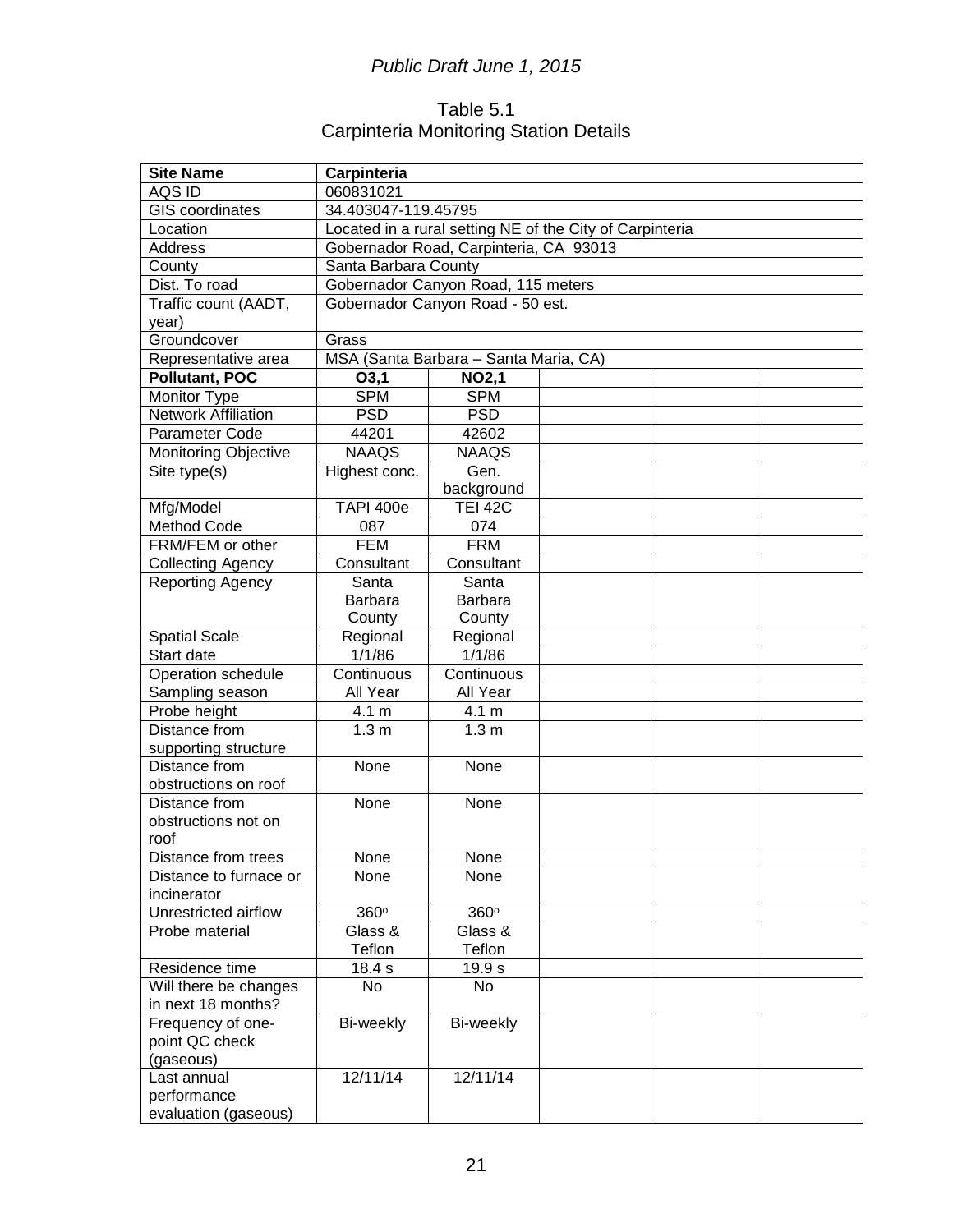### Table 5.2 El Capitan Monitoring Station Details

| <b>Site Name</b>                               | <b>El Capitan</b>       |                                              |                    |                  |  |  |  |  |
|------------------------------------------------|-------------------------|----------------------------------------------|--------------------|------------------|--|--|--|--|
| <b>AQSID</b>                                   | 060830008               |                                              |                    |                  |  |  |  |  |
| <b>GIS</b> coordinates                         | 34.462444-120.0255      |                                              |                    |                  |  |  |  |  |
| Location                                       |                         | Behind maintenance yard of campground        |                    |                  |  |  |  |  |
| <b>Address</b>                                 |                         | US Hwy 101, El Capitan State Beach, CA 93117 |                    |                  |  |  |  |  |
| County                                         | Santa Barbara County    |                                              |                    |                  |  |  |  |  |
| Dist. to road                                  | HWY 101,100 meters      |                                              |                    |                  |  |  |  |  |
| Traffic count (AADT,                           | Hwy 101 - 30,200 (2013) |                                              |                    |                  |  |  |  |  |
| year)                                          |                         |                                              |                    |                  |  |  |  |  |
| Groundcover                                    | Grass and dirt          |                                              |                    |                  |  |  |  |  |
| Representative area                            |                         | MSA (Santa Barbara - Santa Maria, CA)        |                    |                  |  |  |  |  |
| Pollutant, POC                                 | O3,1                    | <b>NO2,1</b>                                 | SO <sub>2</sub> ,1 | <b>PM10,3</b>    |  |  |  |  |
| Monitor Type                                   | <b>SLAMS</b>            | <b>SLAMS</b>                                 | <b>SLAMS</b>       | <b>SLAMS</b>     |  |  |  |  |
| <b>Network Affiliation</b>                     | <b>NA</b>               | <b>NA</b>                                    | <b>NA</b>          | <b>NA</b>        |  |  |  |  |
| Parameter Code                                 | 44201                   | 42602                                        | 42401              | 81102            |  |  |  |  |
| <b>Monitoring Objective</b>                    | NAAQS,                  | NAAQS,                                       | NAAQS,             | NAAQS,           |  |  |  |  |
|                                                | Public Info             | Public Info                                  | Public Info        | Public Info      |  |  |  |  |
| Site type(s)                                   | General                 | General                                      | General            | General          |  |  |  |  |
|                                                | Background              | Background                                   | Background         | Background       |  |  |  |  |
| Mfg/Model                                      | <b>TAPI 400e</b>        | <b>TAPI 200e</b>                             | <b>TEI 43i</b>     | <b>BAM 1020</b>  |  |  |  |  |
| Method Code                                    | 087                     | 099                                          | 060                | 122              |  |  |  |  |
| FRM/FEM or other                               | <b>FEM</b>              | <b>FRM</b>                                   | <b>FEM</b>         | <b>FEM</b>       |  |  |  |  |
| <b>Collecting Agency</b>                       | Santa                   | Santa                                        | Santa              | Santa            |  |  |  |  |
|                                                | Barbara                 | Barbara                                      | <b>Barbara</b>     | <b>Barbara</b>   |  |  |  |  |
|                                                | County                  | County                                       | County             | County           |  |  |  |  |
| Reporting Agency                               | Santa                   | Santa                                        | Santa              | Santa            |  |  |  |  |
|                                                | Barbara                 | <b>Barbara</b>                               | Barbara            | Barbara          |  |  |  |  |
|                                                | County                  | County                                       | County             | County           |  |  |  |  |
| Spatial Scale                                  | Regional                | Regional                                     | Regional           | Neighborhoo      |  |  |  |  |
|                                                |                         |                                              |                    | d                |  |  |  |  |
| Start date                                     | 6/1/78                  | 6/1/78                                       | 6/1/78             | 6/1/78           |  |  |  |  |
| Operation schedule                             | Continuous              | Continuous                                   | Continuous         | Continuous       |  |  |  |  |
| Sampling season                                | All Year                | All Year                                     | All Year           | All Year         |  |  |  |  |
| Probe height                                   | 3.8 <sub>m</sub>        | 3.8 <sub>m</sub>                             | 3.8 <sub>m</sub>   | 4.1 m            |  |  |  |  |
| Distance from                                  | 1.2 <sub>m</sub>        | 1.2 <sub>m</sub>                             | 1.2 <sub>m</sub>   | 1.5 <sub>m</sub> |  |  |  |  |
| supporting structure                           |                         |                                              |                    |                  |  |  |  |  |
| Distance from                                  | None                    | None                                         | None               | None             |  |  |  |  |
| obstructions on roof                           |                         |                                              |                    |                  |  |  |  |  |
| Distance from                                  | None                    | None                                         | None               | None             |  |  |  |  |
| obstructions not on                            |                         |                                              |                    |                  |  |  |  |  |
| roof                                           |                         |                                              |                    |                  |  |  |  |  |
| Distance from trees                            | None                    | None                                         | None               | None             |  |  |  |  |
| Distance to furnace or                         | None                    | None                                         | None               | None             |  |  |  |  |
| incinerator                                    |                         |                                              |                    |                  |  |  |  |  |
| Unrestricted airflow                           | 360°                    | 360°                                         | 360°               | 360°             |  |  |  |  |
| For low volume PM                              | <b>NA</b>               | <b>NA</b>                                    | <b>NA</b>          | No               |  |  |  |  |
| instruments, is any PM                         |                         |                                              |                    |                  |  |  |  |  |
| instrument within 1 m<br>of the lovol? If yes, |                         |                                              |                    |                  |  |  |  |  |
|                                                |                         |                                              |                    |                  |  |  |  |  |
| please list distance                           |                         |                                              |                    |                  |  |  |  |  |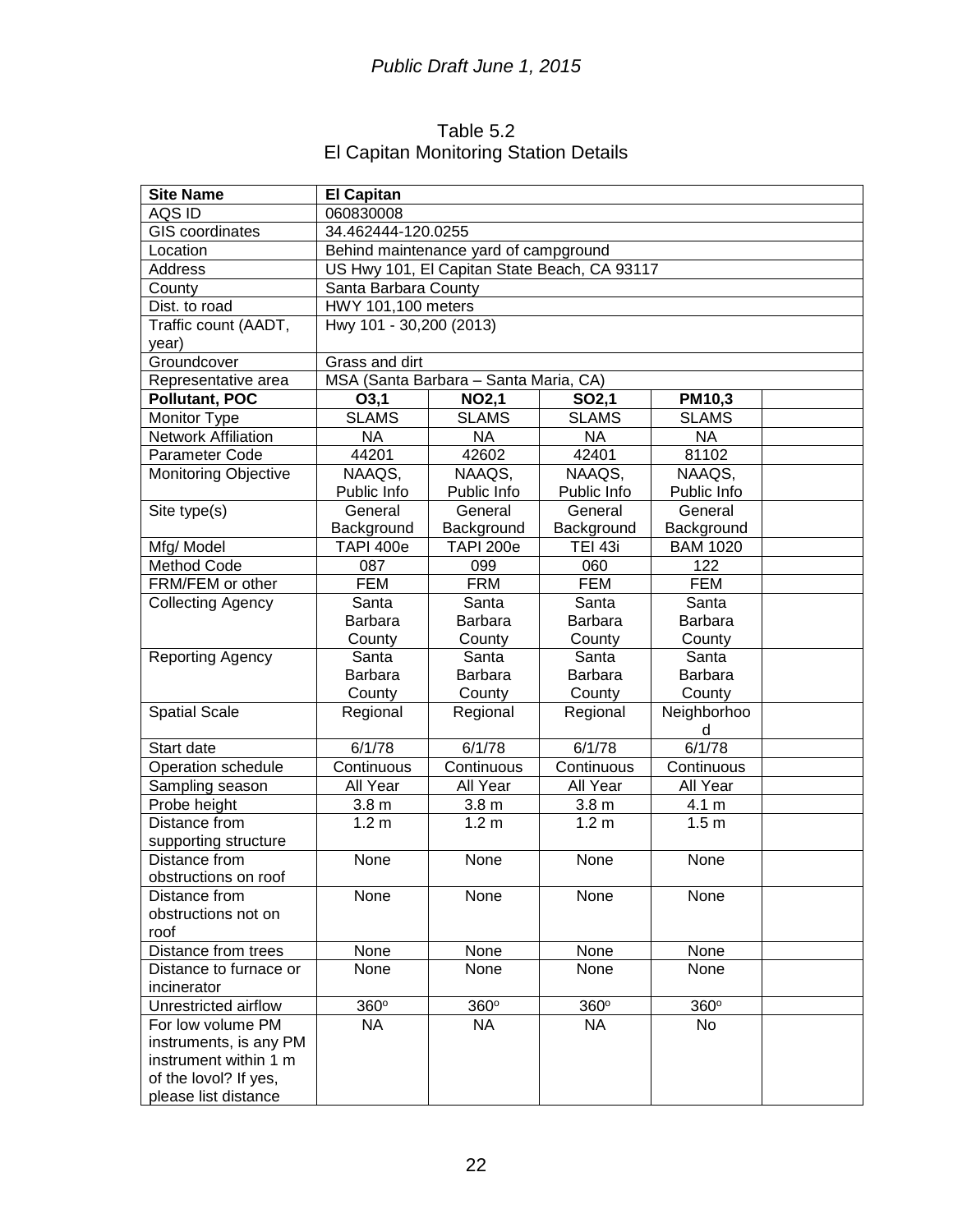| (meters) and<br>instrument(s).                                          |         |         |         |                   |  |
|-------------------------------------------------------------------------|---------|---------|---------|-------------------|--|
| Probe material                                                          | Glass & | Glass & | Glass & | N/A               |  |
|                                                                         | Teflon  | Teflon  | Teflon  |                   |  |
| Residence time                                                          | 17.2s   | 17.5s   | 19.8 s  | N/A               |  |
| Will there be changes<br>in next 18 months?                             | No.     | No.     | No.     | No.               |  |
| Frequency of flow rate<br>verification for<br>automated PM<br>analyzers | N/A     | N/A     | N/A     | Bi-Weekly         |  |
| Frequency of one-<br>point QC check<br>(gaseous)                        | Weekly  | Weekly  | Weekly  | N/A               |  |
| Last annual<br>performance<br>evaluation (gaseous)                      | 8/27/14 | 8/27/14 | 8/27/14 | N/A               |  |
| Last two semi-annual<br>flow rate audits for PM<br>monitors             | N/A     | N/A     | N/A     | 3/3/14<br>8/27/14 |  |

Note that THC was shut down on 1/1/15.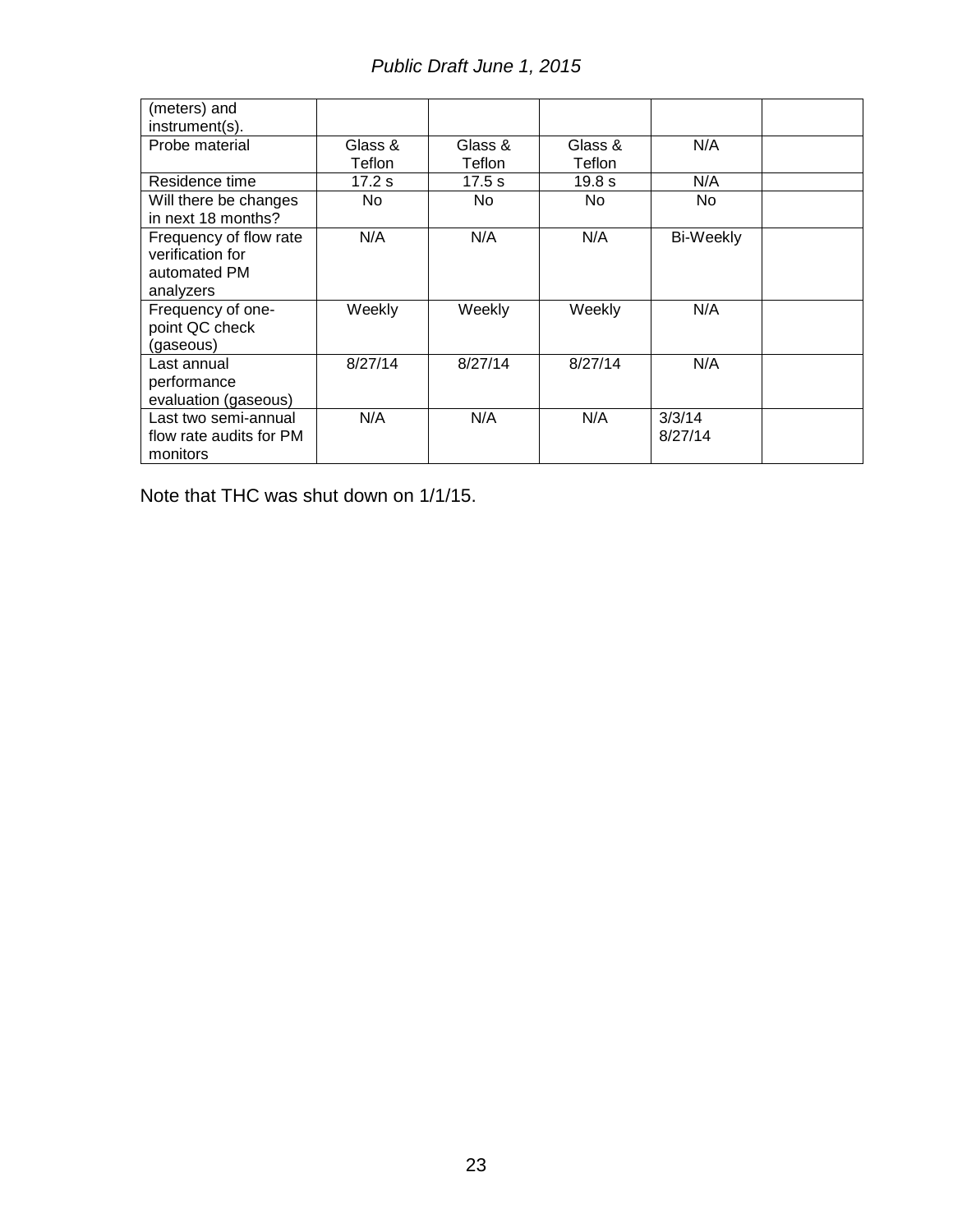## Table 5.3 Ellwood Odor Monitoring Station Details

| <b>Site Name</b>            | <b>Ellwood Odor</b>              |                                                     |  |  |  |  |  |  |
|-----------------------------|----------------------------------|-----------------------------------------------------|--|--|--|--|--|--|
| AQS ID                      | 060831032                        |                                                     |  |  |  |  |  |  |
| <b>GIS coordinates</b>      | 34.430361 -119.89755             |                                                     |  |  |  |  |  |  |
| Location                    | Located in a vehicle storage lot |                                                     |  |  |  |  |  |  |
| <b>Address</b>              | Hollister Ave, Goleta, CA        |                                                     |  |  |  |  |  |  |
| County                      | Santa Barbara County             |                                                     |  |  |  |  |  |  |
| Dist. to road               |                                  | Hollister Ave, 75 meters; HWY101, 200 meters        |  |  |  |  |  |  |
| Traffic count (AADT,        |                                  | Hollister Ave - 4937 (1999) Hwy 101 - 30,200 (2013) |  |  |  |  |  |  |
| year)                       |                                  |                                                     |  |  |  |  |  |  |
| Groundcover                 | Asphalt                          |                                                     |  |  |  |  |  |  |
| Representative area         |                                  | MSA (Santa Barbara - Santa Maria, CA)               |  |  |  |  |  |  |
| Pollutant, POC              | H2S,1                            | TRS,1                                               |  |  |  |  |  |  |
| Monitor Type                | <b>SPM</b>                       | <b>SPM</b>                                          |  |  |  |  |  |  |
| <b>Network Affiliation</b>  | <b>PSD</b>                       | <b>PSD</b>                                          |  |  |  |  |  |  |
| Parameter Code              | 42402                            | 43911                                               |  |  |  |  |  |  |
| <b>Monitoring Objective</b> | Public Info                      | Public Info                                         |  |  |  |  |  |  |
| Site type(s)                | Source                           | Source                                              |  |  |  |  |  |  |
| MFG/Model                   | ML 8850                          | <b>TEI 43i</b>                                      |  |  |  |  |  |  |
| Method Code                 | 020                              | 020                                                 |  |  |  |  |  |  |
| FRM/FEM or other            | N/A                              | N/A                                                 |  |  |  |  |  |  |
| <b>Collecting Agency</b>    | Consultant                       | Consultant                                          |  |  |  |  |  |  |
| <b>Reporting Agency</b>     | Santa Barbara                    | Santa Barbara                                       |  |  |  |  |  |  |
|                             | County<br>County                 |                                                     |  |  |  |  |  |  |
| Spatial Scale               | Neighborhood<br>Neighborhood     |                                                     |  |  |  |  |  |  |
| Start date                  | 4/1/00<br>4/1/00                 |                                                     |  |  |  |  |  |  |
| Operation schedule          | Continuous                       | Continuous                                          |  |  |  |  |  |  |
| Sampling season             | All Year                         | All Year                                            |  |  |  |  |  |  |
| Probe height                | 3.5                              | 3.5                                                 |  |  |  |  |  |  |
| Distance from               | 1.1                              | 1.1                                                 |  |  |  |  |  |  |
| supporting structure        |                                  |                                                     |  |  |  |  |  |  |
| Distance from               | None                             | None                                                |  |  |  |  |  |  |
| obstructions on roof        |                                  |                                                     |  |  |  |  |  |  |
| Distance from               | None                             | None                                                |  |  |  |  |  |  |
| obstructions not on         |                                  |                                                     |  |  |  |  |  |  |
| roof                        |                                  |                                                     |  |  |  |  |  |  |
| Distance from trees         | None                             | None                                                |  |  |  |  |  |  |
| Distance to furnace or      | None                             | None                                                |  |  |  |  |  |  |
| incinerator                 |                                  |                                                     |  |  |  |  |  |  |
| Unrestricted airflow        | 360°                             | 360°                                                |  |  |  |  |  |  |
| Probe material              | Glass & Teflon                   | Glass & Teflon                                      |  |  |  |  |  |  |
| Residence time              | 14.9 s                           | 14.9 s                                              |  |  |  |  |  |  |
| Will there be changes       | No                               | No                                                  |  |  |  |  |  |  |
| in next 18 months?          |                                  |                                                     |  |  |  |  |  |  |
| Frequency of one-           | Bi-Weekly                        | Bi-Weekly                                           |  |  |  |  |  |  |
| point QC check              |                                  |                                                     |  |  |  |  |  |  |
| (gaseous)                   |                                  |                                                     |  |  |  |  |  |  |
| Last annual                 | 12/16/14                         | 12/16/14                                            |  |  |  |  |  |  |
| performance                 |                                  |                                                     |  |  |  |  |  |  |
| evaluation (gaseous)        |                                  |                                                     |  |  |  |  |  |  |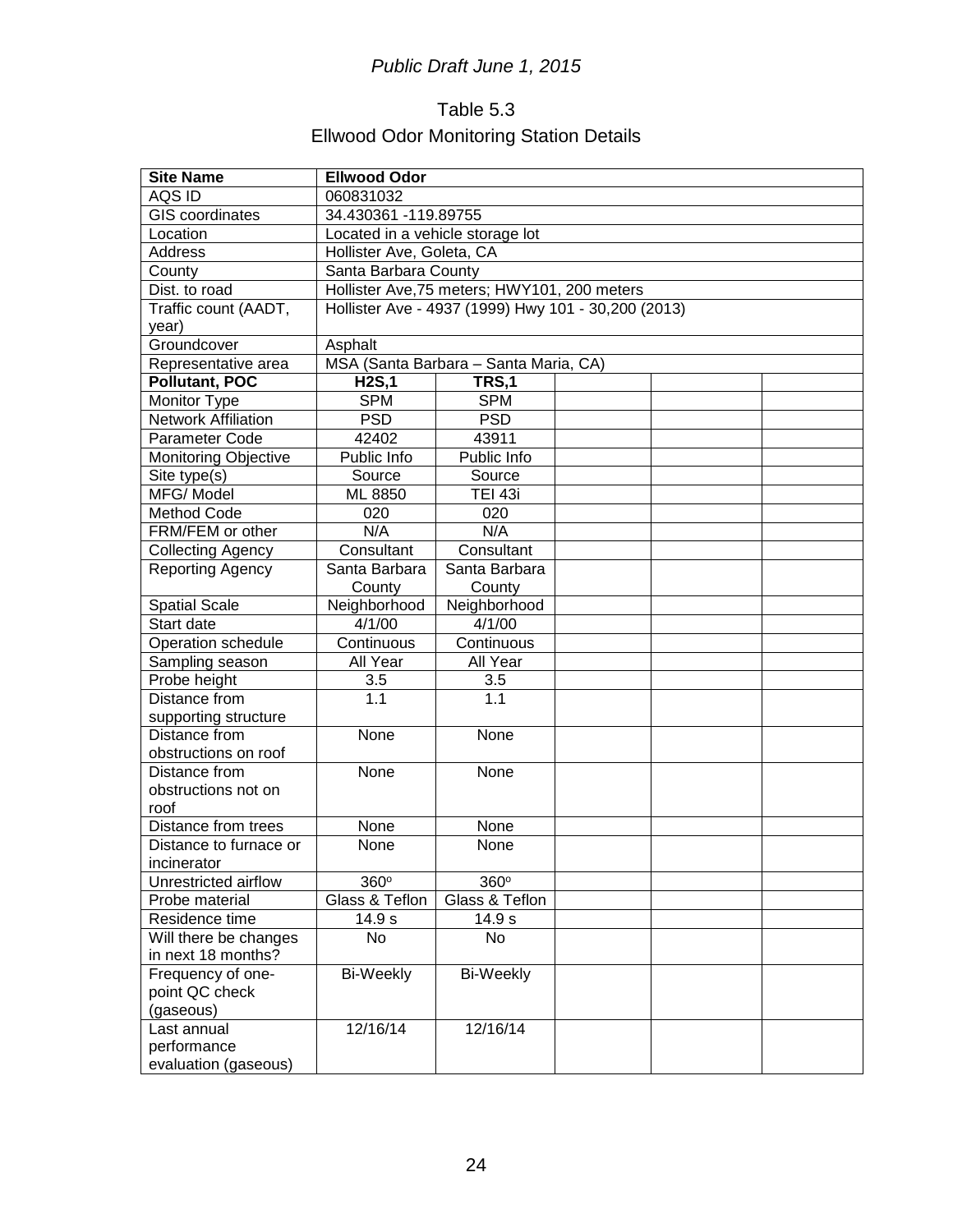## Table 5.4 Goleta Monitoring Station Details

| <b>Site Name</b>            | Goleta                                |                                                                        |                  |                                                                      |                  |  |  |  |  |
|-----------------------------|---------------------------------------|------------------------------------------------------------------------|------------------|----------------------------------------------------------------------|------------------|--|--|--|--|
| AQS ID                      | 060832011                             |                                                                        |                  |                                                                      |                  |  |  |  |  |
| <b>GIS</b> coordinates      |                                       | 34.4455 - 119.828333                                                   |                  |                                                                      |                  |  |  |  |  |
| Location                    |                                       | In field behind Lutheran Church                                        |                  |                                                                      |                  |  |  |  |  |
| <b>Address</b>              | 380 N. Fairview Ave., Goleta, CA      |                                                                        |                  |                                                                      |                  |  |  |  |  |
| County                      | Santa Barbara County                  |                                                                        |                  |                                                                      |                  |  |  |  |  |
| Dist. to road               |                                       | Berkley Road, 60 meters; Fairview Ave, 200 meters; Alli Way 100 meters |                  |                                                                      |                  |  |  |  |  |
| Traffic count (AADT,        |                                       |                                                                        |                  | Fairview - 12546 (2003); Berkley Rd - 3480 (2003); Ali Way - 25 est. |                  |  |  |  |  |
| year)                       |                                       |                                                                        |                  |                                                                      |                  |  |  |  |  |
| Groundcover                 | Grass                                 |                                                                        |                  |                                                                      |                  |  |  |  |  |
| Representative area         | MSA (Santa Barbara - Santa Maria, CA) |                                                                        |                  |                                                                      |                  |  |  |  |  |
| <b>Pollutant, POC</b>       | 03,1                                  | <b>NO2,1</b>                                                           | CO,1             | PM10,1                                                               | PM2.5,1          |  |  |  |  |
| Monitor Type                | <b>SLAMS</b>                          | <b>SLAMS</b>                                                           | <b>SLAMS</b>     | <b>SLAMS</b>                                                         | <b>SLAMS</b>     |  |  |  |  |
| <b>Network Affiliation</b>  | <b>NA</b>                             | <b>NA</b>                                                              | <b>NA</b>        | <b>NA</b>                                                            | <b>NA</b>        |  |  |  |  |
| Parameter Code              | 44201                                 | 42602                                                                  | 42101            | 81102                                                                | 88101            |  |  |  |  |
| <b>Monitoring Objective</b> | NAAQS,                                | NAAQS,                                                                 | NAAQS,           | NAAQS,                                                               | NAAQS,           |  |  |  |  |
|                             | Public Info                           | Public Info                                                            | Public Info      | Public Info                                                          | public Info      |  |  |  |  |
| Site type(s)                | Population                            | Population                                                             | Population       | Population                                                           | Population       |  |  |  |  |
| MFG/Model                   | <b>TAPI 400e</b>                      | <b>TAPI 200e</b>                                                       | <b>TAPI 300e</b> | <b>BAM 1020</b>                                                      | <b>BAM 1020</b>  |  |  |  |  |
| Method Code                 | 087                                   | 099                                                                    | 093              | 122                                                                  | 170              |  |  |  |  |
| FRM/FEM or other            | <b>FEM</b>                            | <b>FRM</b>                                                             | <b>FRM</b>       | <b>FEM</b>                                                           | <b>FEM</b>       |  |  |  |  |
| <b>Collecting Agency</b>    | Santa                                 | Santa                                                                  | Santa Barbara    | Santa Barbara                                                        | Santa            |  |  |  |  |
|                             | <b>Barbara</b>                        | <b>Barbara</b>                                                         | County           | County                                                               | <b>Barbara</b>   |  |  |  |  |
|                             | County                                | County                                                                 |                  |                                                                      | County           |  |  |  |  |
| <b>Reporting Agency</b>     | Santa                                 | Santa                                                                  | Santa Barbara    | Santa Barbara                                                        | Santa            |  |  |  |  |
|                             | Barbara                               | <b>Barbara</b>                                                         | County           | County                                                               | Barbara          |  |  |  |  |
|                             | County                                | County                                                                 |                  |                                                                      | County           |  |  |  |  |
| <b>Spatial Scale</b>        | Urban                                 | Urban                                                                  | Neighborhood     | Neighborhood                                                         | Neighborhood     |  |  |  |  |
| Start date                  | 1/1/1980                              | 1/1/1992                                                               | 5/1/1982         | 1/1/10                                                               | 1/1/10           |  |  |  |  |
| Operation schedule          | Continuous                            | Continuous                                                             | Continuous       | Continuous                                                           | Continuous       |  |  |  |  |
| Sampling season             | All Year                              | All Year                                                               | All Year         | All Year                                                             | All Year         |  |  |  |  |
| Probe height                | 4.5 m                                 | 4.5 m                                                                  | 4.5 m            | 7.0 <sub>m</sub>                                                     | 7.0 <sub>m</sub> |  |  |  |  |
| Distance from               | 2.1 m                                 | 2.1 m                                                                  | 2.1 m            | 2.0 <sub>m</sub>                                                     | 2.0 <sub>m</sub> |  |  |  |  |
| supporting structure        |                                       |                                                                        |                  |                                                                      |                  |  |  |  |  |
| Distance from               | None                                  | None                                                                   | None             | None                                                                 | None             |  |  |  |  |
| obstructions on roof        |                                       |                                                                        |                  |                                                                      |                  |  |  |  |  |
| Distance from               | None                                  | None                                                                   | None             | None                                                                 | None             |  |  |  |  |
| obstructions not on         |                                       |                                                                        |                  |                                                                      |                  |  |  |  |  |
| roof                        |                                       |                                                                        |                  |                                                                      |                  |  |  |  |  |
| Distance from trees         | None                                  | None                                                                   | None             | None                                                                 | None             |  |  |  |  |
| Distance to furnace or      | None                                  | None                                                                   | None             | None                                                                 | None             |  |  |  |  |
| incinerator                 |                                       |                                                                        |                  |                                                                      |                  |  |  |  |  |
| Unrestricted airflow        | 360°                                  | 360°                                                                   | 360°             | 360°                                                                 | $360^\circ$      |  |  |  |  |
| For low volume PM           | <b>NA</b>                             | <b>NA</b>                                                              | <b>NA</b>        | <b>NA</b>                                                            | No               |  |  |  |  |
| instruments, is any PM      |                                       |                                                                        |                  |                                                                      |                  |  |  |  |  |
| instrument within 1 m       |                                       |                                                                        |                  |                                                                      |                  |  |  |  |  |
| of the lovol? If yes,       |                                       |                                                                        |                  |                                                                      |                  |  |  |  |  |
| please list distance        |                                       |                                                                        |                  |                                                                      |                  |  |  |  |  |
| (meters) and                |                                       |                                                                        |                  |                                                                      |                  |  |  |  |  |
| instrument(s).              |                                       |                                                                        |                  |                                                                      |                  |  |  |  |  |
| Probe material              | Glass &                               | Glass &                                                                | Glass & Teflon   | N/A                                                                  | N/A              |  |  |  |  |
|                             | Teflon                                | Teflon                                                                 |                  |                                                                      |                  |  |  |  |  |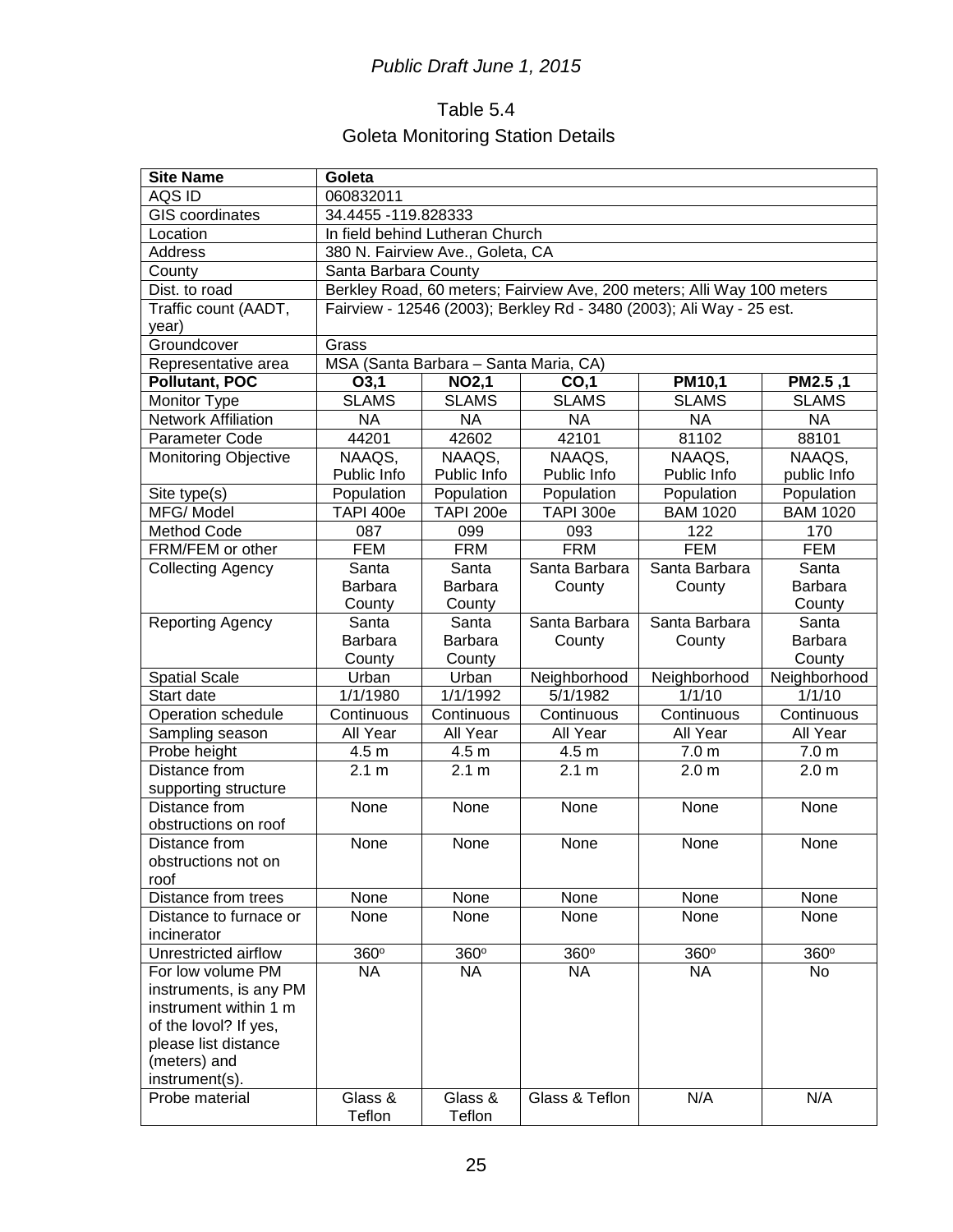| Residence time                                                          | 12.8 s | 11.1 $s$ | 12.8 s | N/A                | N/A                |
|-------------------------------------------------------------------------|--------|----------|--------|--------------------|--------------------|
| Will there be changes<br>in next 18 months?                             | No     | No.      | No.    | No                 | No.                |
| Frequency of one-<br>point QC check<br>(gaseous)                        | Weekly | Weekly   | Weekly | N/A                | N/A                |
| Frequency of flow rate<br>verification for<br>automated PM<br>analyzers | N/A    | N/A      | N/A    | <b>Bi-Weekly</b>   | <b>Bi-Weekly</b>   |
| Last annual<br>performance<br>evaluation (gaseous)                      | 5/6/14 | 5/6/14   | 5/6/14 | N/A                | N/a                |
| Last two semi-annual<br>flow rate audits for PM<br>monitors             |        |          |        | 5/6/14<br>10/22/14 | 5/6/14<br>10/22/14 |
| Is it suitable for<br>comparison against<br>the annual PM2.5?           | N/A    | N/A      | N/A    | N/A                | Yes                |

Note: PM2.5 was changed from Non-FEM (88501) to FEM (88101) on January 1, 2014. EPA approved this network modification on May 22, 2015 (See Appendix B)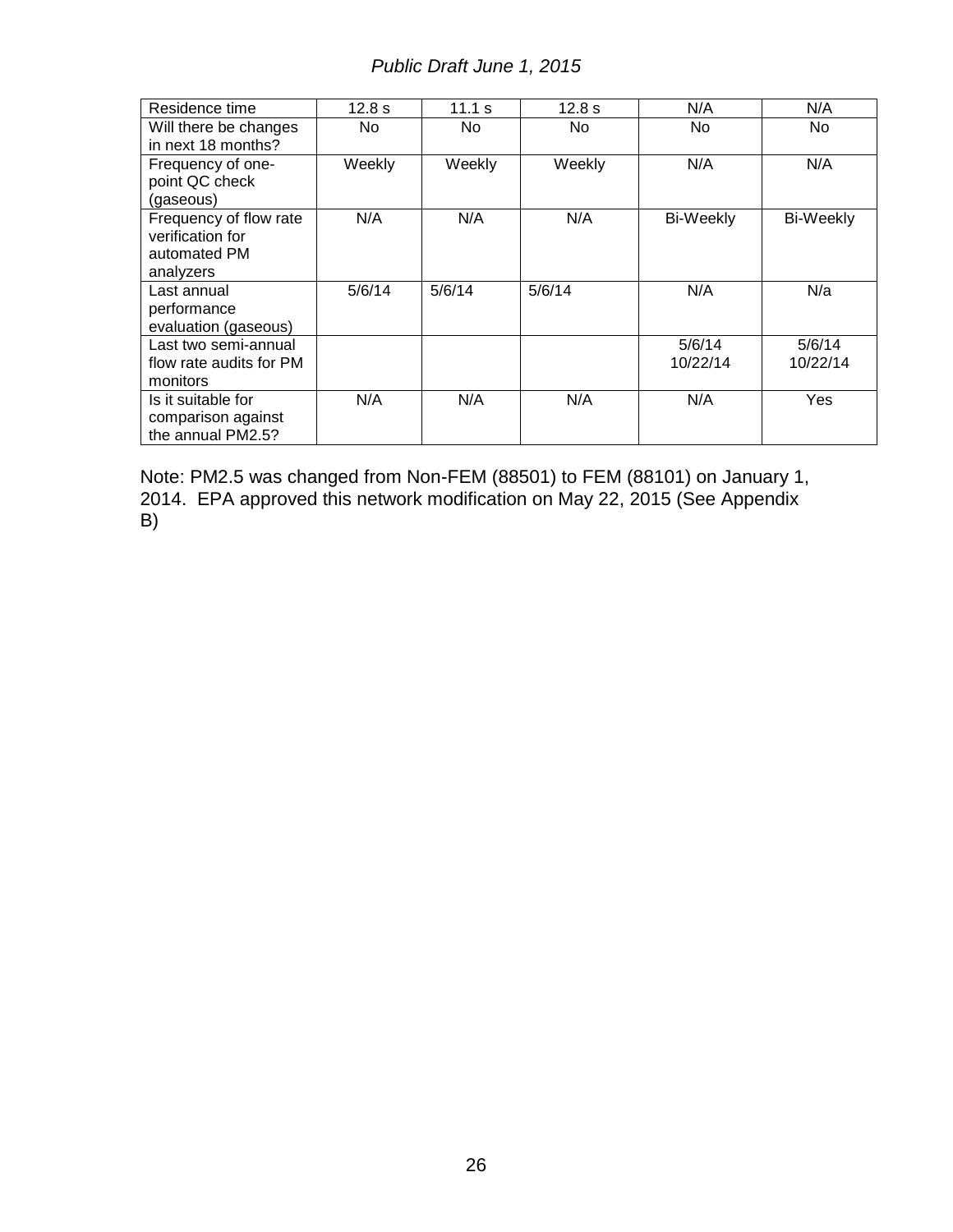## Table 5.5 Las Flores Canyon #1 Monitoring Station Details

| <b>Site Name</b>                      | Las Flores Canyon #1    |                                                    |                    |                  |                  |  |  |  |
|---------------------------------------|-------------------------|----------------------------------------------------|--------------------|------------------|------------------|--|--|--|
| AQS ID                                | 060831025               |                                                    |                    |                  |                  |  |  |  |
| <b>GIS</b> coordinates                |                         | 34.48975 - 120.046917                              |                    |                  |                  |  |  |  |
| Location                              |                         | North end of canyon behind an oil and gas facility |                    |                  |                  |  |  |  |
| <b>Address</b>                        |                         | Calle Real US Hwy 101, El Capitan, CA              |                    |                  |                  |  |  |  |
| County                                | Santa Barbara County    |                                                    |                    |                  |                  |  |  |  |
| Dist. to road                         | HWY 101, 2860 meters    |                                                    |                    |                  |                  |  |  |  |
| Traffic count (AADT,                  | Hwy 101 - 30,200 (2013) |                                                    |                    |                  |                  |  |  |  |
| year)                                 |                         |                                                    |                    |                  |                  |  |  |  |
| Groundcover                           | Grass and dirt          |                                                    |                    |                  |                  |  |  |  |
| Representative area                   |                         | MSA (Santa Barbara - Santa Maria, CA)              |                    |                  |                  |  |  |  |
| <b>Pollutant, POC</b>                 | O3,1                    | <b>NO2,1</b>                                       | SO <sub>2</sub> ,1 | CO,1             | <b>PM10,3</b>    |  |  |  |
| Monitor Type                          | <b>SPM</b>              | <b>SPM</b>                                         | <b>SPM</b>         | <b>SPM</b>       | <b>SPM</b>       |  |  |  |
| <b>Network Affiliation</b>            | <b>PSD</b>              | <b>PSD</b>                                         | <b>PSD</b>         | <b>PSD</b>       | <b>PSD</b>       |  |  |  |
| Parameter Code                        | 44201                   | 42602                                              | 42401              | 42101            | 81102            |  |  |  |
| <b>Monitoring Objective</b>           | NAAQS,                  | NAAQS,                                             | NAAQS,             | NAAQS,           | NAAQS,           |  |  |  |
|                                       | public                  | public                                             | public             | public           | public           |  |  |  |
| Site type(s)                          | Max O3                  | Source                                             | Source             | Source           | Source           |  |  |  |
|                                       | conc.                   |                                                    |                    |                  |                  |  |  |  |
| MFG/Model                             | <b>TAPI 400e</b>        | <b>TAPI 200e</b>                                   | <b>TEI 43i</b>     | <b>TEI 48i</b>   | <b>BAM 1020</b>  |  |  |  |
| Method Code                           | 087                     | 099                                                | 060                | 054              | 122              |  |  |  |
| FRM/FEM or other                      | <b>FEM</b>              | <b>FRM</b>                                         | <b>FEM</b>         | <b>FRM</b>       | <b>FEM</b>       |  |  |  |
| <b>Collecting Agency</b>              | Santa                   | Santa Barbara                                      | Santa Barbara      | Santa Barbara    | Santa Barbara    |  |  |  |
|                                       | <b>Barbara</b>          | County                                             | County             | County           | County           |  |  |  |
|                                       | County                  |                                                    |                    |                  |                  |  |  |  |
| Reporting Agency                      | Santa                   | Santa Barbara                                      | Santa Barbara      | Santa Barbara    | Santa Barbara    |  |  |  |
|                                       | <b>Barbara</b>          | County                                             | County             | County           | County           |  |  |  |
|                                       | County                  |                                                    |                    |                  |                  |  |  |  |
| <b>Spatial Scale</b>                  | Regional                | Neighborhood                                       | Neighborhood       | Neighborhood     | Neighborhood     |  |  |  |
| Start date                            | 4/1/88                  | 4/1/88                                             | 4/1/88             | 4/1/88           | 4/1/88           |  |  |  |
| Operation schedule                    | Continuous              | Continuous                                         | Continuous         | Continuous       | Continuous       |  |  |  |
| Sampling season                       | All Year                | All Year                                           | All Year           | All Year         | All Year         |  |  |  |
| Probe height                          | 3.5 <sub>m</sub>        | 3.5 <sub>m</sub>                                   | 3.5 <sub>m</sub>   | 3.5 <sub>m</sub> | 4.0 m            |  |  |  |
| Distance from                         | 1.2 <sub>m</sub>        | 1.2 <sub>m</sub>                                   | 1.2 <sub>m</sub>   | 1.2 <sub>m</sub> | 1.0 <sub>m</sub> |  |  |  |
| supporting structure<br>Distance from |                         |                                                    |                    |                  |                  |  |  |  |
|                                       | None                    | None                                               | None               | None             | None             |  |  |  |
| obstructions on roof                  |                         |                                                    |                    |                  |                  |  |  |  |
| Distance from                         | None                    | None                                               | None               | None             | None             |  |  |  |
| obstructions not on<br>roof           |                         |                                                    |                    |                  |                  |  |  |  |
| Distance from trees                   | None                    | None                                               | None               | None             | None             |  |  |  |
| Distance to furnace or                | None                    | None                                               | None               | None             | None             |  |  |  |
| incinerator                           |                         |                                                    |                    |                  |                  |  |  |  |
| Unrestricted airflow                  | 360°                    | $360^\circ$                                        | 360°               | 360°             | 360°             |  |  |  |
| For low volume PM                     | <b>NA</b>               | <b>NA</b>                                          | <b>NA</b>          | <b>NA</b>        | No               |  |  |  |
| instruments, is any PM                |                         |                                                    |                    |                  |                  |  |  |  |
| instrument within 1 m                 |                         |                                                    |                    |                  |                  |  |  |  |
| of the lovol? If yes,                 |                         |                                                    |                    |                  |                  |  |  |  |
| please list distance                  |                         |                                                    |                    |                  |                  |  |  |  |
| (meters) and                          |                         |                                                    |                    |                  |                  |  |  |  |
| instrument(s).                        |                         |                                                    |                    |                  |                  |  |  |  |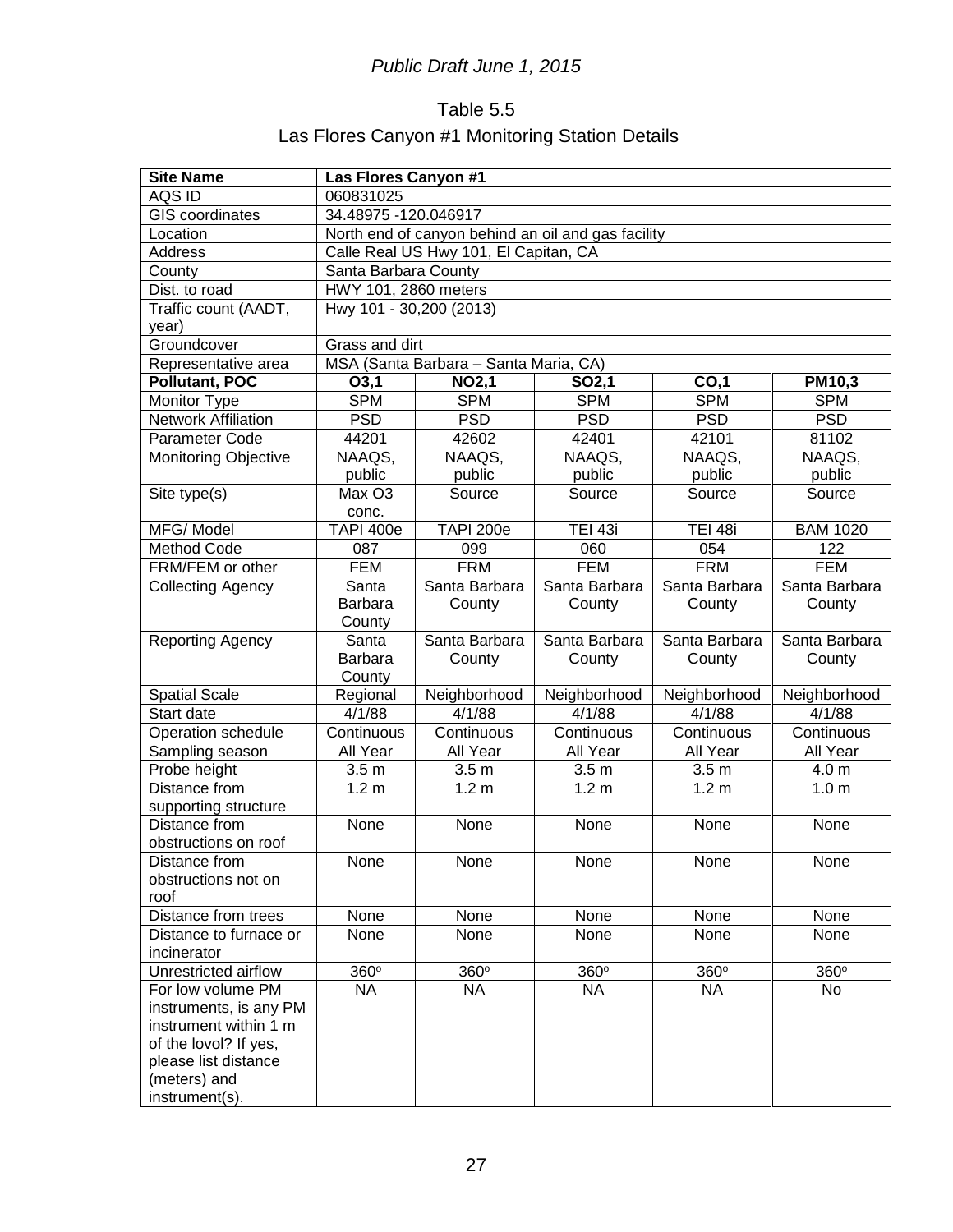| Probe material                                                         | Glass &<br>Teflon | Glass & Teflon | Glass & Teflon | Glass & Teflon | N/A                 |
|------------------------------------------------------------------------|-------------------|----------------|----------------|----------------|---------------------|
| Residence time                                                         | 12.8 <sub>s</sub> | 15.8 s         | 14.2 s         | 11.9 s         | N/A                 |
| Will there be changes<br>in next 18 months?                            | No.               | No.            | No             | No.            | No.                 |
| Frequency of flow rate<br>verification for<br>automated PM<br>samplers | N/A               | N/A            | N/A            | N/A            | <b>Bi-Weekly</b>    |
| Frequency of one-<br>point QC check<br>(gaseous)                       | Weekly            | Weekly         | Weekly         | Weekly         | N/A                 |
| Last annual<br>performance<br>evaluation (gaseous)                     | 4/22/14           | 4/22/14        | 4/22/14        | 4/22/14        | N/A                 |
| Last two semi-annual<br>flow rate audits for PM<br>monitors            | N/A               | N/A            | N/A            | N/A            | 4/22/14<br>10/22/14 |

Note: Las Flores Canyon#1 PM10 monitor is classified as Neighborhood Scale due to the dominant source being the nearby oil and gas facility.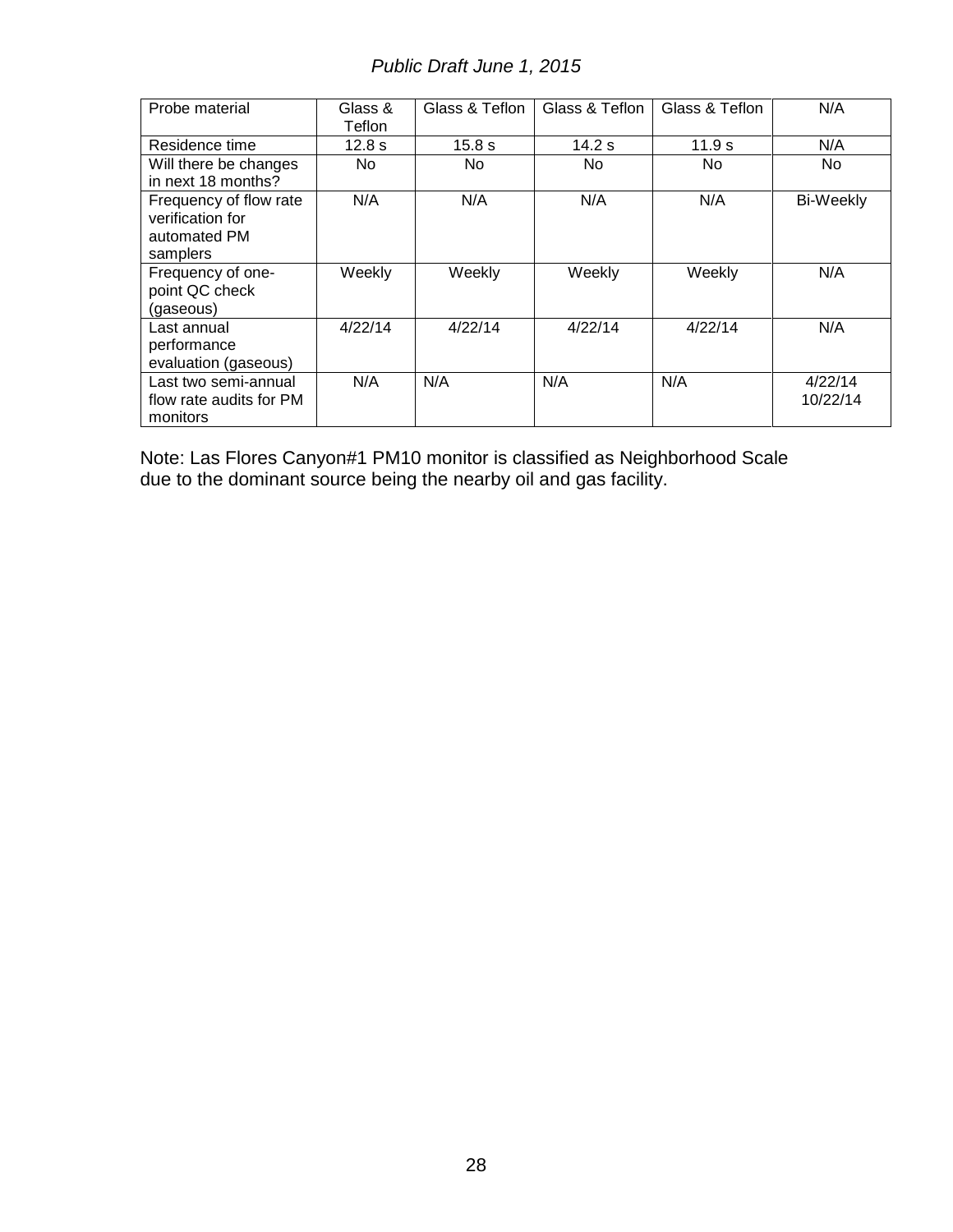## Table 5.6 Las Flores Canyon Odor Monitoring Station Details

| <b>Site Name</b>            | Las Flores Canyon Odor                                            |  |  |  |  |  |  |  |
|-----------------------------|-------------------------------------------------------------------|--|--|--|--|--|--|--|
| AQS ID                      | 060831037                                                         |  |  |  |  |  |  |  |
| <b>GIS</b> coordinates      | 34.464528 -120.044972                                             |  |  |  |  |  |  |  |
| Location                    | Located in a parking lot at the entrance to Las Flores Canyon     |  |  |  |  |  |  |  |
| <b>Address</b>              | Calle Real US Hwy 101, El Capitan, CA                             |  |  |  |  |  |  |  |
| County                      | Santa Barbara County                                              |  |  |  |  |  |  |  |
| Dist. to road               | HWY 101,75 meters; Calle Real, 44 meters; Las Flores Canyon Rd??? |  |  |  |  |  |  |  |
| Traffic count (AADT,        | Hwy 101 - 30,200 (2013)                                           |  |  |  |  |  |  |  |
| year)                       |                                                                   |  |  |  |  |  |  |  |
| Groundcover                 | Gravel                                                            |  |  |  |  |  |  |  |
| Representative area         | MSA (Santa Barbara - Santa Maria, CA)                             |  |  |  |  |  |  |  |
| Pollutant, POC              | H2S,1                                                             |  |  |  |  |  |  |  |
| Monitor Type                | <b>SPM</b>                                                        |  |  |  |  |  |  |  |
| <b>Network Affiliation</b>  | <b>PSD</b>                                                        |  |  |  |  |  |  |  |
| Parameter Code              | 42402                                                             |  |  |  |  |  |  |  |
| <b>Monitoring Objective</b> | Public                                                            |  |  |  |  |  |  |  |
| Site type(s)                | Source                                                            |  |  |  |  |  |  |  |
| MFG/Model                   | <b>API 101e</b>                                                   |  |  |  |  |  |  |  |
| Method Code                 | 020                                                               |  |  |  |  |  |  |  |
| FRM/FEM or other            | N/A                                                               |  |  |  |  |  |  |  |
| <b>Collecting Agency</b>    | Santa Barbara                                                     |  |  |  |  |  |  |  |
|                             | County                                                            |  |  |  |  |  |  |  |
| <b>Reporting Agency</b>     | Santa Barbara                                                     |  |  |  |  |  |  |  |
|                             | County                                                            |  |  |  |  |  |  |  |
| <b>Spatial Scale</b>        | Neighborhood                                                      |  |  |  |  |  |  |  |
| Start date                  | 2/1/88                                                            |  |  |  |  |  |  |  |
| Operation schedule          | Continuous                                                        |  |  |  |  |  |  |  |
| Sampling season             | All Year                                                          |  |  |  |  |  |  |  |
| Probe height                | 3.5                                                               |  |  |  |  |  |  |  |
| Distance from               | 1.1                                                               |  |  |  |  |  |  |  |
| supporting structure        |                                                                   |  |  |  |  |  |  |  |
| Distance from               | None                                                              |  |  |  |  |  |  |  |
| obstructions on roof        |                                                                   |  |  |  |  |  |  |  |
| Distance from               | None                                                              |  |  |  |  |  |  |  |
| obstructions not on         |                                                                   |  |  |  |  |  |  |  |
| roof                        |                                                                   |  |  |  |  |  |  |  |
| Distance from trees         | None                                                              |  |  |  |  |  |  |  |
| Distance to furnace or      | None                                                              |  |  |  |  |  |  |  |
| incinerator                 |                                                                   |  |  |  |  |  |  |  |
| Unrestricted airflow        | 360°                                                              |  |  |  |  |  |  |  |
| Probe material              | Glass & Teflon                                                    |  |  |  |  |  |  |  |
| Residence time              | 16.1 s                                                            |  |  |  |  |  |  |  |
| Will there be changes       | No                                                                |  |  |  |  |  |  |  |
| in next 18 months?          |                                                                   |  |  |  |  |  |  |  |
| Frequency of one-           | Weekly                                                            |  |  |  |  |  |  |  |
| point QC check              |                                                                   |  |  |  |  |  |  |  |
| (gaseous)                   |                                                                   |  |  |  |  |  |  |  |
| Last annual                 | 4/22/14                                                           |  |  |  |  |  |  |  |
| performance                 |                                                                   |  |  |  |  |  |  |  |
| evaluation (gaseous)        |                                                                   |  |  |  |  |  |  |  |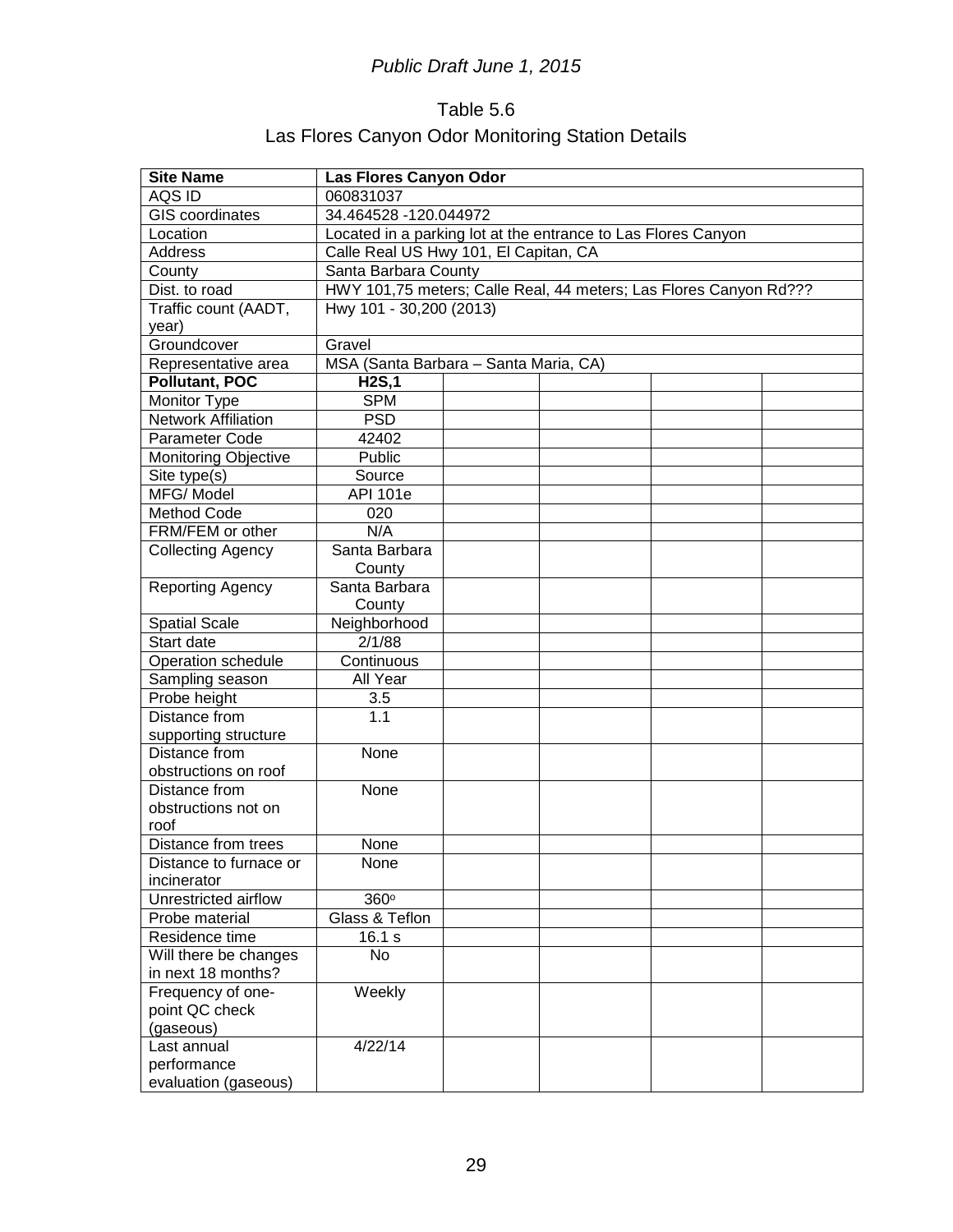### Table 5.7 Lompoc HS&P Monitoring Station Details

| <b>Site Name</b>            | <b>Lompoc HS&amp;P</b>        |                                                         |                        |                  |  |  |  |  |
|-----------------------------|-------------------------------|---------------------------------------------------------|------------------------|------------------|--|--|--|--|
| AQS ID                      | 060831013                     |                                                         |                        |                  |  |  |  |  |
| <b>GIS</b> coordinates      | 34.725331 -120.428689         |                                                         |                        |                  |  |  |  |  |
| Location                    |                               | Located North of Lompoc near an oil processing facility |                        |                  |  |  |  |  |
| <b>Address</b>              |                               | 2988 Harris Grade Rd, Lompoc, CA 93436                  |                        |                  |  |  |  |  |
| County                      | Santa Barbara County          |                                                         |                        |                  |  |  |  |  |
| Dist. to road               | Harris Grade Road, 700 meters |                                                         |                        |                  |  |  |  |  |
| Traffic count (AADT,        | Harris Grade Road - 100 est.  |                                                         |                        |                  |  |  |  |  |
| year)                       |                               |                                                         |                        |                  |  |  |  |  |
| Groundcover                 | Dirt                          |                                                         |                        |                  |  |  |  |  |
| Representative area         |                               | MSA (Santa Barbara - Santa Maria, CA)                   |                        |                  |  |  |  |  |
| <b>Pollutant, POC</b>       | O3,1                          | <b>NO2,1</b>                                            | SO <sub>2</sub> ,1     | THC,1            |  |  |  |  |
| Monitor Type                | <b>SPM</b>                    | <b>SPM</b>                                              | <b>SPM</b>             | <b>SPM</b>       |  |  |  |  |
| <b>Network Affiliation</b>  | <b>PSD</b>                    | <b>PSD</b>                                              | <b>PSD</b>             | <b>PSD</b>       |  |  |  |  |
| Parameter Code              | 44201                         | 42602                                                   | 42401                  | 43101            |  |  |  |  |
| <b>Monitoring Objective</b> | NAAQS, public                 | NAAQS, public                                           | NAAQS,                 | Public           |  |  |  |  |
|                             |                               |                                                         | public                 |                  |  |  |  |  |
| Site type(s)                | General                       | Source                                                  | Source                 | Source           |  |  |  |  |
|                             | Background                    |                                                         |                        |                  |  |  |  |  |
| MFG/Model                   | <b>TEI 49i</b>                | <b>TEI 42c</b>                                          | <b>TEI 43i</b>         | TEI 51 Clt       |  |  |  |  |
| Method Code                 | 047                           | 074                                                     | 060                    | 011              |  |  |  |  |
| FRM/FEM or other            | <b>FEM</b>                    | <b>FRM</b>                                              | <b>FEM</b>             | N/A              |  |  |  |  |
| <b>Collecting Agency</b>    | Consultant                    | Consultant                                              | Consultant             | Consultant       |  |  |  |  |
| Reporting Agency            | Santa Barbara                 | Santa Barbara                                           | Santa Barbara          | Santa Barbara    |  |  |  |  |
|                             | County                        | County                                                  | County                 | County           |  |  |  |  |
| <b>Spatial Scale</b>        | Regional                      | Neighborhood                                            | Neighborhood           | Neighborhood     |  |  |  |  |
| Start date                  | 1/1/86                        | 1/1/86                                                  | 1/1/86                 | 1/1/86           |  |  |  |  |
| Operation schedule          | Continuous                    | Continuous                                              | Continuous             | Continuous       |  |  |  |  |
| Sampling season             | All Year                      | All Year                                                | All Year               | All Year         |  |  |  |  |
| Probe height                | 4.7                           | 4.7                                                     | 4.7                    | 4.7              |  |  |  |  |
| Distance from supporting    | 1.6                           | 1.6                                                     | 1.6                    | 1.6              |  |  |  |  |
| structure                   |                               |                                                         |                        |                  |  |  |  |  |
| Distance from               | None                          | None                                                    | None                   | None             |  |  |  |  |
| obstructions on roof        |                               |                                                         |                        |                  |  |  |  |  |
| Distance from               | None                          | None                                                    | None                   | None             |  |  |  |  |
| obstructions not on roof    |                               |                                                         |                        |                  |  |  |  |  |
| Distance from trees         | None                          | None                                                    | None                   | None             |  |  |  |  |
| Distance to furnace or      | None                          | None                                                    | None                   | None             |  |  |  |  |
| incinerator                 |                               |                                                         |                        |                  |  |  |  |  |
| Unrestricted airflow        | 360°                          | 360°                                                    | $\overline{3}60^\circ$ | 360°             |  |  |  |  |
| Probe material              | Glass & Teflon                | Glass & Teflon                                          | Glass & Teflon         | Glass & Teflon   |  |  |  |  |
| Residence time              | 6.7s                          | 6.7s                                                    | 7.4 s                  | 9.5 s            |  |  |  |  |
| Will there be changes in    | No                            | No                                                      | No                     | No               |  |  |  |  |
| next 18 months?             |                               |                                                         |                        |                  |  |  |  |  |
| Frequency of one-point      | Bi-weekly                     | Bi-weekly                                               | <b>Bi-Weekly</b>       | <b>Bi-Weekly</b> |  |  |  |  |
| QC check (gaseous)          |                               |                                                         |                        |                  |  |  |  |  |
| Last annual performance     | 12/17/14                      | 12/17/14                                                | 12/17/14               | 12/17/14         |  |  |  |  |
| evaluation (gaseous)        |                               |                                                         |                        |                  |  |  |  |  |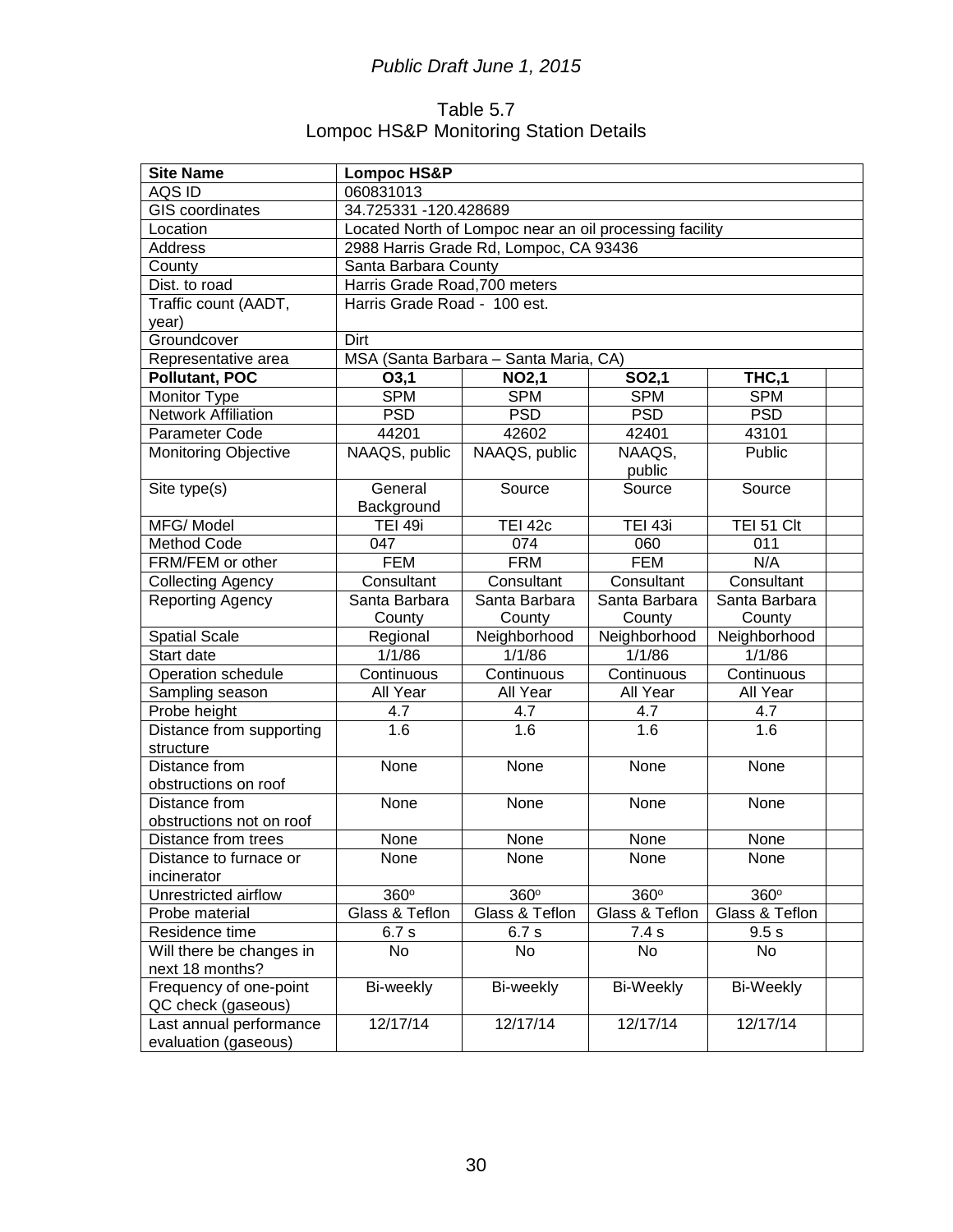## Table 5.8 Lompoc H Street Monitoring Station Details

| <b>Site Name</b>            | <b>Lompoc H Street</b> |                                       |                                                                                          |                  |                  |                  |  |  |
|-----------------------------|------------------------|---------------------------------------|------------------------------------------------------------------------------------------|------------------|------------------|------------------|--|--|
| AQS ID                      | 060832004              |                                       |                                                                                          |                  |                  |                  |  |  |
| <b>GIS</b> coordinates      | 34.637833 - 120.4575   |                                       |                                                                                          |                  |                  |                  |  |  |
| Location                    |                        | Parking lot behind gas company        |                                                                                          |                  |                  |                  |  |  |
| Address                     |                        | 128 S. H Street, Lompoc CA 93436      |                                                                                          |                  |                  |                  |  |  |
| County                      | Santa Barbara County   |                                       |                                                                                          |                  |                  |                  |  |  |
| Dist. to road               |                        |                                       | H Street, 28 meters; E. Cyprus, 57 meters; Ocean Ave, 120 meters; Alley, 13 meters       |                  |                  |                  |  |  |
| Traffic count (AADT,        |                        |                                       | Ocean Ave (Hwy 246) - 11200 (2013); H Street 12900 (2010); Cyprus - 500 est.; Alley - 20 |                  |                  |                  |  |  |
| year)                       | est.                   |                                       |                                                                                          |                  |                  |                  |  |  |
| Groundcover                 | Asphalt                |                                       |                                                                                          |                  |                  |                  |  |  |
| Representative area         |                        | MSA (Santa Barbara - Santa Maria, CA) |                                                                                          |                  |                  |                  |  |  |
| Pollutant, POC              | O3,1                   | <b>NO2,1</b>                          | SO <sub>2</sub> ,1                                                                       | CO,1             | <b>PM10,2</b>    | PM2.5,1          |  |  |
| Monitor Type                | <b>SLAMS</b>           | <b>SLAMS</b>                          | <b>SLAMS</b>                                                                             | <b>SLAMS</b>     | <b>SLAMS</b>     | <b>SLAMS</b>     |  |  |
| <b>Network Affiliation</b>  | <b>NA</b>              | <b>NA</b>                             | <b>NA</b>                                                                                | <b>NA</b>        | <b>NA</b>        | <b>NA</b>        |  |  |
| Parameter Code              | 44201                  | 42602                                 | 42401                                                                                    | 42101            | 81102            | 88101            |  |  |
| <b>Monitoring Objective</b> | NAAQS,                 | NAAQS,                                | NAAQS,                                                                                   | NAAQS,           | NAAQS.           | NAAQS,           |  |  |
|                             | Public                 | Public                                | Public                                                                                   | Public           | Public           | public           |  |  |
| Site type(s)                | Population             | Population                            | Population                                                                               | Population       | Population       | Population       |  |  |
| MFG/Model                   | TAPI 400e              | TAPI 200e                             | <b>TEI 43i</b>                                                                           | <b>TEI 48i</b>   | <b>BAM 1020</b>  | <b>BAM 1020</b>  |  |  |
| <b>Method Code</b>          | 087                    | 099                                   | 060                                                                                      | 054              | 122              | 170              |  |  |
| FRM/FEM or other            | <b>FEM</b>             | <b>FRM</b>                            | <b>FEM</b>                                                                               | <b>FRM</b>       | <b>FEM</b>       | <b>FEM</b>       |  |  |
| <b>Collecting Agency</b>    | Santa                  | Santa                                 | Santa                                                                                    | Santa            | Santa            | Santa            |  |  |
|                             | <b>Barbara</b>         | Barbara                               | Barbara                                                                                  | <b>Barbara</b>   | <b>Barbara</b>   | Barbara          |  |  |
|                             | County                 | County                                | County                                                                                   | County           | County           | County           |  |  |
| <b>Reporting Agency</b>     | Santa                  | Santa                                 | Santa                                                                                    | Santa            | Santa            | Santa            |  |  |
|                             | <b>Barbara</b>         | Barbara                               | Barbara                                                                                  | <b>Barbara</b>   | <b>Barbara</b>   | Barbara          |  |  |
|                             | County                 | County                                | County                                                                                   | County           | County           | County           |  |  |
| <b>Spatial Scale</b>        | Neighborhood           | Neighborhood                          | Neighborhood                                                                             | Neighborhood     | Micro            | Micro            |  |  |
| Start date                  | 1/1/84                 | 5/1/91                                | 1/1/84                                                                                   | 1/1/84           | 8/1/09           | 9/1/08           |  |  |
| Operation schedule          | Continuous             | Continuous                            | Continuous                                                                               | Continuous       | Continuous       | Continuous       |  |  |
| Sampling season             | All Year               | All Year                              | All Year                                                                                 | All Year         | All Year         | All Year         |  |  |
| Probe height                | 5.3 <sub>m</sub>       | 5.3 <sub>m</sub>                      | 5.3 <sub>m</sub>                                                                         | 5.3 <sub>m</sub> | 5.4 <sub>m</sub> | 5.4 m            |  |  |
| Distance from               | 1.3 <sub>m</sub>       | 1.3 <sub>m</sub>                      | 1.3 <sub>m</sub>                                                                         | 1.3 <sub>m</sub> | 1.4 <sub>m</sub> | 1.4 <sub>m</sub> |  |  |
| supporting structure        |                        |                                       |                                                                                          |                  |                  |                  |  |  |
| Distance from               | None                   | None                                  | None                                                                                     | None             | None             | None             |  |  |
| obstructions on roof        |                        |                                       |                                                                                          |                  |                  |                  |  |  |
| Distance from               | 15 m/1 m               | 15 m/1 m                              | 15 m/1 m                                                                                 | 15 m/1 m         | 15 m/1 m         | 15 m/ 1 m        |  |  |
| obstructions not on         |                        |                                       |                                                                                          |                  |                  |                  |  |  |
| roof/Obs. Height            |                        |                                       |                                                                                          |                  |                  |                  |  |  |
| above inlet                 |                        |                                       |                                                                                          |                  |                  |                  |  |  |
| Distance from trees         | None                   | None                                  | None                                                                                     | None             | None             | None             |  |  |
| Distance to furnace or      | None                   | None                                  | None                                                                                     | None             | None             | None             |  |  |
| incinerator                 |                        |                                       |                                                                                          |                  |                  |                  |  |  |
| Unrestricted airflow        | 360°                   | 360°                                  | 360°                                                                                     | 360°             | $360^\circ$      | 360°             |  |  |
| For low volume PM           | <b>NA</b>              | <b>NA</b>                             | <b>NA</b>                                                                                | <b>NA</b>        | No               | No               |  |  |
| instruments, is any PM      |                        |                                       |                                                                                          |                  |                  |                  |  |  |
| instrument within 1 m       |                        |                                       |                                                                                          |                  |                  |                  |  |  |
| of the lovol? If yes,       |                        |                                       |                                                                                          |                  |                  |                  |  |  |
| please list distance        |                        |                                       |                                                                                          |                  |                  |                  |  |  |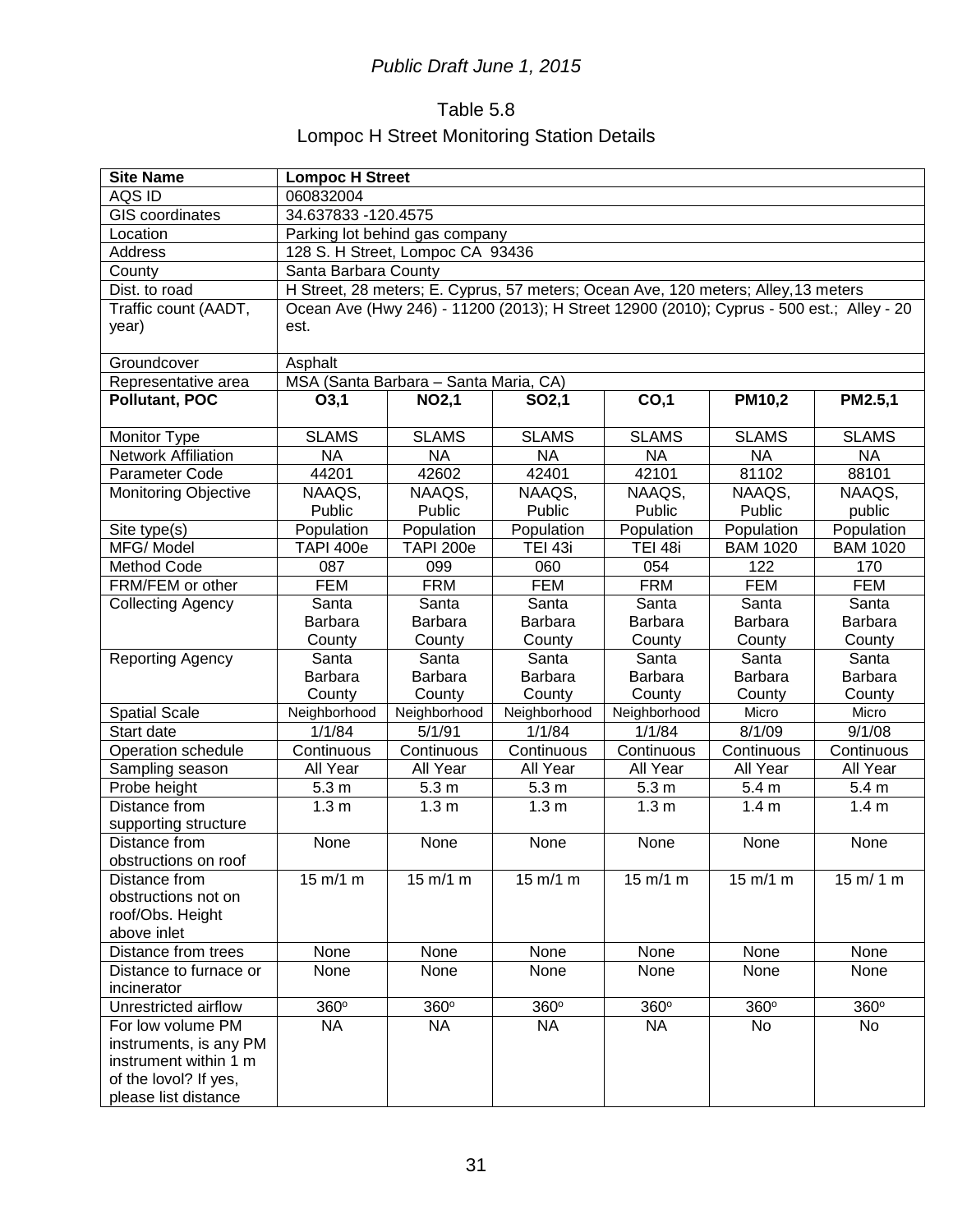*Public Draft June 1, 2015*

| (meters) and<br>instrument(s). |           |         |         |           |                  |                  |
|--------------------------------|-----------|---------|---------|-----------|------------------|------------------|
| Probe material                 | Glass &   | Glass & | Glass & | Glass &   | N/A              | N/A              |
|                                | Teflon    | Teflon  | Teflon  | Teflon    |                  |                  |
| Residence time                 | 14.1 s    | 16.4 s  | 17.2s   | 14.9 s    | N/A              | N/A              |
| Will there be changes          | <b>No</b> | No      | No      | <b>No</b> | <b>No</b>        | No               |
| in next 18 months?             |           |         |         |           |                  |                  |
| Is it suitable for             | N/A       | N/A     | N/A     | N/A       | N/A              | <b>No</b>        |
| comparison against             |           |         |         |           |                  |                  |
| the annual PM2.5?              |           |         |         |           |                  |                  |
| Frequency of flow rate         | N/A       | N/A     | N/A     | N/A       | N/A              | N/A              |
| verification for manual        |           |         |         |           |                  |                  |
| PM samplers                    |           |         |         |           |                  |                  |
| Frequency of flow rate         | N/A       | N/A     | N/A     | N/A       | <b>Bi-Weekly</b> | <b>Bi-Weekly</b> |
| verification for               |           |         |         |           |                  |                  |
| automated PM                   |           |         |         |           |                  |                  |
| analyzers                      |           |         |         |           |                  |                  |
| Frequency of one-              | Weekly    | Weekly  | Weekly  | Weekly    | N/A              | N/A              |
| point QC check                 |           |         |         |           |                  |                  |
| (gaseous)                      |           |         |         |           |                  |                  |
| Last annual                    | 4/23/14   | 4/23/14 | 4/23/14 | 4/23/14   | N/A              | N/A              |
| performance                    |           |         |         |           |                  |                  |
| evaluation (gaseous)           |           |         |         |           |                  |                  |
| Last two semi-annual           | N/A       | N/A     | N/A     | N/A       | 4/23/14          | 4/23/14          |
| flow rate audits for PM        |           |         |         |           | 10/23/14         | 10/23/14         |
| monitors                       |           |         |         |           |                  |                  |
| Is it suitable for             | N/A       | N/A     | N/A     | N/A       | N/A              | No               |
| comparison against             |           |         |         |           |                  |                  |
| the annual PM2.5?              |           |         |         |           |                  |                  |

Note: PM2.5 was changed from non-FEM (88501) to FEM (88101) on January 1, 2015. EPA approved this network modification on May 22, 2015 (See Appendix B)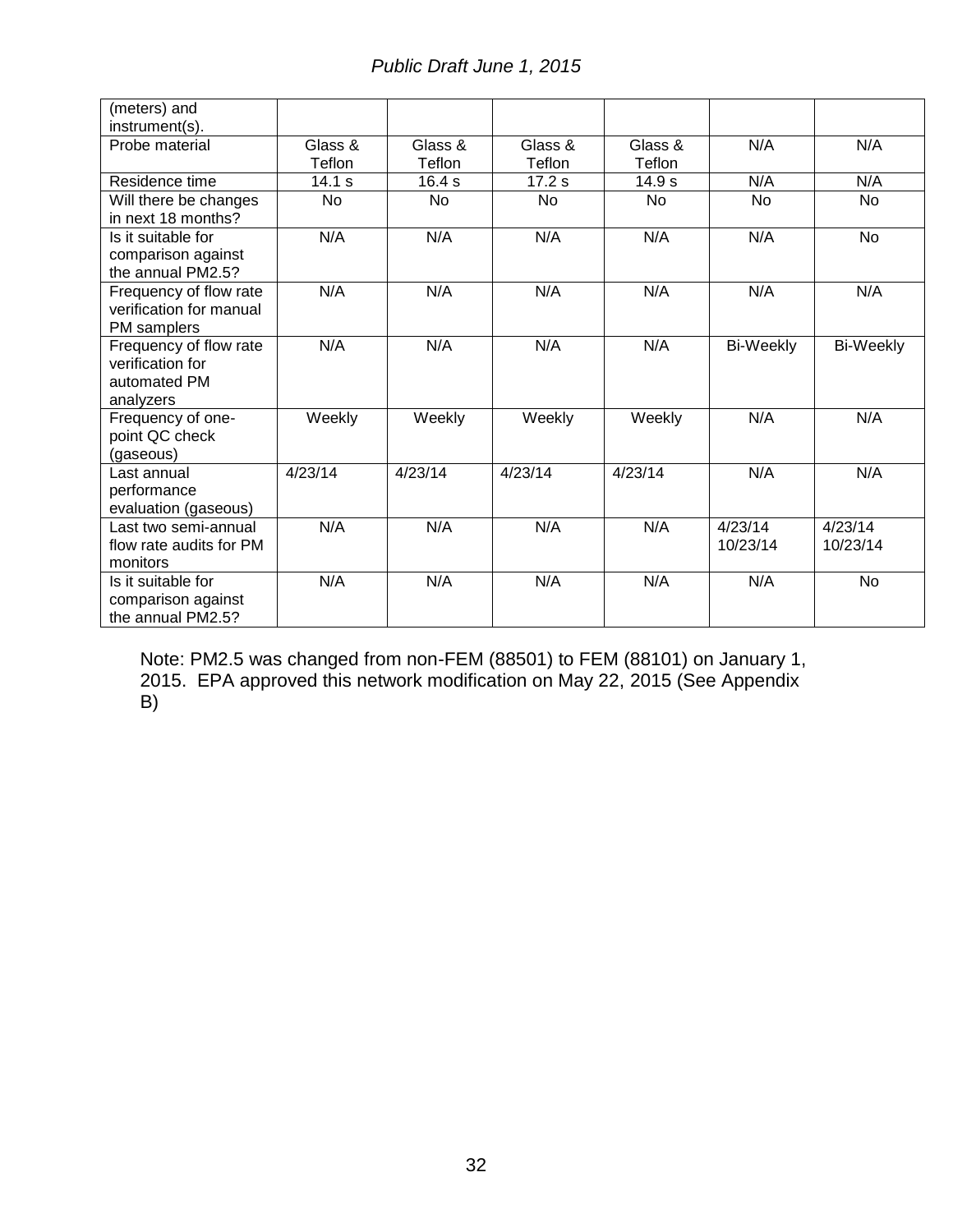### Table 5.9 Lompoc Odor Monitoring Station Details

| <b>Site Name</b>            | <b>Lompoc Odor</b>           |                                         |  |  |  |  |  |  |
|-----------------------------|------------------------------|-----------------------------------------|--|--|--|--|--|--|
| AQS ID                      | 060831022                    |                                         |  |  |  |  |  |  |
| <b>GIS</b> coordinates      | 34.718992 -120.432761        |                                         |  |  |  |  |  |  |
| Location                    |                              | Located near an oil processing facility |  |  |  |  |  |  |
| Address                     |                              | 2988 Harris Grade Rd, Lompoc, CA 93436  |  |  |  |  |  |  |
| County                      | Santa Barbara County         |                                         |  |  |  |  |  |  |
| Dist. to road               | Harris Grade Rd., 100 meters |                                         |  |  |  |  |  |  |
| Traffic count (AADT,        | Harris Grade Road - 100 est  |                                         |  |  |  |  |  |  |
| year)                       |                              |                                         |  |  |  |  |  |  |
| Groundcover                 | Dirt                         |                                         |  |  |  |  |  |  |
| Representative area         |                              | MSA (Santa Barbara - Santa Maria, CA)   |  |  |  |  |  |  |
| Pollutant, POC              | <b>H2S,1</b>                 | TRS,1                                   |  |  |  |  |  |  |
| Monitor Type                | <b>SPM</b>                   | <b>SPM</b>                              |  |  |  |  |  |  |
| <b>Network Affiliation</b>  | <b>PSD</b>                   | <b>PSD</b>                              |  |  |  |  |  |  |
| Parameter Code              | 42402                        | 43911                                   |  |  |  |  |  |  |
| <b>Monitoring Objective</b> | Public                       | Public                                  |  |  |  |  |  |  |
| Site type(s)                | Source                       | Source                                  |  |  |  |  |  |  |
| MFG/Model                   | <b>TEI 45C</b>               | <b>TEI 43i</b>                          |  |  |  |  |  |  |
| Method Code                 | 020                          | 020                                     |  |  |  |  |  |  |
| FRM/FEM or other            | N/A                          | N/A                                     |  |  |  |  |  |  |
| <b>Collecting Agency</b>    | Consultant                   | Consultant                              |  |  |  |  |  |  |
| Reporting Agency            | Santa Barbara                | Santa Barbara                           |  |  |  |  |  |  |
|                             | County<br>County             |                                         |  |  |  |  |  |  |
| <b>Spatial Scale</b>        | Neighborhood                 | Neighborhood                            |  |  |  |  |  |  |
| Start date                  | 2/1/88                       | 2/1/88                                  |  |  |  |  |  |  |
| Operation schedule          | Continuous                   | Continuous                              |  |  |  |  |  |  |
| Sampling season             | All Year                     | All Year                                |  |  |  |  |  |  |
| Probe height                | 3.5                          | 3.5                                     |  |  |  |  |  |  |
| Distance from               | 1.1                          | 1.1                                     |  |  |  |  |  |  |
| supporting structure        |                              |                                         |  |  |  |  |  |  |
| Distance from               | None                         | None                                    |  |  |  |  |  |  |
| obstructions on roof        |                              |                                         |  |  |  |  |  |  |
| Distance from               | None                         | None                                    |  |  |  |  |  |  |
| obstructions not on         |                              |                                         |  |  |  |  |  |  |
| roof                        |                              |                                         |  |  |  |  |  |  |
| Distance from trees         | None                         | None                                    |  |  |  |  |  |  |
| Distance to furnace or      | None                         | None                                    |  |  |  |  |  |  |
| incinerator                 |                              |                                         |  |  |  |  |  |  |
| Unrestricted airflow        | 360°                         | 360°                                    |  |  |  |  |  |  |
| Probe material              | Glass & Teflon               | Glass & Teflon                          |  |  |  |  |  |  |
| Residence time              | 8.8 s                        | 8.8 s                                   |  |  |  |  |  |  |
| Will there be changes       | No                           | No                                      |  |  |  |  |  |  |
| in next 18 months?          |                              |                                         |  |  |  |  |  |  |
| Frequency of one-           | <b>Bi-Weekly</b>             | <b>Bi-Weekly</b>                        |  |  |  |  |  |  |
| point QC check              |                              |                                         |  |  |  |  |  |  |
| (gaseous)                   |                              |                                         |  |  |  |  |  |  |
| Last annual                 | 12/19/14                     | 12/19/14                                |  |  |  |  |  |  |
| performance                 |                              |                                         |  |  |  |  |  |  |
| evaluation (gaseous)        |                              |                                         |  |  |  |  |  |  |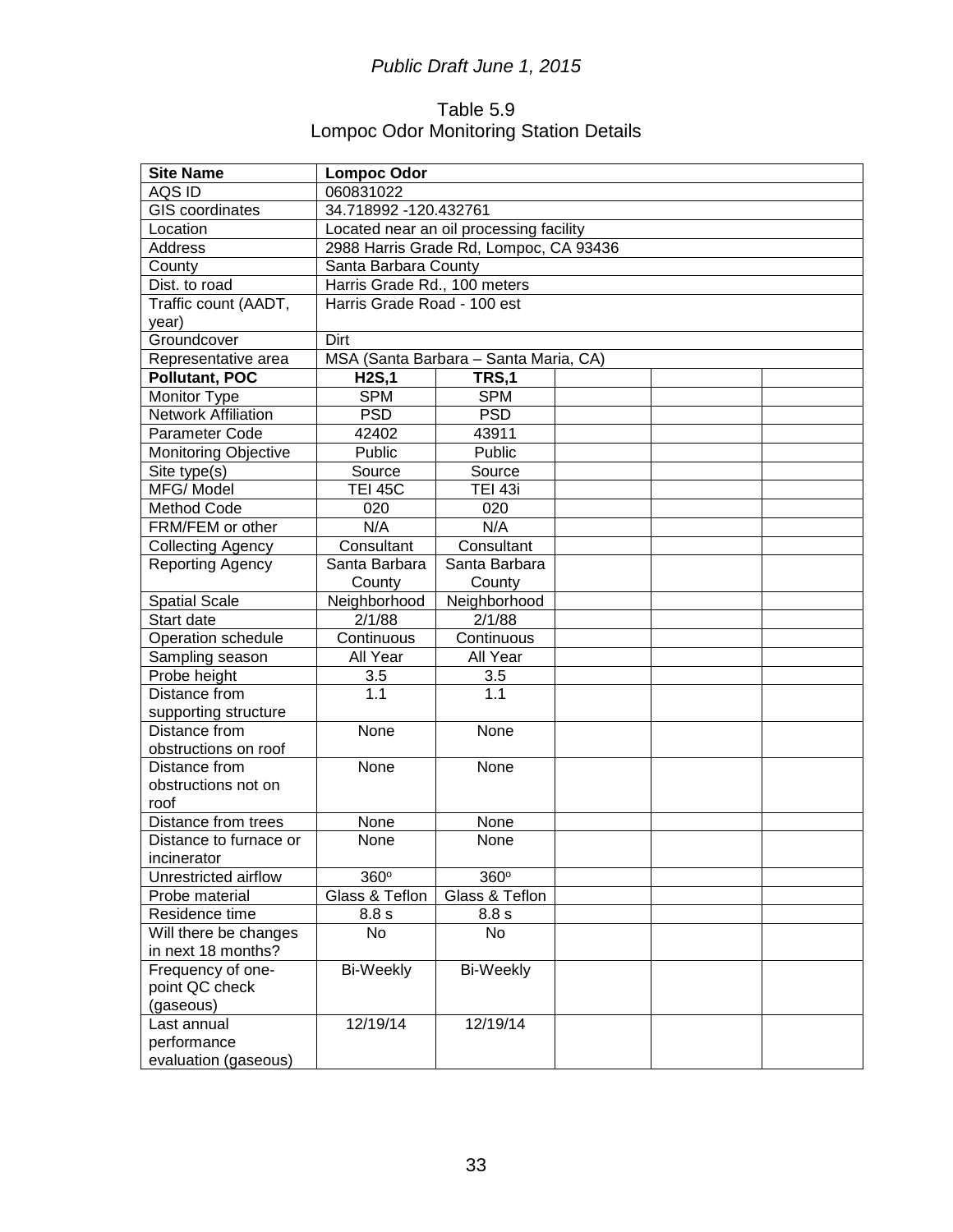### Table 5.10 Nojoqui Monitoring Station Details

| <b>Site Name</b>            | Nojoqui                        |                                       |                                                           |  |  |  |  |
|-----------------------------|--------------------------------|---------------------------------------|-----------------------------------------------------------|--|--|--|--|
| AQS ID                      | 060831018                      |                                       |                                                           |  |  |  |  |
| <b>GIS coordinates</b>      | 34.527472 -120.1965            |                                       |                                                           |  |  |  |  |
| Location                    |                                |                                       | Located at the top of Nojoqui pass just off of US Hwy 101 |  |  |  |  |
| Address                     |                                |                                       | US Hwy 101 & Nojoqui Pass, Gaviota Ca 93117               |  |  |  |  |
| County                      | Santa Barbara County           |                                       |                                                           |  |  |  |  |
| Dist. to road               | HWY 101,60 meters              |                                       |                                                           |  |  |  |  |
| Traffic count (AADT,        | Hwy 101 - 23700 (2013)         |                                       |                                                           |  |  |  |  |
| year)                       |                                |                                       |                                                           |  |  |  |  |
| Groundcover                 | Grass                          |                                       |                                                           |  |  |  |  |
| Representative area         |                                | MSA (Santa Barbara - Santa Maria, CA) |                                                           |  |  |  |  |
| <b>Pollutant, POC</b>       | O3,1                           | <b>NO2,1</b>                          |                                                           |  |  |  |  |
| Monitor Type                | <b>SPM</b>                     | <b>SPM</b>                            |                                                           |  |  |  |  |
| <b>Network Affiliation</b>  | <b>PSD</b>                     | <b>PSD</b>                            |                                                           |  |  |  |  |
| Parameter Code              | 44201                          | 42602                                 |                                                           |  |  |  |  |
| <b>Monitoring Objective</b> | NAAQS,                         | NAAQS,                                |                                                           |  |  |  |  |
|                             | Public                         | Public                                |                                                           |  |  |  |  |
| Site type(s)                | Transport,                     | Transport,                            |                                                           |  |  |  |  |
|                             | background                     | background                            |                                                           |  |  |  |  |
| MFG/Model                   | <b>TAPI 400e</b>               | <b>TEI 42i</b>                        |                                                           |  |  |  |  |
| Method Code                 | 087                            | 074                                   |                                                           |  |  |  |  |
| FRM/FEM or other            | <b>FEM</b>                     | <b>FRM</b>                            |                                                           |  |  |  |  |
| <b>Collecting Agency</b>    | Santa Barbara                  | Santa Barbara                         |                                                           |  |  |  |  |
|                             | County                         | County                                |                                                           |  |  |  |  |
| <b>Reporting Agency</b>     | Santa Barbara<br>Santa Barbara |                                       |                                                           |  |  |  |  |
|                             | County                         | County                                |                                                           |  |  |  |  |
| Spatial Scale               | Regional                       | Regional                              |                                                           |  |  |  |  |
| Start date                  | 7/1/87                         | 7/1/87                                |                                                           |  |  |  |  |
| Operation schedule          | Continuous                     | Continuous                            |                                                           |  |  |  |  |
| Sampling season             | All Year                       | All Year                              |                                                           |  |  |  |  |
| Probe height                | 3.0 <sub>m</sub>               | 3.0 <sub>m</sub>                      |                                                           |  |  |  |  |
| Distance from               | 1.0 <sub>m</sub>               | 1.0 <sub>m</sub>                      |                                                           |  |  |  |  |
| supporting structure        |                                |                                       |                                                           |  |  |  |  |
| Distance from               | None                           | None                                  |                                                           |  |  |  |  |
| obstructions on roof        |                                |                                       |                                                           |  |  |  |  |
| Distance from               | None                           | None                                  |                                                           |  |  |  |  |
| obstructions not on<br>roof |                                |                                       |                                                           |  |  |  |  |
| Distance from trees         | None                           | None                                  |                                                           |  |  |  |  |
| Distance to furnace or      | None                           | None                                  |                                                           |  |  |  |  |
| incinerator                 |                                |                                       |                                                           |  |  |  |  |
| Unrestricted airflow        | $360^\circ$                    | 360°                                  |                                                           |  |  |  |  |
| Probe material              | Glass &                        | Glass &                               |                                                           |  |  |  |  |
|                             | Teflon                         | Teflon                                |                                                           |  |  |  |  |
| Residence time              | 17.6 s                         | 19.3 s                                |                                                           |  |  |  |  |
| Will there be changes       | No                             | No                                    |                                                           |  |  |  |  |
| in next 18 months?          |                                |                                       |                                                           |  |  |  |  |
| Frequency of one-           | Weekly                         | Weekly                                |                                                           |  |  |  |  |
| point QC check              |                                |                                       |                                                           |  |  |  |  |
| (gaseous)                   |                                |                                       |                                                           |  |  |  |  |
|                             |                                |                                       |                                                           |  |  |  |  |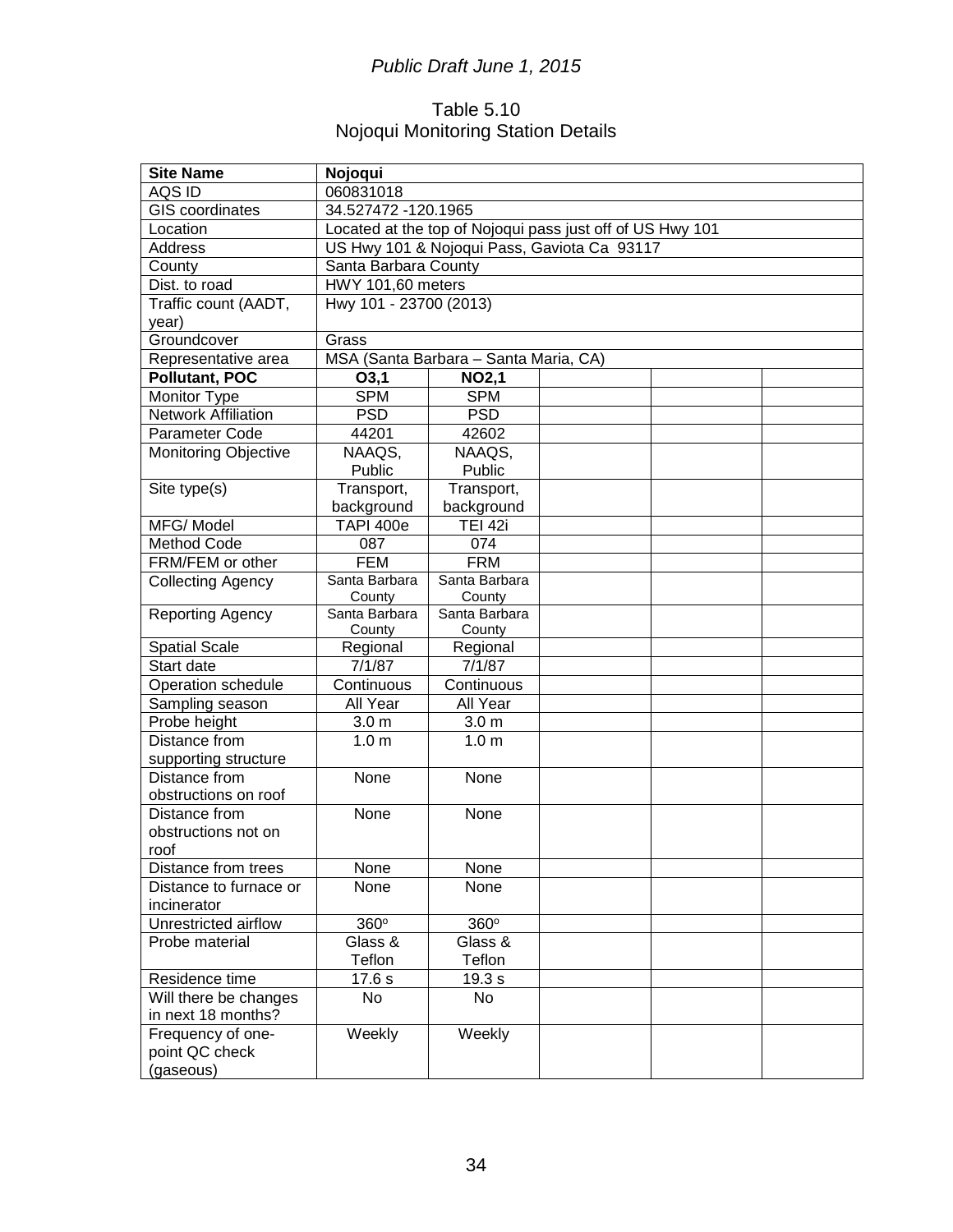| Last annual          | 8/27/14 | 8/27/14 |  |  |
|----------------------|---------|---------|--|--|
| performance          |         |         |  |  |
| evaluation (gaseous) |         |         |  |  |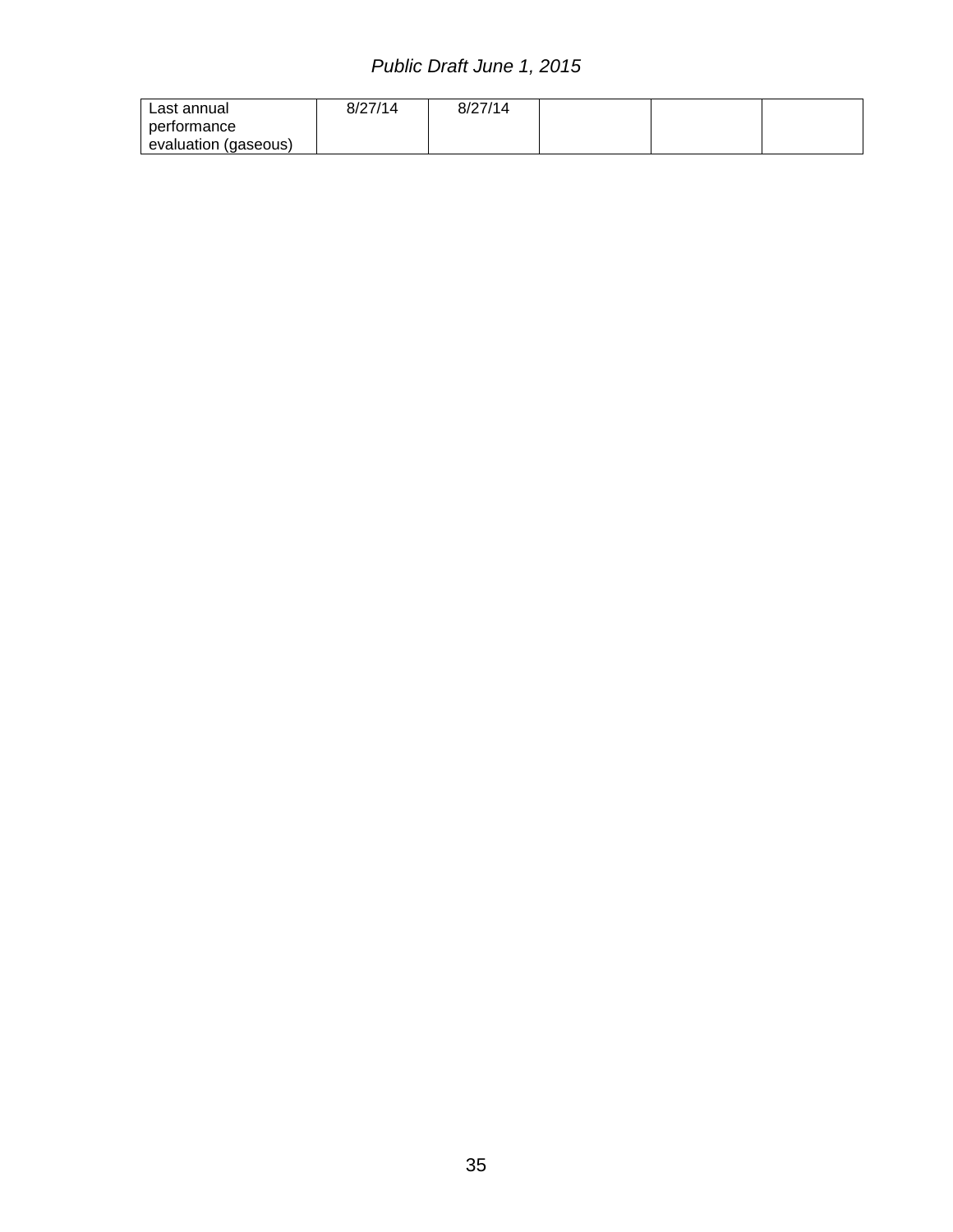### **Table 5.11** Paradise Road Monitoring Station Details

| <b>Site Name</b>            | <b>Paradise Road</b>           |                                                          |  |  |  |  |  |
|-----------------------------|--------------------------------|----------------------------------------------------------|--|--|--|--|--|
| AQS ID                      | 060831014                      |                                                          |  |  |  |  |  |
| <b>GIS</b> coordinates      | 34.544436 -119.791464          |                                                          |  |  |  |  |  |
| Location                    |                                | Located in Los Padres National Forest off of Paradise Rd |  |  |  |  |  |
| Address                     |                                | Paradise Road, Los Padres National Forrest CA 93105      |  |  |  |  |  |
| County                      | Santa Barbara County           |                                                          |  |  |  |  |  |
| Dist. to road               | Paradise Rd., 100 meters       |                                                          |  |  |  |  |  |
| Traffic count (AADT,        | Paradise Rd - 100 est.         |                                                          |  |  |  |  |  |
| year)                       |                                |                                                          |  |  |  |  |  |
| Groundcover                 | Trees and brush                |                                                          |  |  |  |  |  |
| Representative area         |                                | MSA (Santa Barbara - Santa Maria, CA)                    |  |  |  |  |  |
| <b>Pollutant, POC</b>       | O3,1                           | <b>NO2,1</b>                                             |  |  |  |  |  |
| Monitor Type                | <b>SPM</b>                     | <b>SPM</b>                                               |  |  |  |  |  |
| <b>Network Affiliation</b>  | <b>PSD</b>                     | <b>PSD</b>                                               |  |  |  |  |  |
| Parameter Code              | 44201                          | 42602                                                    |  |  |  |  |  |
| <b>Monitoring Objective</b> | NAAQS, Public                  | NAAQS, Public                                            |  |  |  |  |  |
| Site type(s)                | Max O3 Conc.                   | Background                                               |  |  |  |  |  |
| MFG/Model                   | <b>TEI 49i</b>                 | <b>TEI 42i</b>                                           |  |  |  |  |  |
| Method Code                 | 047                            | 074                                                      |  |  |  |  |  |
| FRM/FEM or other            | <b>FEM</b>                     | <b>FRM</b>                                               |  |  |  |  |  |
| <b>Collecting Agency</b>    | Consultant                     | Consultant                                               |  |  |  |  |  |
| <b>Reporting Agency</b>     | Santa Barbara<br>Santa Barbara |                                                          |  |  |  |  |  |
|                             | County<br>County               |                                                          |  |  |  |  |  |
| <b>Spatial Scale</b>        | Regional<br>Regional           |                                                          |  |  |  |  |  |
| Start date                  | 1/1/86<br>1/1/86               |                                                          |  |  |  |  |  |
| Operation schedule          | Continuous                     | Continuous                                               |  |  |  |  |  |
| Sampling season             | All Year                       | All Year                                                 |  |  |  |  |  |
| Probe height                | 5.0 <sub>m</sub>               | 5.0 <sub>m</sub>                                         |  |  |  |  |  |
| Distance from               | 1.8 <sub>m</sub>               | 1.8 <sub>m</sub>                                         |  |  |  |  |  |
| supporting structure        |                                |                                                          |  |  |  |  |  |
| Distance from               | None                           | None                                                     |  |  |  |  |  |
| obstructions on roof        |                                |                                                          |  |  |  |  |  |
| Distance from               | None                           | None                                                     |  |  |  |  |  |
| obstructions not on         |                                |                                                          |  |  |  |  |  |
| roof                        |                                |                                                          |  |  |  |  |  |
| Distance from trees         | 20 m                           | 20 m                                                     |  |  |  |  |  |
| Distance to furnace or      | None                           | None                                                     |  |  |  |  |  |
| incinerator                 |                                |                                                          |  |  |  |  |  |
| Unrestricted airflow        | 360°                           | 360°                                                     |  |  |  |  |  |
| Probe material              | Glass & Teflon                 | Glass & Teflon                                           |  |  |  |  |  |
| Residence time              | 15.6 s                         | 14.1 s                                                   |  |  |  |  |  |
| Will there be changes       | No                             | No                                                       |  |  |  |  |  |
| in next 18 months?          |                                |                                                          |  |  |  |  |  |
| Frequency of one-           | Bi-weekly                      | Bi-weekly                                                |  |  |  |  |  |
| point QC check              |                                |                                                          |  |  |  |  |  |
| (gaseous)                   |                                |                                                          |  |  |  |  |  |
| Last annual                 | 12/15/14                       | 12/15/14                                                 |  |  |  |  |  |
| performance                 |                                |                                                          |  |  |  |  |  |
| evaluation (gaseous)        |                                |                                                          |  |  |  |  |  |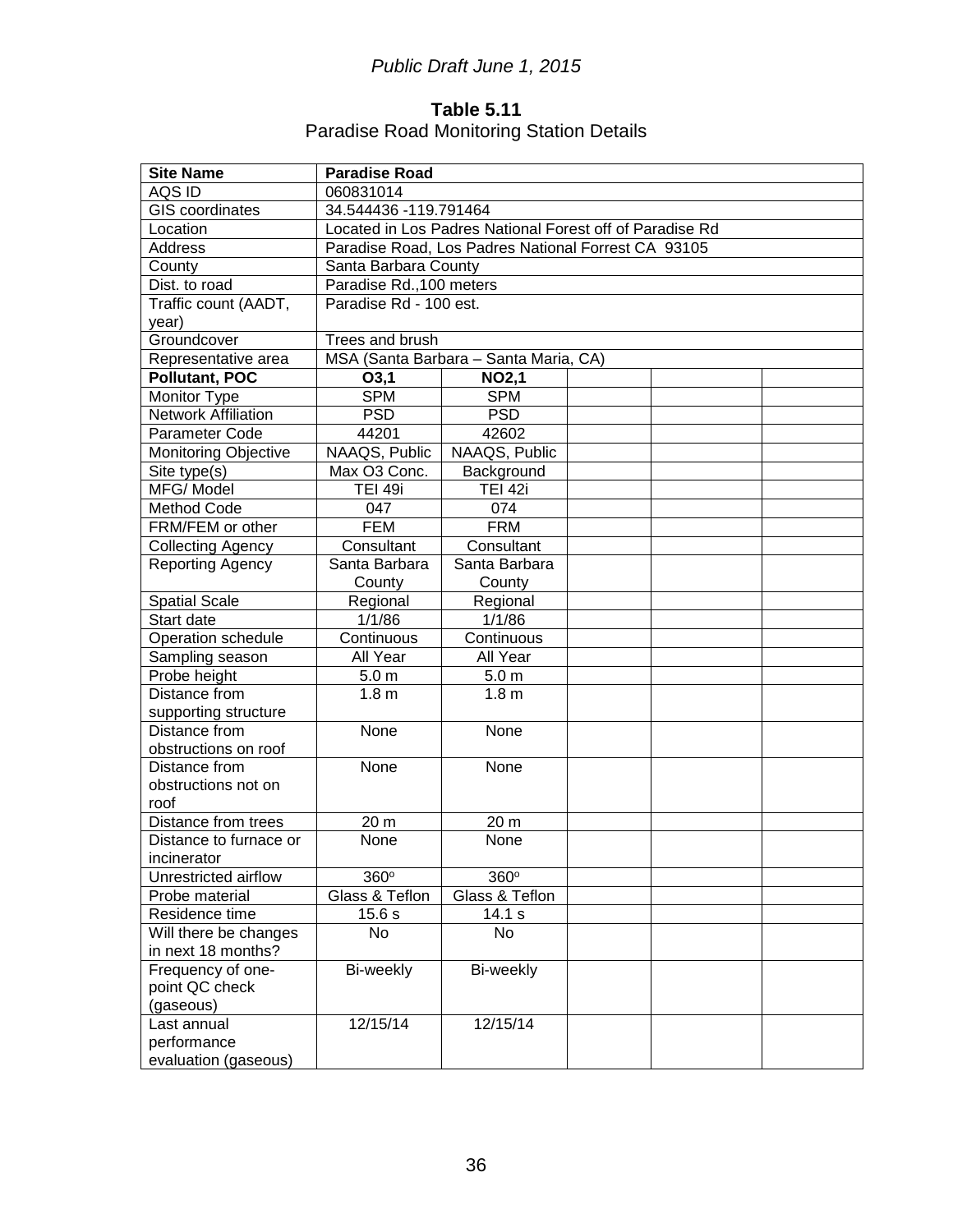## Table 5.12 Santa Barbara Monitoring Station Details

| <b>Site Name</b>                 | Santa Barbara        |                                                  |                  |                                                                           |                        |  |  |  |
|----------------------------------|----------------------|--------------------------------------------------|------------------|---------------------------------------------------------------------------|------------------------|--|--|--|
| AQS ID                           | 060830011            |                                                  |                  |                                                                           |                        |  |  |  |
| <b>GIS</b> coordinates           |                      | 34.427711 -119.690844                            |                  |                                                                           |                        |  |  |  |
| Location                         |                      | In parking lot of the National Guard Armory      |                  |                                                                           |                        |  |  |  |
| Address                          |                      | 700 E. Canon Perdido, Santa Barbara CA 93103     |                  |                                                                           |                        |  |  |  |
| County                           | Santa Barbara County |                                                  |                  |                                                                           |                        |  |  |  |
| Dist. to road                    |                      |                                                  |                  | De La Guerra, 7meters; N Quarantina, 85 meters; N. Nopal, 60 meters; E.   |                        |  |  |  |
|                                  |                      | Canon Perdido, 140 meters; N. Milpas, 200 meters |                  |                                                                           |                        |  |  |  |
| Traffic count (AADT,             |                      |                                                  |                  | De La Guerra - 4500 (1996); Canon Perdido - 7300 (1996); Quarantina - 100 |                        |  |  |  |
| year)                            |                      | est.; Milpas - 14600 (1996)                      |                  |                                                                           |                        |  |  |  |
|                                  |                      |                                                  |                  |                                                                           |                        |  |  |  |
| Groundcover                      | Asphalt              |                                                  |                  |                                                                           |                        |  |  |  |
| Representative area              |                      | MSA (Santa Barbara - Santa Maria, CA)            |                  |                                                                           |                        |  |  |  |
| <b>Pollutant, POC</b>            | O3,1                 | <b>NO2,1</b>                                     | CO <sub>3</sub>  | PM2.5,3                                                                   | <b>PM10,1</b>          |  |  |  |
| Monitor Type                     | <b>SLAMS</b>         | <b>SLAMS</b>                                     | <b>SLAMS</b>     | <b>SLAMS</b>                                                              | <b>SLAMS</b>           |  |  |  |
| <b>Network Affiliation</b>       | <b>NA</b>            | <b>NA</b>                                        | <b>NA</b>        | <b>NA</b>                                                                 | <b>NA</b>              |  |  |  |
| Parameter Code                   | 44201                | 42602                                            | 42101            | 88101                                                                     | 81102                  |  |  |  |
| <b>Monitoring Objective</b>      | NAAQS,               | NAAQS,                                           | NAAQS,           | NAAQS,                                                                    | NAAQS,                 |  |  |  |
|                                  | public               | public                                           | public           | public                                                                    | public                 |  |  |  |
| Site type(s)                     | population           | High                                             | High             | Highest                                                                   | population             |  |  |  |
|                                  |                      | concentration                                    | concentration    | concentration                                                             |                        |  |  |  |
| MFG/Model                        | <b>TAPI 400</b>      | <b>TAPI 200</b>                                  | TAPI 300eu       | <b>BAM 1020</b>                                                           | <b>BAM 1020</b>        |  |  |  |
| <b>Method Code</b>               | 087                  | 099                                              | 593              | 170                                                                       | 122                    |  |  |  |
| FRM/FEM or other                 | <b>FEM</b>           | <b>FRM</b>                                       | <b>FRM</b>       | <b>FEM</b>                                                                | <b>FEM</b>             |  |  |  |
| <b>Collecting Agency</b>         | <b>CARB</b>          | CARB                                             | <b>CARB</b>      | <b>CARB</b>                                                               | <b>CARB</b>            |  |  |  |
| Reporting Agency                 | <b>CARB</b>          | <b>CARB</b>                                      | <b>CARB</b>      | <b>CARB</b>                                                               | <b>CARB</b>            |  |  |  |
| <b>Spatial Scale</b>             | Urban                | Neighborhood                                     | Middle Scale     | Neighborhood                                                              | Neighborhoo<br>d       |  |  |  |
| Start date                       | 5/1/02               | 5/1/02                                           | 5/1/02           | 7/1/10                                                                    | 5/1/02                 |  |  |  |
| Operation schedule               | Continuous           | Continuous                                       | Continuous       | Continuous                                                                | Continuous             |  |  |  |
| Sampling season                  | All Year             | All Year                                         | All Year         | All Year                                                                  | All Year               |  |  |  |
| Probe height                     | 6.0 <sub>m</sub>     | 6.0 <sub>m</sub>                                 | 6.0 <sub>m</sub> | 7.0 <sub>m</sub>                                                          | 7.0 <sub>m</sub>       |  |  |  |
| Distance from                    | 2.5 <sub>m</sub>     | 2.5 <sub>m</sub>                                 | 2.5 <sub>m</sub> | 2.0 <sub>m</sub>                                                          | 2.0 <sub>m</sub>       |  |  |  |
| supporting structure             |                      |                                                  |                  |                                                                           |                        |  |  |  |
| Distance from                    | None                 | None                                             | None             | None                                                                      | None                   |  |  |  |
| obstructions on roof             |                      |                                                  |                  |                                                                           |                        |  |  |  |
| Distance from                    | None                 | None                                             | None             | None                                                                      | None                   |  |  |  |
| obstructions not on              |                      |                                                  |                  |                                                                           |                        |  |  |  |
| roof                             |                      |                                                  |                  |                                                                           |                        |  |  |  |
| Distance from trees              | None                 | None                                             | None             | None                                                                      | None                   |  |  |  |
| Distance to furnace or           | None                 | None                                             | None             | None                                                                      | None                   |  |  |  |
| incinerator                      |                      |                                                  |                  |                                                                           |                        |  |  |  |
| Unrestricted airflow             | 360°                 | 360°                                             | 360°             | $\overline{3}60^\circ$                                                    | $\overline{3}60^\circ$ |  |  |  |
| For low volume PM                | <b>NA</b>            | <b>NA</b>                                        | <b>NA</b>        | No                                                                        | No                     |  |  |  |
| instruments, is any PM           |                      |                                                  |                  |                                                                           |                        |  |  |  |
| instrument within 1 m            |                      |                                                  |                  |                                                                           |                        |  |  |  |
| of the lovol? If yes,            |                      |                                                  |                  |                                                                           |                        |  |  |  |
| please list distance             |                      |                                                  |                  |                                                                           |                        |  |  |  |
| (meters) and                     |                      |                                                  |                  |                                                                           |                        |  |  |  |
| instrument(s).<br>Probe material | Glass &              | Glass &                                          | Glass &          | N/A                                                                       | N/A                    |  |  |  |
|                                  | Teflon               | Teflon                                           | Teflon           |                                                                           |                        |  |  |  |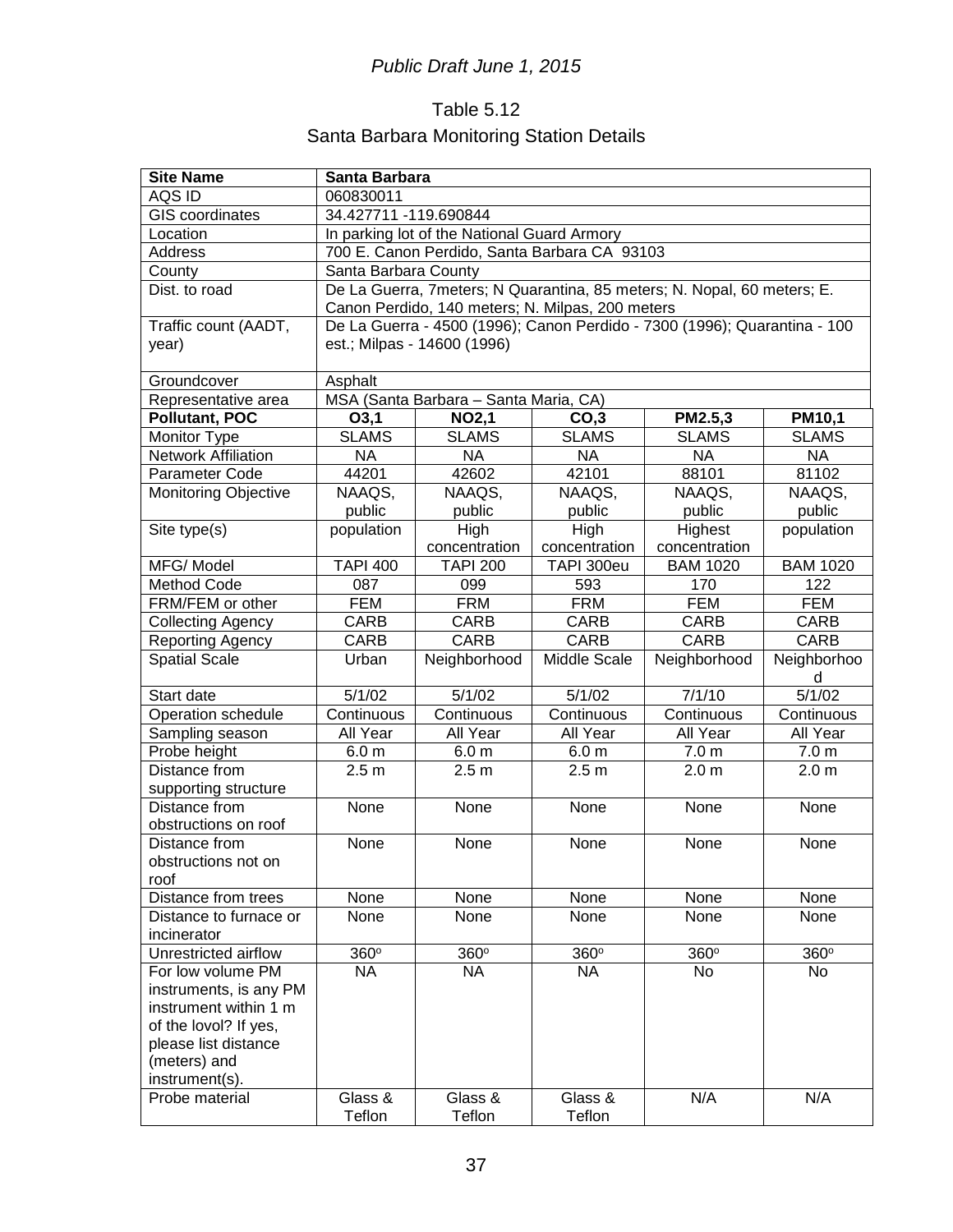| Residence time          | 7.0 s    | 8.1 s    | 5.6s     | N/A              | N/A              |
|-------------------------|----------|----------|----------|------------------|------------------|
| Will there be changes   | No       | No.      | No.      | No.              | No.              |
| in next 18 months?      |          |          |          |                  |                  |
| Frequency of one-       | Weekly   | Weekly   | Weekly   |                  |                  |
| point QC check          |          |          |          |                  |                  |
| (gaseous)               |          |          |          |                  |                  |
| Frequency of flow rate  |          |          |          | <b>Bi-Weekly</b> | <b>Bi-Weekly</b> |
| verification for        |          |          |          |                  |                  |
| automated PM            |          |          |          |                  |                  |
| analyzers               |          |          |          |                  |                  |
| Last annual             | 12/18/14 | 12/18/14 | 12/18/14 |                  |                  |
| performance             |          |          |          |                  |                  |
| evaluation (gaseous)    |          |          |          |                  |                  |
| Last two semi-annual    |          |          |          | 5/15/14          | 5/15/14          |
| flow rate audits for PM |          |          |          | 12/18/14         | 12/18/14         |
| monitors                |          |          |          |                  |                  |
| Is it suitable for      | N/A      | N/A      | N/A      | Yes              | N/A              |
| comparison against      |          |          |          |                  |                  |
| the annual PM2.5?       |          |          |          |                  |                  |

Note: This site is owned and operated by CARB. Data in this table are provided for reference only. CARB added PM10 STP (81102 method 122) in June 2013.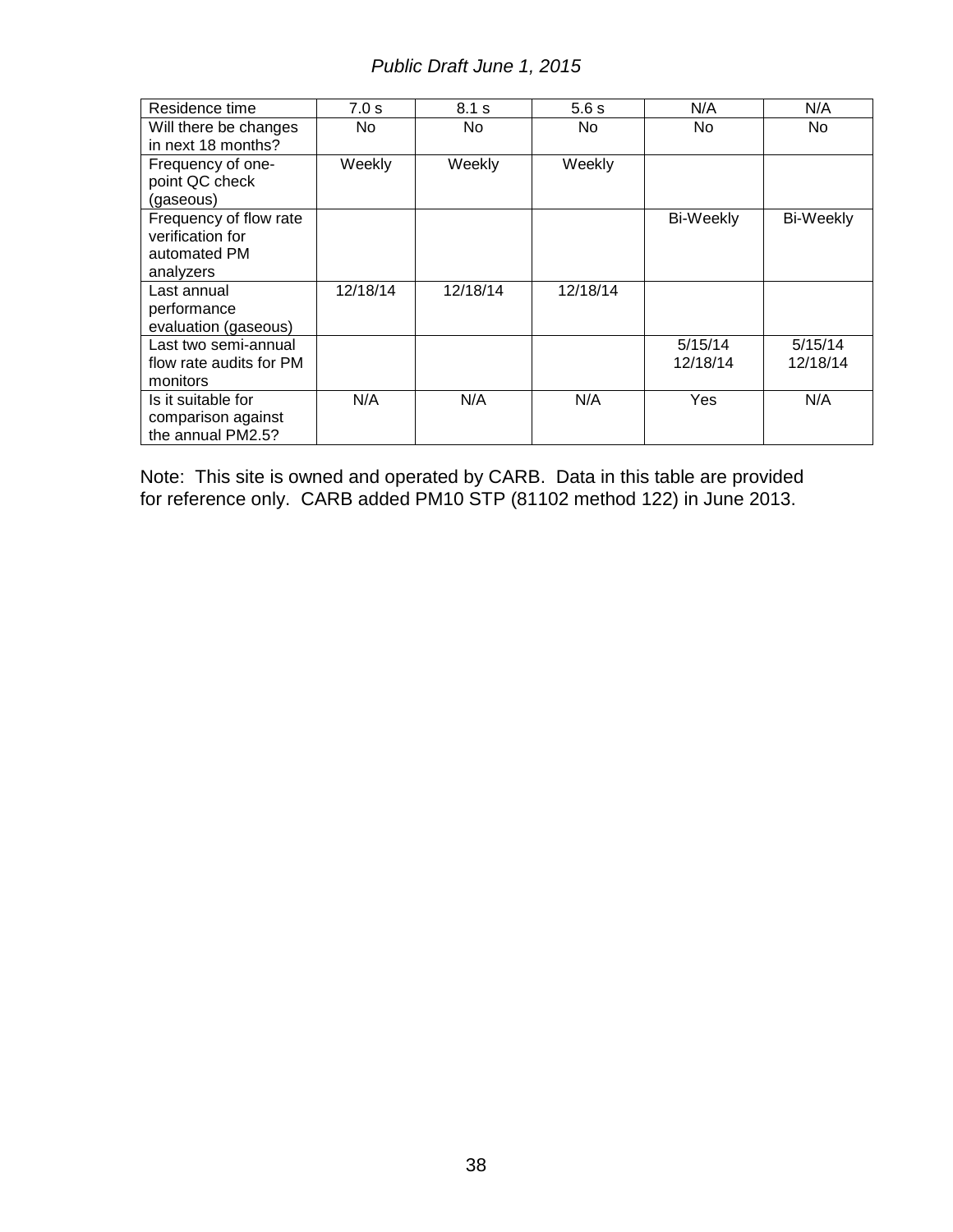### Table 5.13 Santa Maria Monitoring Station Details

| <b>Site Name</b>              | <b>Santa Maria</b>   |                                                                                       |                                                  |                                                                           |                  |  |  |  |
|-------------------------------|----------------------|---------------------------------------------------------------------------------------|--------------------------------------------------|---------------------------------------------------------------------------|------------------|--|--|--|
| AQS ID                        | 060831008            |                                                                                       |                                                  |                                                                           |                  |  |  |  |
| <b>GIS</b> coordinates        |                      | 34.942864 -120.435625                                                                 |                                                  |                                                                           |                  |  |  |  |
| Location                      |                      |                                                                                       | Located on second floor of small office building |                                                                           |                  |  |  |  |
| Address                       |                      | 906 S. Broadway, Santa Maria CA 93454                                                 |                                                  |                                                                           |                  |  |  |  |
| County                        | Santa Barbara County |                                                                                       |                                                  |                                                                           |                  |  |  |  |
| Dist. to road                 |                      |                                                                                       |                                                  | S. Broadway, 25 meters; W. Morrison, 25 meters; El Camino Colegio, 120    |                  |  |  |  |
|                               |                      | meters; McClelland St., 100 meters                                                    |                                                  |                                                                           |                  |  |  |  |
| Traffic count (AADT,<br>year) |                      | (2010); McClelland - 500 (est.)                                                       |                                                  | S. Broadway - 24000 (2010); Morrison - 4016 (2010); El Camino Colegio 769 |                  |  |  |  |
|                               |                      |                                                                                       |                                                  |                                                                           |                  |  |  |  |
| Groundcover                   | Roof                 |                                                                                       |                                                  |                                                                           |                  |  |  |  |
| Representative area           |                      | MSA (Santa Barbara - Santa Maria, CA)                                                 |                                                  |                                                                           |                  |  |  |  |
| Pollutant, POC                | O3,1                 | <b>NO2,1</b>                                                                          | CO, 1                                            | <b>PM10,2</b>                                                             | PM2.5, 3         |  |  |  |
| Monitor Type                  | <b>SLAMS</b>         | <b>SLAMS</b>                                                                          | <b>SLAMS</b>                                     | <b>SLAMS</b>                                                              | <b>SLAMS</b>     |  |  |  |
| <b>Network Affiliation</b>    | <b>NA</b>            | <b>NA</b>                                                                             | <b>NA</b>                                        | <b>NA</b>                                                                 | <b>NA</b>        |  |  |  |
| Parameter Code                | 44201                | 42602                                                                                 | 42101                                            | 81102                                                                     | 88101            |  |  |  |
| <b>Monitoring Objective</b>   | NAAQS,               | NAAQS,                                                                                | NAAQS,                                           | NAAQS,                                                                    | NAAQS,           |  |  |  |
|                               | public               | public                                                                                | public                                           | public                                                                    | public           |  |  |  |
| Site type(s)                  | Population           | Population                                                                            | Highest<br>Conc.                                 | Population                                                                | Population       |  |  |  |
| MFG/Model                     | <b>TAPI 400</b>      | <b>TAPI 200</b><br><b>TAPI</b><br><b>BAM 1020</b><br><b>BAM 1020</b><br><b>T300eu</b> |                                                  |                                                                           |                  |  |  |  |
| Method Code                   | 087                  | 122<br>099<br>593<br>170                                                              |                                                  |                                                                           |                  |  |  |  |
| FRM/FEM or other              | <b>FEM</b>           | <b>FRM</b>                                                                            | <b>FRM</b>                                       | <b>FEM</b>                                                                | <b>FEM</b>       |  |  |  |
| <b>Collecting Agency</b>      | CARB                 | <b>CARB</b><br>CARB<br><b>CARB</b><br>CARB                                            |                                                  |                                                                           |                  |  |  |  |
| Reporting Agency              | CARB                 | <b>CARB</b>                                                                           | CARB                                             | <b>CARB</b>                                                               | <b>CARB</b>      |  |  |  |
| <b>Spatial Scale</b>          | Urban                | Urban                                                                                 | Middle                                           | Neighborhood                                                              | Neighborhood     |  |  |  |
|                               |                      |                                                                                       | Scale                                            |                                                                           |                  |  |  |  |
| Start date                    | 5/1/99               | 5/1/99                                                                                | 5/1/99                                           | 7/1/09                                                                    | 7/1/10           |  |  |  |
| Operation schedule            | Continuous           | Continuous                                                                            | Continuous                                       | Continuous                                                                | Continuous       |  |  |  |
| Sampling season               | All Year             | All Year                                                                              | All Year                                         | All Year                                                                  | All Year         |  |  |  |
| Probe height                  | 9.0 <sub>m</sub>     | 9.0 <sub>m</sub>                                                                      | 9.0 <sub>m</sub>                                 | 7.0 <sub>m</sub>                                                          | 9.0 <sub>m</sub> |  |  |  |
| Distance from                 | 3.0 <sub>m</sub>     | 3.0 <sub>m</sub>                                                                      | 3.0 <sub>m</sub>                                 | 2.0 <sub>m</sub>                                                          | 2.0 <sub>m</sub> |  |  |  |
| supporting structure          |                      |                                                                                       |                                                  |                                                                           |                  |  |  |  |
| Distance from                 | None                 | None                                                                                  | None                                             | None                                                                      | None             |  |  |  |
| obstructions on roof          |                      |                                                                                       |                                                  |                                                                           |                  |  |  |  |
| Distance from                 | None                 | None                                                                                  | None                                             | None                                                                      | None             |  |  |  |
| obstructions not on           |                      |                                                                                       |                                                  |                                                                           |                  |  |  |  |
| roof                          |                      |                                                                                       |                                                  |                                                                           |                  |  |  |  |
| Distance from trees           | None                 | None                                                                                  | None                                             | None                                                                      | None             |  |  |  |
| Distance to furnace or        | None                 | None                                                                                  | None                                             | None                                                                      | None             |  |  |  |
| incinerator                   |                      |                                                                                       |                                                  |                                                                           |                  |  |  |  |
| Unrestricted airflow          | 360°                 | 360°                                                                                  | 360°                                             | 360°                                                                      | 360°             |  |  |  |
| For low volume PM             | <b>NA</b>            | <b>NA</b>                                                                             | <b>NA</b>                                        | No                                                                        | No               |  |  |  |
| instruments, is any PM        |                      |                                                                                       |                                                  |                                                                           |                  |  |  |  |
| instrument within 1 m         |                      |                                                                                       |                                                  |                                                                           |                  |  |  |  |
| of the lovol? If yes,         |                      |                                                                                       |                                                  |                                                                           |                  |  |  |  |
| please list distance          |                      |                                                                                       |                                                  |                                                                           |                  |  |  |  |
| (meters) and                  |                      |                                                                                       |                                                  |                                                                           |                  |  |  |  |
| instrument(s).                |                      |                                                                                       |                                                  |                                                                           |                  |  |  |  |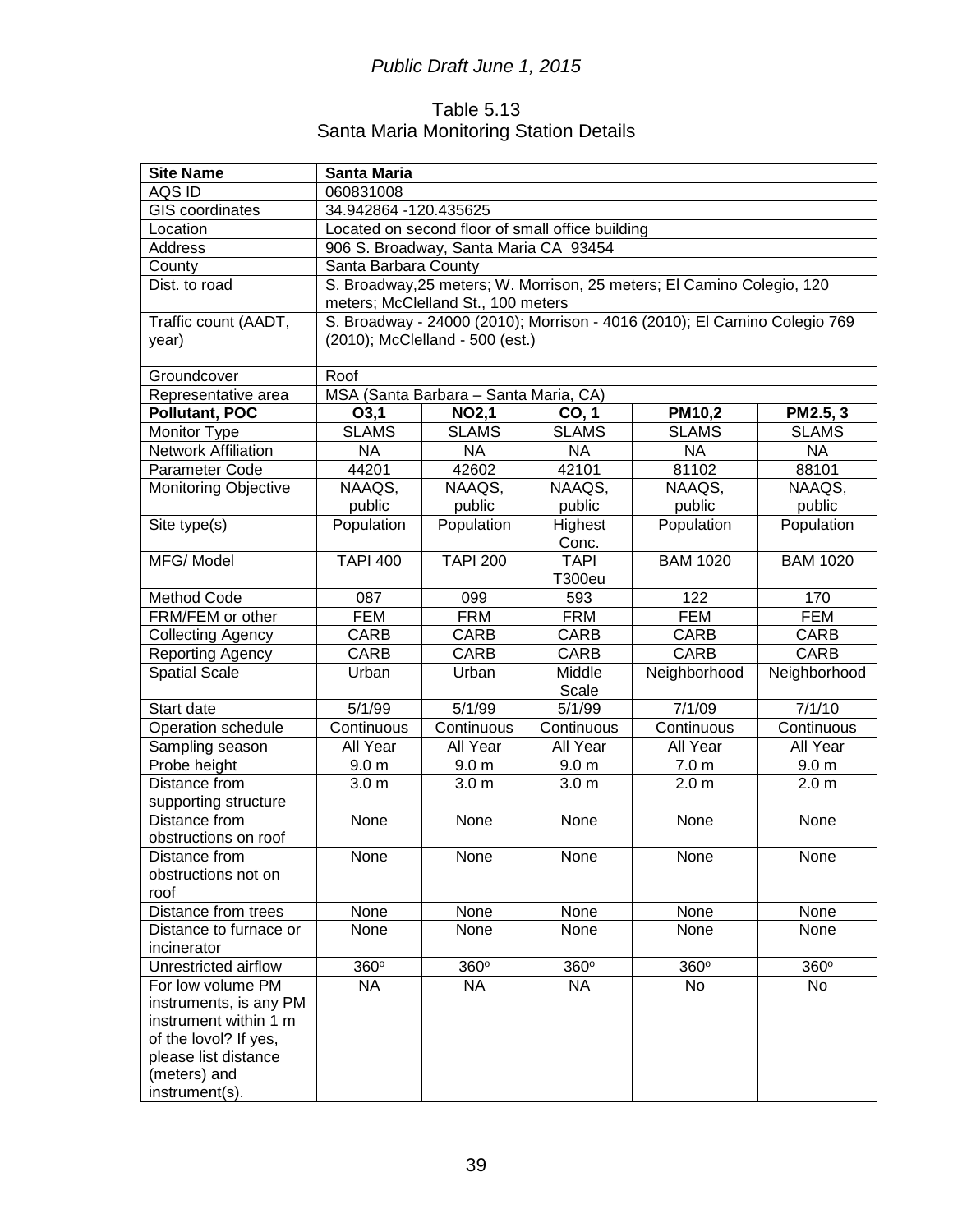| Probe material                                                          | Glass &<br>Teflon | Glass &<br>Teflon | Glass &<br>Teflon | N/A                 | N/A                 |
|-------------------------------------------------------------------------|-------------------|-------------------|-------------------|---------------------|---------------------|
| Residence time                                                          | 8.2 s             | 10.5 s            | 5.0 s             | N/A                 | N/A                 |
| Will there be changes<br>in next 18 months?                             | No                | No                | No.               | No.                 | No.                 |
| Frequency of one-<br>point QC check<br>(gaseous)                        | Weekly            | Weekly            | Weekly            |                     |                     |
| Frequency of flow rate<br>verification for<br>automated PM<br>analyzers |                   |                   |                   | <b>Bi-Weekly</b>    | Bi-Weekly           |
| Last annual<br>performance<br>evaluation (gaseous)                      | 11/19/14          | 11/19/14          | 12/18/14          |                     |                     |
| Last two semi-annual<br>flow rate audits for PM<br>monitors             |                   |                   |                   | 5/14/14<br>11/19/14 | 5/14/14<br>11/19/14 |
| Is it suitable for<br>comparison against<br>the annual PM2.5?           | N/A               | N/A               | N/A               | N/A                 | Yes                 |

Note: This site is owned and operated by CARB. Data in this table are provided for reference only. CARB added PM10 STP (81102 method 122) in June 2013.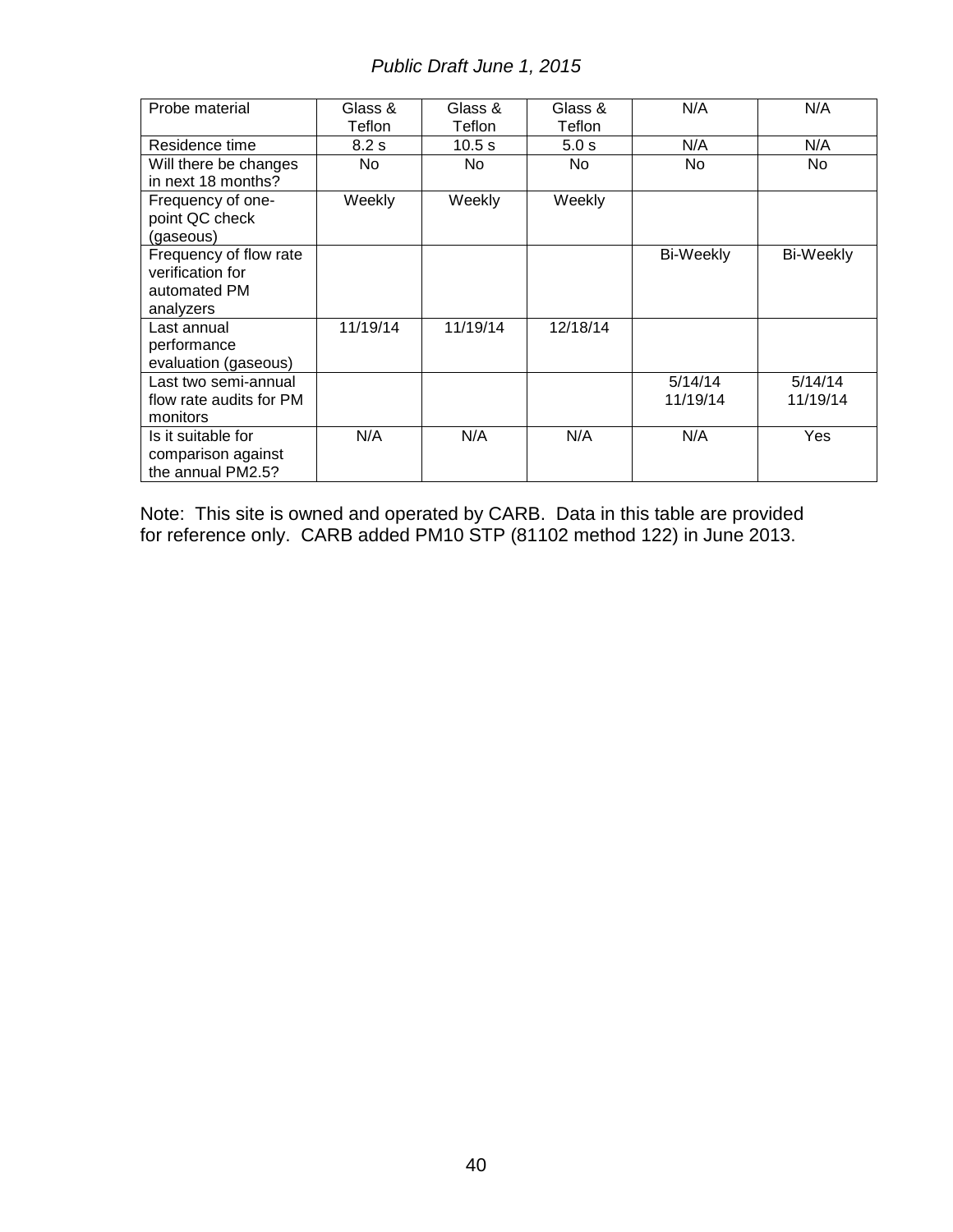### **Table 5.14** Santa Ynez Monitoring Station Details

| <b>Site Name</b>            | <b>Santa Ynez</b>                       |  |  |  |
|-----------------------------|-----------------------------------------|--|--|--|
| AQS ID                      | 060833001                               |  |  |  |
| <b>GIS</b> coordinates      | 34.605819 -120.075069                   |  |  |  |
| Location                    | South side of Santa Ynez airport runway |  |  |  |
| Address                     | 900 Airport Rd., Santa Ynez, CA         |  |  |  |
| County                      | Santa Barbara County                    |  |  |  |
| Dist. to road               | HWY 246, 550 meters                     |  |  |  |
| Traffic count (AADT,        | Hwy 246 - 8050 (2013)                   |  |  |  |
| year)                       |                                         |  |  |  |
| Groundcover                 | Grass/Dirt                              |  |  |  |
| Representative area         | MSA (Santa Barbara - Santa Maria, CA)   |  |  |  |
| <b>Pollutant, POC</b>       | O3,1                                    |  |  |  |
| Monitor Type                | <b>SLAMS</b>                            |  |  |  |
| <b>Network Affiliation</b>  | <b>NA</b>                               |  |  |  |
| Parameter Code              | 44201                                   |  |  |  |
| <b>Monitoring Objective</b> | NAQQS,                                  |  |  |  |
|                             | public                                  |  |  |  |
| Site type(s)                | Population                              |  |  |  |
| MFG/Model                   | <b>TAPI T400</b>                        |  |  |  |
| Method Code                 | 087                                     |  |  |  |
| FRM/FEM or other            | <b>FEM</b>                              |  |  |  |
| <b>Collecting Agency</b>    | Santa Barbara                           |  |  |  |
|                             | County                                  |  |  |  |
| <b>Reporting Agency</b>     | Santa Barbara                           |  |  |  |
|                             | County                                  |  |  |  |
| <b>Spatial Scale</b>        | Urban                                   |  |  |  |
| Start date                  | 7/1/2013                                |  |  |  |
| Operation schedule          | Continuous                              |  |  |  |
| Sampling season             | All Year                                |  |  |  |
| Probe height                | 3.5 <sub>m</sub>                        |  |  |  |
| Distance from               | 1.0 <sub>m</sub>                        |  |  |  |
| supporting structure        |                                         |  |  |  |
| Distance from               | None                                    |  |  |  |
| obstructions on roof        |                                         |  |  |  |
| Distance from               | None                                    |  |  |  |
| obstructions not on         |                                         |  |  |  |
| roof                        |                                         |  |  |  |
| Distance from trees         | None                                    |  |  |  |
| Distance to furnace or      | None                                    |  |  |  |
| incinerator                 |                                         |  |  |  |
| Unrestricted airflow        | 360°                                    |  |  |  |
| Probe material              | Teflon                                  |  |  |  |
| Residence time              | 2.6 s                                   |  |  |  |
| Will there be changes       | No                                      |  |  |  |
| in next 18 months?          |                                         |  |  |  |
| Frequency of one-           | Weekly                                  |  |  |  |
| point QC check<br>(gaseous) |                                         |  |  |  |
| Last annual                 | 5/12/14                                 |  |  |  |
| performance                 |                                         |  |  |  |
| evaluation (gaseous)        |                                         |  |  |  |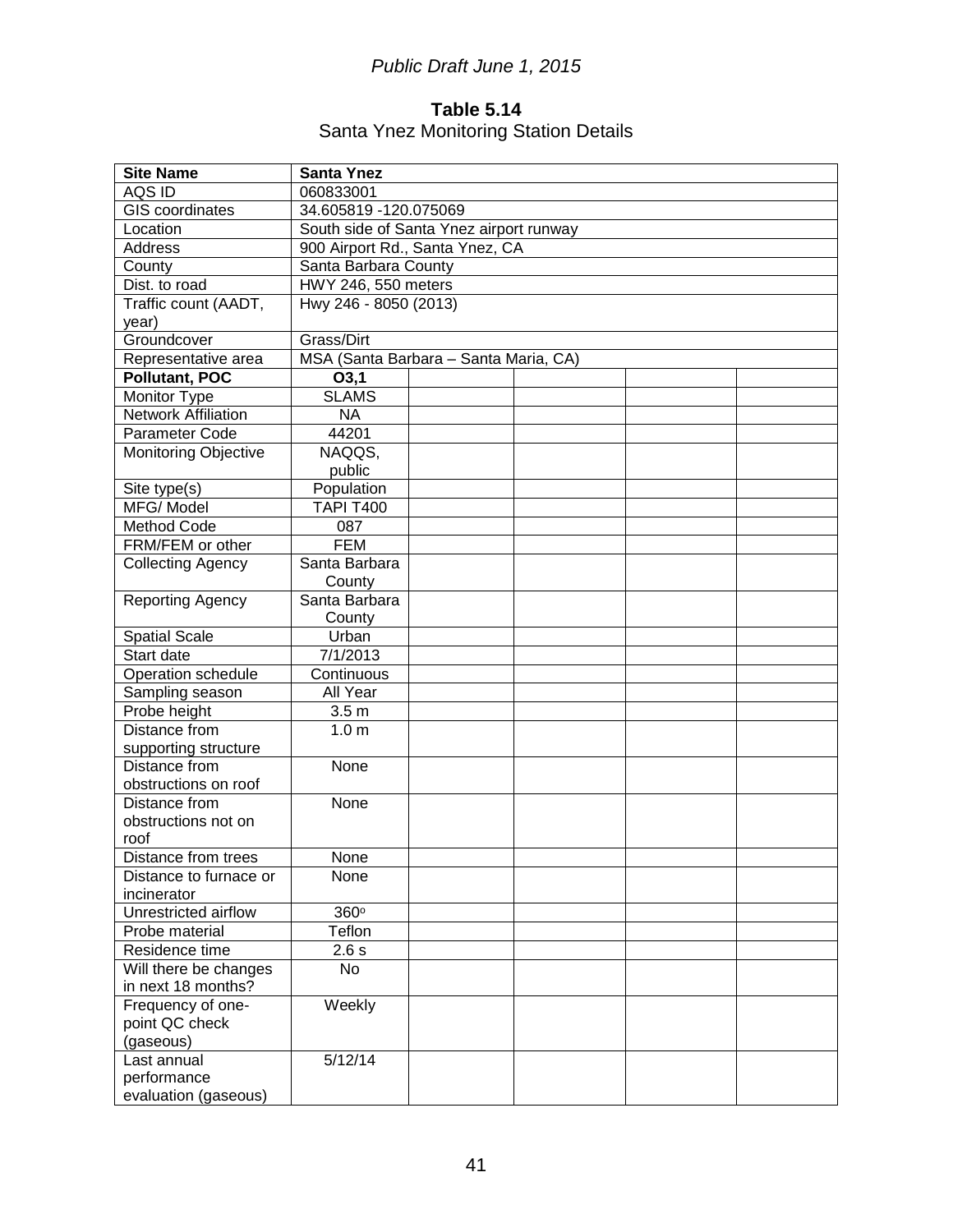## Table 5.15 UCSB West Campus Monitoring Station Details

| <b>Site Name</b>            | <b>UCSB West Campus</b>                    |                                       |                  |                 |  |
|-----------------------------|--------------------------------------------|---------------------------------------|------------------|-----------------|--|
| AQS ID                      | 060831020                                  |                                       |                  |                 |  |
| <b>GIS</b> coordinates      | 34.414942 -119.879511                      |                                       |                  |                 |  |
| Location                    | Located West of Deverouix slough near UCSB |                                       |                  |                 |  |
| Address                     |                                            | UCSB West Campus, Santa Barbara, CA   |                  |                 |  |
| County                      | Santa Barbara County                       |                                       |                  |                 |  |
| Dist. to road               | Slough Road, 425 meters                    |                                       |                  |                 |  |
| Traffic count (AADT,        | Slough Road - 50 est                       |                                       |                  |                 |  |
| year)                       |                                            |                                       |                  |                 |  |
| Groundcover                 | Grass                                      |                                       |                  |                 |  |
| Representative area         |                                            | MSA (Santa Barbara - Santa Maria, CA) |                  |                 |  |
| <b>Pollutant, POC</b>       | SO2,2                                      | <b>H2S,1</b>                          | TRS,1            | THC,1           |  |
| Monitor Type                | <b>SPM</b>                                 | <b>SPM</b>                            | <b>SPM</b>       | <b>SPM</b>      |  |
| <b>Network Affiliation</b>  | <b>PSD</b>                                 | <b>PSD</b>                            | <b>PSD</b>       | <b>PSD</b>      |  |
| Parameter Code              | 42401                                      | 42402                                 | 43911            | 43101           |  |
| <b>Monitoring Objective</b> | NAAQS,                                     | Public                                | Public           | Public          |  |
|                             | Public                                     |                                       |                  |                 |  |
| Site type(s)                | Source                                     | Source                                | Source           | Source          |  |
| MFG/Model                   | TEI 43i                                    | TEI 43i                               | <b>TEI 43i</b>   | 51i-HT          |  |
| Method Code                 | 060                                        | 020                                   | 020              | 011             |  |
| FRM/FEM or other            | <b>FEM</b>                                 | N/A                                   | N/A              | N/A             |  |
| <b>Collecting Agency</b>    | Consultant                                 | Consultant                            | Consultant       | Consultant      |  |
| <b>Reporting Agency</b>     | Santa Barbara                              | Santa Barbara                         | Santa Barbara    | Santa Barbara   |  |
|                             | County                                     | County                                | County           | County          |  |
| <b>Spatial Scale</b>        | Neighborhood                               | Neighborhood                          | Neighborhood     | Neighborhood    |  |
| Start date                  | 6/1/99                                     | 6/1/99                                | 6/1/99           | $\sqrt{6}/1/99$ |  |
| Operation schedule          | Continuous                                 | Continuous                            | Continuous       | Continuous      |  |
| Sampling season             | All Year                                   | All Year                              | All Year         | All Year        |  |
| Probe height                | 3.5                                        | 3.5                                   | 3.5              | 3.5             |  |
| Distance from               | 1.1                                        | 1.1                                   | $\overline{1.1}$ | 1.1             |  |
| supporting structure        |                                            |                                       |                  |                 |  |
| Distance from               | None                                       | None                                  | None             | None            |  |
| obstructions on roof        |                                            |                                       |                  |                 |  |
| Distance from               | None                                       | None                                  | None             | None            |  |
| obstructions not on         |                                            |                                       |                  |                 |  |
| roof                        |                                            |                                       |                  |                 |  |
| Distance from trees         | None                                       | None                                  | None             | None            |  |
| Distance to furnace or      | None                                       | None                                  | None             | None            |  |
| incinerator                 |                                            |                                       |                  |                 |  |
| Unrestricted airflow        | 360°                                       | 360°                                  | 360°             | 360°            |  |
| Probe material              | Glass & Teflon                             | Glass & Teflon                        | Glass & Teflon   | Glass & Teflon  |  |
| Residence time              | 18.1 s                                     | 19.9.9 s                              | 19.9 s           | 14.9 s          |  |
| Will there be changes       | NO.                                        | No.                                   | No               | No              |  |
| in next 18 months?          |                                            |                                       |                  |                 |  |
| Frequency of one-           | <b>Bi-Weekly</b>                           | Bi-Weekly                             | Bi-Weekly        | Bi-Weekly       |  |
| point QC check              |                                            |                                       |                  |                 |  |
| (gaseous)                   |                                            |                                       |                  |                 |  |
| Last annual                 | 12/10/14                                   | 12/10/14                              | 12/10/14         | 12/10/14        |  |
| performance                 |                                            |                                       |                  |                 |  |
| evaluation (gaseous)        |                                            |                                       |                  |                 |  |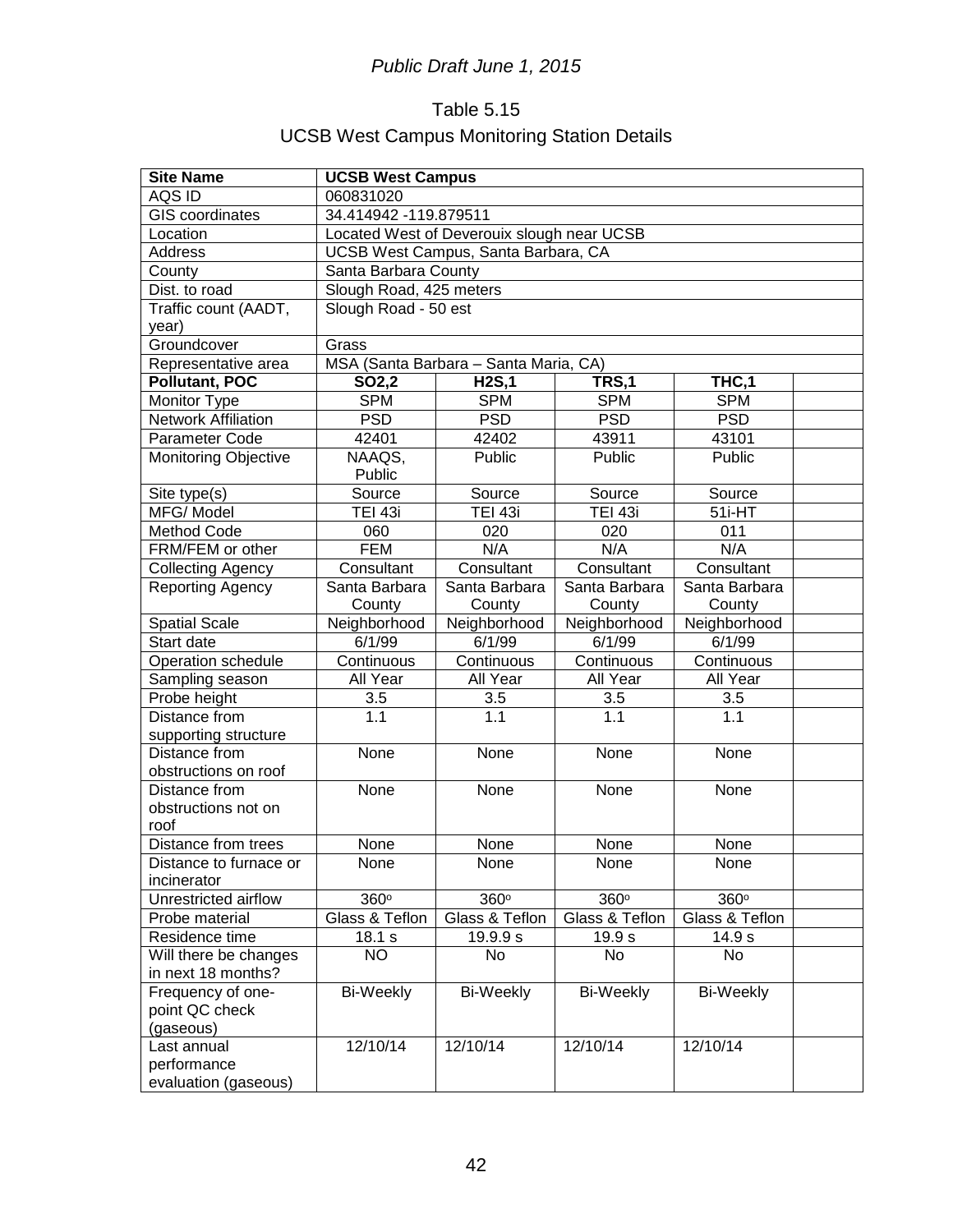## Table 5.16 VAFB STS Monitoring Station Details

| <b>Site Name</b>                      | <b>VAFB STS</b>                                            |                                       |                   |                  |                  |
|---------------------------------------|------------------------------------------------------------|---------------------------------------|-------------------|------------------|------------------|
| AQS ID                                | 060834003                                                  |                                       |                   |                  |                  |
| <b>GIS</b> coordinates                | 34.595861 -120.63135                                       |                                       |                   |                  |                  |
| Location                              | Coastal hillside east of a gas turbine peaking power plant |                                       |                   |                  |                  |
| <b>Address</b>                        | South VAFB, Vandenberg AFB, CA                             |                                       |                   |                  |                  |
| County                                |                                                            | Santa Barbara County                  |                   |                  |                  |
| Dist. to road                         |                                                            | Honda Ridge Road, 580 meters          |                   |                  |                  |
| Traffic count (AADT,                  |                                                            | Honda Ridge Road - 250 est            |                   |                  |                  |
| year)                                 |                                                            |                                       |                   |                  |                  |
| Groundcover                           | Grass                                                      |                                       |                   |                  |                  |
| Representative area                   |                                                            | MSA (Santa Barbara - Santa Maria, CA) |                   |                  |                  |
| <b>Pollutant, POC</b>                 | O3,1                                                       | <b>NO2,1</b>                          | SO <sub>2,1</sub> | CO,1             | PM10,3           |
| Monitor Type                          | <b>SPM</b>                                                 | <b>SPM</b>                            | <b>SPM</b>        | <b>SPM</b>       | <b>SPM</b>       |
| <b>Network Affiliation</b>            | <b>PSD</b>                                                 | <b>PSD</b>                            | <b>PSD</b>        | <b>PSD</b>       | <b>PSD</b>       |
| Parameter Code                        | 44201                                                      | 42602                                 | 42401             | 42101            | 81102            |
| <b>Monitoring Objective</b>           | NAAQS,                                                     | NAAQS,                                | NAAQS,            | NAAQS,           | NAAQS,           |
|                                       | Public                                                     | Public                                | Public            | Public           | Public           |
| Site type(s)                          | General                                                    | Source                                | Source            | Source           | Source           |
|                                       | Background                                                 |                                       |                   |                  |                  |
| MRG/Model                             | <b>TAPI 400e</b>                                           | <b>TAPI 200e</b>                      | <b>TEI 43i</b>    | <b>TAPI 300</b>  | <b>BAM 1020</b>  |
| Method Code                           | 087                                                        | 074                                   | 060               | 093              | 122              |
| FRM/FEM or other                      | <b>FEM</b>                                                 | <b>FRM</b>                            | <b>FEM</b>        | <b>FRM</b>       | <b>FEM</b>       |
| <b>Collecting Agency</b>              | Santa                                                      | Santa                                 | Santa Barbara     | Santa            | Santa            |
|                                       | <b>Barbara</b>                                             | Barbara                               | County            | Barbara          | <b>Barbara</b>   |
|                                       | County                                                     | County                                |                   | County           | County           |
| <b>Reporting Agency</b>               | Santa                                                      | Santa                                 | Santa Barbara     | Santa            | Santa            |
|                                       | Barbara                                                    | Barbara                               | County            | Barbara          | Barbara          |
|                                       | County                                                     | County                                |                   | County           | County           |
| <b>Spatial Scale</b>                  | Regional                                                   | Neighborhood                          | Neighborhood      | Neighborhood     | Neighborhood     |
| Start date                            | 6/1/88                                                     | 6/1/88                                | 6/1/88            | 6/1/88           | 6/1/88           |
| Operation schedule                    | Continuous                                                 | Continuous                            | Continuous        | Continuous       | Continuous       |
| Sampling season                       | All Year                                                   | All Year                              | All Year          | All Year         | All Year         |
| Probe height                          | 4.5 <sub>m</sub>                                           | 4.5 <sub>m</sub>                      | 4.5 m             | 4.5 m            | 5.0 <sub>m</sub> |
| Distance from                         | 1.0 <sub>m</sub>                                           | 1.0 <sub>m</sub>                      | 1.0 <sub>m</sub>  | 1.0 <sub>m</sub> | 1.5 <sub>m</sub> |
| supporting structure<br>Distance from | None                                                       |                                       |                   | None             |                  |
| obstructions on roof                  |                                                            | None                                  | None              |                  | None             |
| Distance from                         |                                                            | None                                  |                   |                  |                  |
| obstructions not on                   | None                                                       |                                       | None              | None             | None             |
| roof                                  |                                                            |                                       |                   |                  |                  |
| Distance from trees                   | None                                                       | None                                  | None              | None             | None             |
| Distance to furnace or                | None                                                       | None                                  | None              | None             | None             |
| incinerator                           |                                                            |                                       |                   |                  |                  |
| Unrestricted airflow                  | 360°                                                       | 360°                                  | 360°              | 360°             | 360°             |
| For low volume PM                     | <b>NA</b>                                                  | <b>NA</b>                             | <b>NA</b>         | <b>NA</b>        | No               |
| instruments, is any PM                |                                                            |                                       |                   |                  |                  |
| instrument within 1 m                 |                                                            |                                       |                   |                  |                  |
| of the lovol? If yes,                 |                                                            |                                       |                   |                  |                  |
| please list distance                  |                                                            |                                       |                   |                  |                  |
| (meters) and                          |                                                            |                                       |                   |                  |                  |
| instrument(s).                        |                                                            |                                       |                   |                  |                  |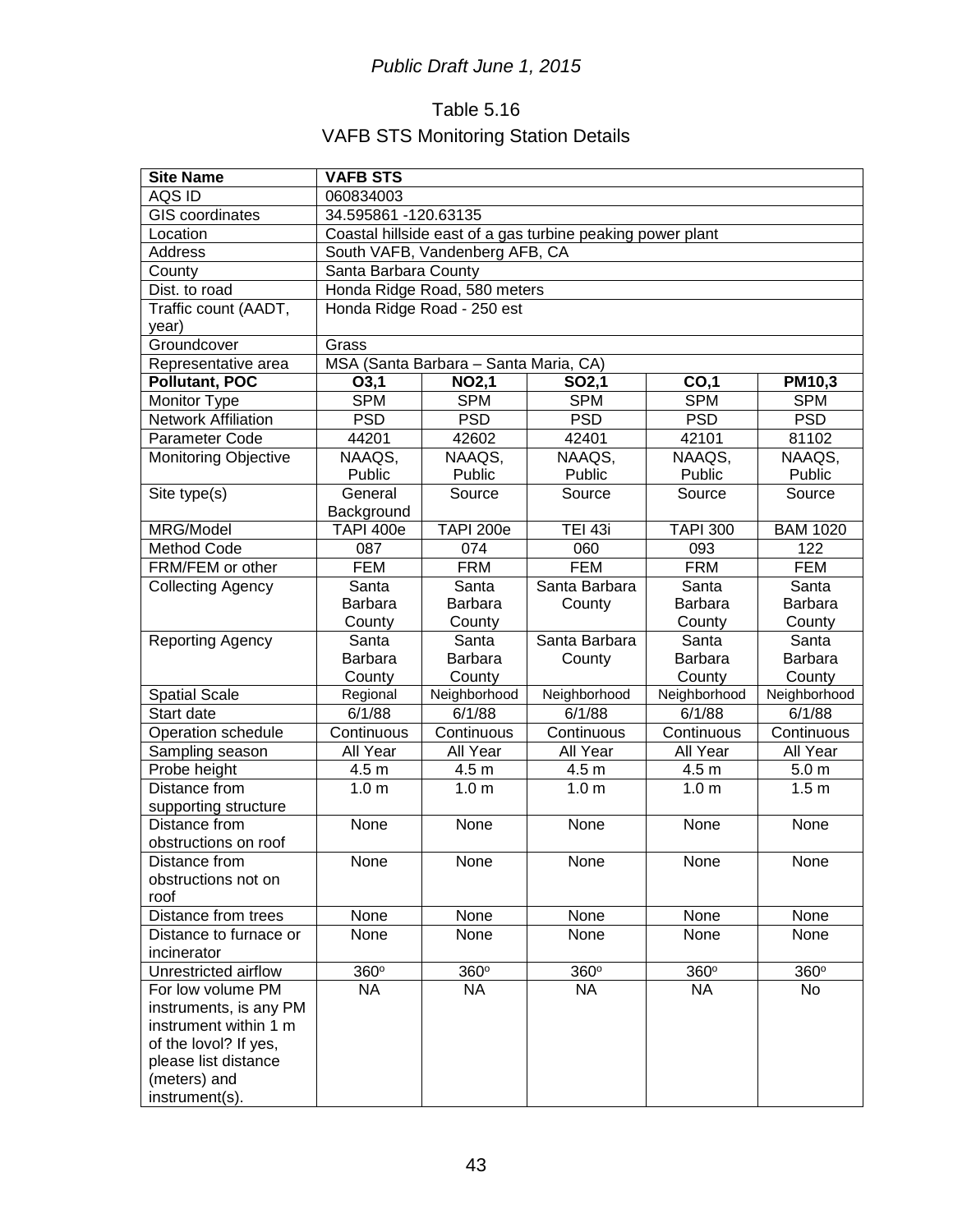| Probe material          | Glass &<br>Teflon | Glass &<br>Teflon | Glass & Teflon | Glass &<br>Teflon | N/A       |
|-------------------------|-------------------|-------------------|----------------|-------------------|-----------|
| Residence time          | 7.0 s             | 8.2 s             | 7.7s           | 6.9 s             | N/A       |
| Will there be changes   | <b>No</b>         | No.               | No.            | No.               | No.       |
| in next 18 months?      |                   |                   |                |                   |           |
| Frequency of flow rate  | N/A               | N/A               | N/A            | N/A               | Bi-Weekly |
| verification for        |                   |                   |                |                   |           |
| automated PM            |                   |                   |                |                   |           |
| samplers                |                   |                   |                |                   |           |
| Frequency of one-       | Weekly            | Weekly            | Weekly         | Weekly            | N/A       |
| point QC check          |                   |                   |                |                   |           |
| (gaseous)               |                   |                   |                |                   |           |
| Last annual             | 5/14/14           | 5/14/14           | 5/14/14        | 5/14/14           | N/A       |
| performance             |                   |                   |                |                   |           |
| evaluation (gaseous)    |                   |                   |                |                   |           |
| Last two semi-annual    | N/A               | N/A               | N/A            | N/A               | 5/14/14   |
| flow rate audits for PM |                   |                   |                |                   | 11/3/14   |
| monitors                |                   |                   |                |                   |           |

Note: VAFB STS PM10 spatial scale is classified as Neighborhood due to the dominate source being the nearby power plant.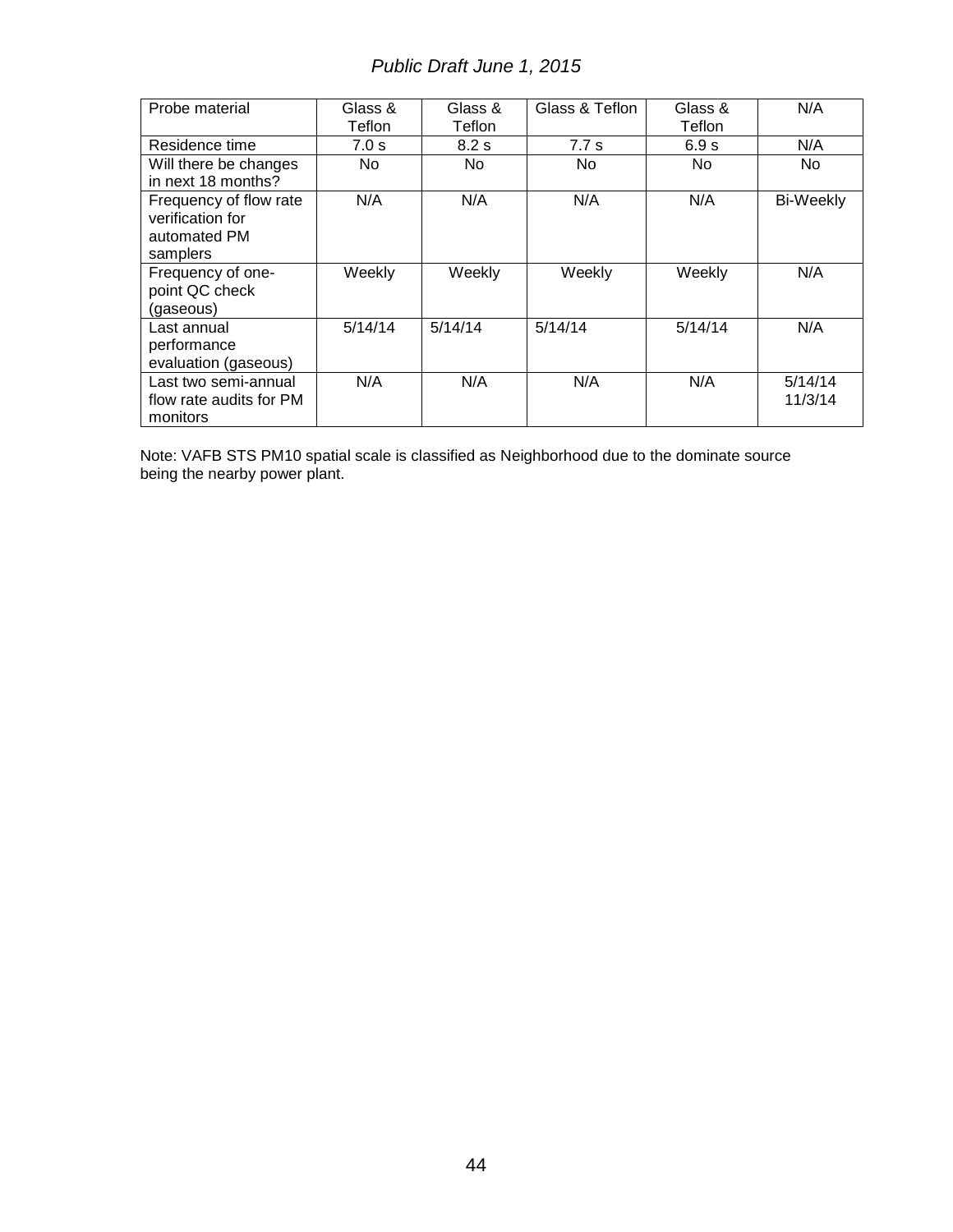# Glossary of Acronyms

| <b>AQS</b>       | Air quality system                                   |
|------------------|------------------------------------------------------|
| <b>ARB</b>       | <b>Air Resources Board</b>                           |
| <b>ARM</b>       | Approved regional method                             |
| <b>CARB</b>      | California Air Resources Board                       |
| <b>CFR</b>       | Code of Federal Regulations                          |
| CO               | Carbon monoxide                                      |
| <b>FEM</b>       | Federal equivalent method                            |
| <b>FRM</b>       | Federal reference method                             |
| H <sub>2</sub> S | Hydrogen Sulfide                                     |
| <b>MSA</b>       | Metropolitan statistical area                        |
| <b>NAAQS</b>     | National ambient air quality standard                |
| <b>NO2</b>       | Nitrogen dioxide                                     |
| O <sub>3</sub>   | Ozone                                                |
| <b>PM10</b>      | Particulate matter less than 10 microns in diameter  |
| <b>PM2.5</b>     | Particulate matter less than 2.5 microns in diameter |
| <b>PSD</b>       | Prevention of significant deterioration              |
| <b>SBCAPCD</b>   | Santa Barbara County Air Pollution Control District  |
| <b>SLAMS</b>     | State and Local Air Monitoring Station               |
| SO <sub>2</sub>  | Sulfur dioxide                                       |
| <b>SPM</b>       | Special purpose monitor                              |
| <b>THC</b>       | <b>Total hydrocarbons</b>                            |
| <b>TRS</b>       | <b>Total reduced sulfur</b>                          |
| <b>US EPA</b>    | United States Environmental Protection Agency        |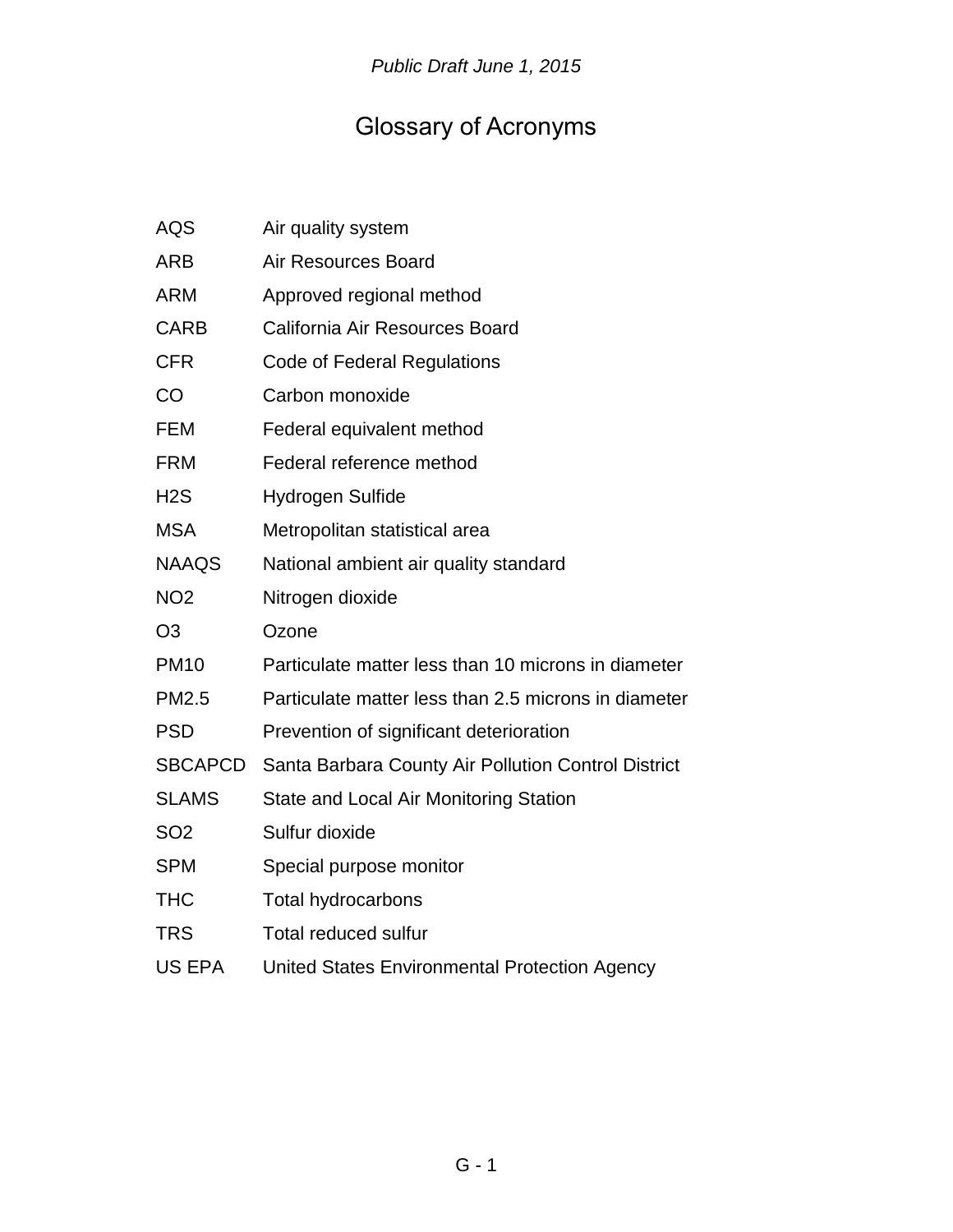## **APPENDIX A**

### **Regulatory language of 40 CFR 58.10**

#### *§ 58.10 Annual monitoring network plan and periodic network assessment.*

(a)(1) Beginning July 1, 2007, the State, or where applicable local, agency shall adopt and submit to the Regional Administrator an annual monitoring network plan which shall provide for the establishment and maintenance of an air quality surveillance system that consists of a network of SLAMS monitoring stations including FRM, FEM, and ARM monitors that are part of SLAMS, NCore stations, STN stations, State speciation stations, SPM stations, and/or, in serious, severe and extreme ozone nonattainment areas, PAMS stations, and SPM monitoring stations. The plan shall include a statement of purposes for each monitor and evidence that siting and operation of each monitor meets the requirements of appendices A, C, D, and E of this part, where applicable. The annual monitoring network plan must be made available for public inspection for at least 30 days prior to submission to EPA.

(2) Any annual monitoring network plan that proposes SLAMS network modifications including new monitoring sites is subject to the approval of the EPA Regional Administrator, who shall provide opportunity for public comment and shall approve or disapprove the plan and schedule within 120 days. If the State or local agency has already provided a public comment opportunity on its plan and has made no changes subsequent to that comment opportunity, the Regional Administrator is not required to provide a separate opportunity for comment.

(3) The plan for establishing required NCore multi-pollutant stations shall be submitted to the Administrator not later than July 1, 2009. The plan shall provide for all required stations to be operational by January 1, 2011.

(b) The annual monitoring network plan must contain the following information for each existing and proposed site:

- (1) The AQS site identification number.
- (2) The location, including street address and geographical coordinates.
- (3) The sampling and analysis method(s) for each measured parameter.
- (4) The operating schedules for each monitor.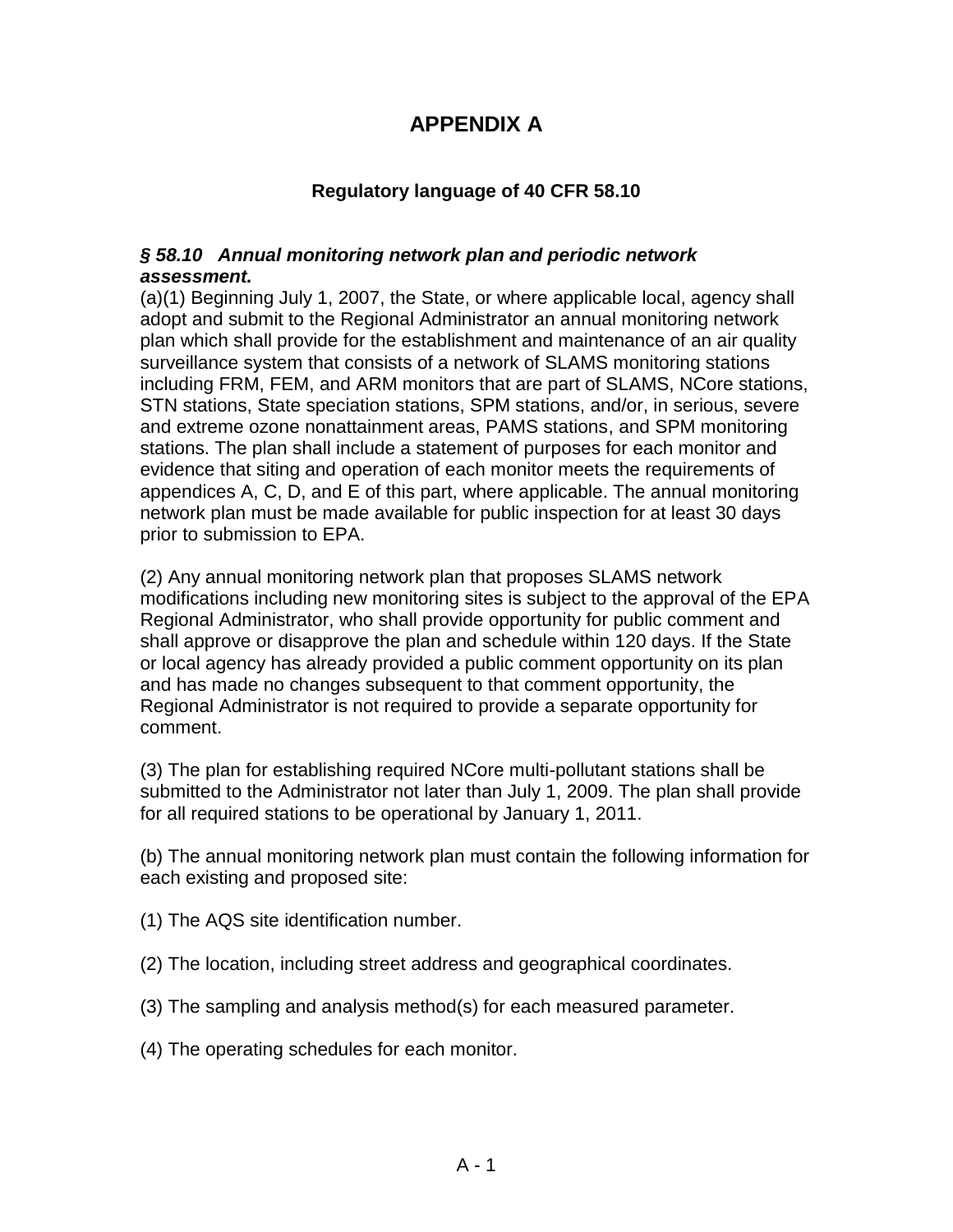(5) Any proposals to remove or move a monitoring station within a period of 18 months following plan submittal.

(6) The monitoring objective and spatial scale of representativeness for each monitor as defined in appendix D to this part.

(7) The identification of any sites that are suitable and sites that are not suitable for comparison against the annual PM2.5NAAQS as described in §58.30.

(8) The MSA, CBSA, CSA or other area represented by the monitor.

(c) The annual monitoring network plan must document how States and local agencies provide for the review of changes to a PM2.5 monitoring network that impact the location of a violating PM2.5 monitor or the creation/change to a community monitoring zone, including a description of the proposed use of spatial averaging for purposes of making comparisons to the annual PM<sub>2.5</sub> NAAQS as set forth in appendix N to part 50 of this chapter. The affected State or local agency must document the process for obtaining public comment and include any comments received through the public notification process within their submitted plan.

(d) The State, or where applicable local, agency shall perform and submit to the EPA Regional Administrator an assessment of the air quality surveillance system every 5 years to determine, at a minimum, if the network meets the monitoring objectives defined in appendix D to this part, whether new sites are needed, whether existing sites are no longer needed and can be terminated, and whether new technologies are appropriate for incorporation into the ambient air monitoring network. The network assessment must consider the ability of existing and proposed sites to support air quality characterization for areas with relatively high populations of susceptible individuals (e.g., children with asthma), and, for any sites that are being proposed for discontinuance, the effect on data users other than the agency itself, such as nearby States and Tribes or health effects studies. For PM2.5, the assessment also must identify needed changes to population-oriented sites. The State, or where applicable local, agency must submit a copy of this 5-year assessment, along with a revised annual network plan, to the Regional Administrator. The first assessment is due July 1, 2010.

(e) All proposed additions and discontinuations of SLAMS monitors in annual monitoring network plans and periodic network assessments are subject to approval according to §58.14.